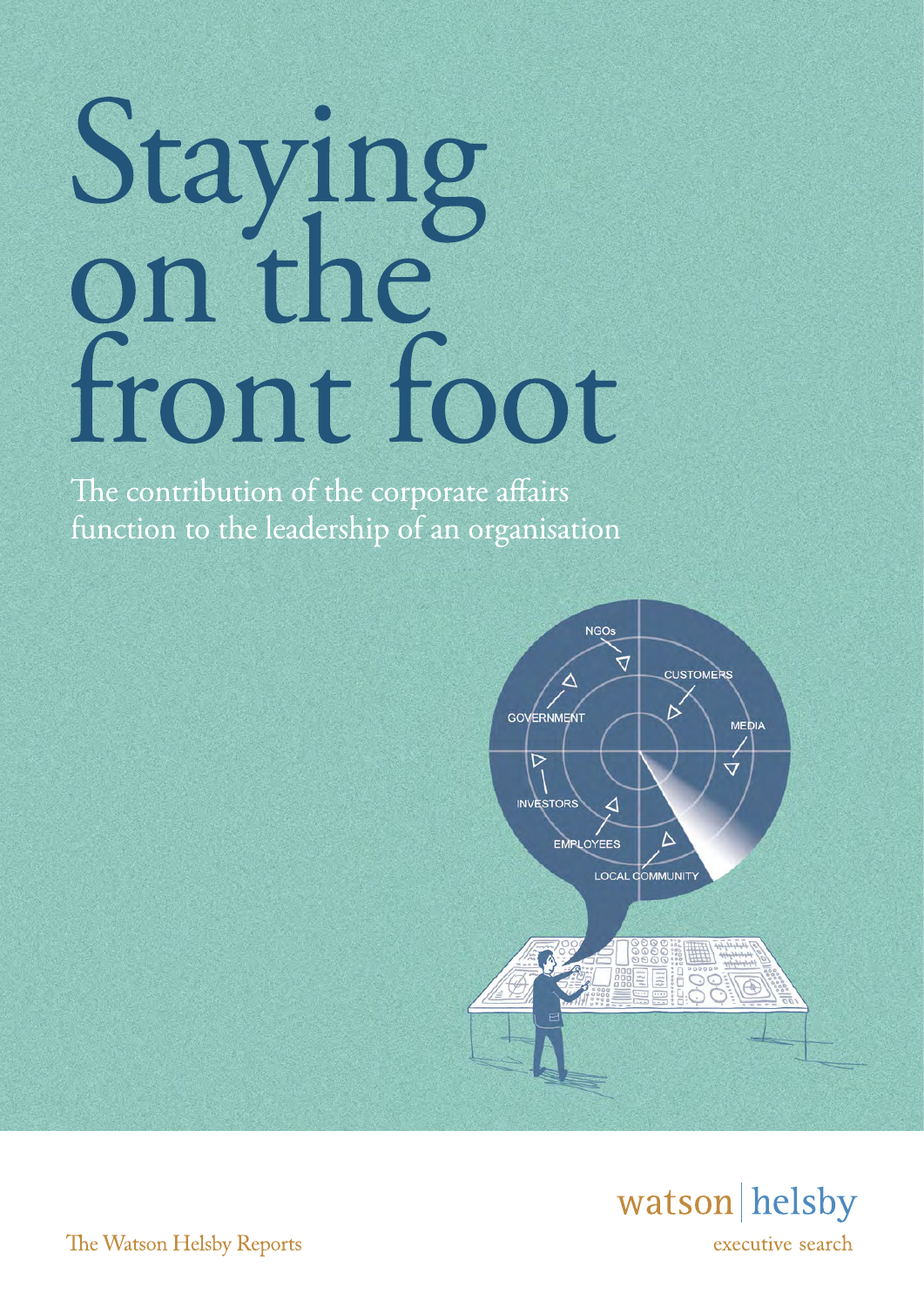# Acknowledgements

The content of this report is derived from a series of face-to-face interviews with corporate affairs/ communications directors, chief executives and chairman from major FTSE 100s and Fortune 500 companies, as well as some experienced reputation management consultants. It is also based on our observations as specialist headhunters in the function and our ongoing dialogue with its senior leaders, in the UK, Europe and further afield.

Watson Helsby is grateful to the following who gave generously of their time to participate in this survey:

## Corporate Affairs **Directors**

| <b>Richard Beck</b>     | Formerly HSBC Bank plc                   |
|-------------------------|------------------------------------------|
| <b>Morgan Bone</b>      | <b>HSBC Bank plc</b>                     |
| <b>Alex Coles</b>       | <b>Bupa</b>                              |
| <b>Claire Divver</b>    | <b>BAE Systems plc</b>                   |
| <b>Stephen Doherty</b>  | Barclays Bank plc                        |
| Sue Garrard             | Unilever plc                             |
| <b>Steve John</b>       | McKinsey & Company                       |
| Charlotte Lambkin       | Diageo plc                               |
| <b>Jane Lawrie</b>      | Coca-Cola Europe                         |
| <b>Rory MacMillan</b>   | Carlyle Group                            |
| <b>Glenn Manoff</b>     | Formerly O2                              |
| <b>Catherine May</b>    | Formerly SAB Miller plc                  |
| <b>George Mayhew</b>    | National Grid plc                        |
| <b>Paul Moore</b>       | easyJet plc                              |
| <b>Andrew Moyes</b>     | John Lewis Partnership                   |
| <b>Shane O'Riordain</b> | Royal Mail plc                           |
| <b>Paul Richmond</b>    | Formerly Virgin Media                    |
| Luke Swanson            | Formerly Pearson plc                     |
| <b>Richard Taylor</b>   | Formerly Wm Morrison<br>Supermarkets plc |
| <b>Debbie Walker</b>    | G4S plc                                  |
| Mark Ware               | Vivo Energy                              |
| lan Wright              | Formerly Diageo plc                      |
| <b>Matt Young</b>       | Lloyds Banking Group plc                 |

## CEOs & Chairmen

| <b>Neil Berkett</b> | Chairman, Guardian Media<br>Group                  |
|---------------------|----------------------------------------------------|
| <b>Nick Buckles</b> | Formerly CEO, G4S plc                              |
| <b>Andrew Duff</b>  | Chairman, Severn Trent plc                         |
| Sir Ian Gibson      | Formerly Chairman,<br>Wm Morrison Supermarkets plo |
| <b>Mike Turner</b>  | Chairman, Babcock<br>International Group plc       |

#### Consultants

| <b>Jon Chandler</b>      | ReputationInc       |
|--------------------------|---------------------|
| <b>Nick Claydon</b>      | <b>Brunswick</b>    |
| <b>Mark Gallagher</b>    | Pagefield           |
| Fraser Hardie            | <b>Blue Rubicon</b> |
| <b>Kathryn Partridge</b> | Obsidian Grace      |
| <b>Basil Towers</b>      | <b>Blue Rubicon</b> |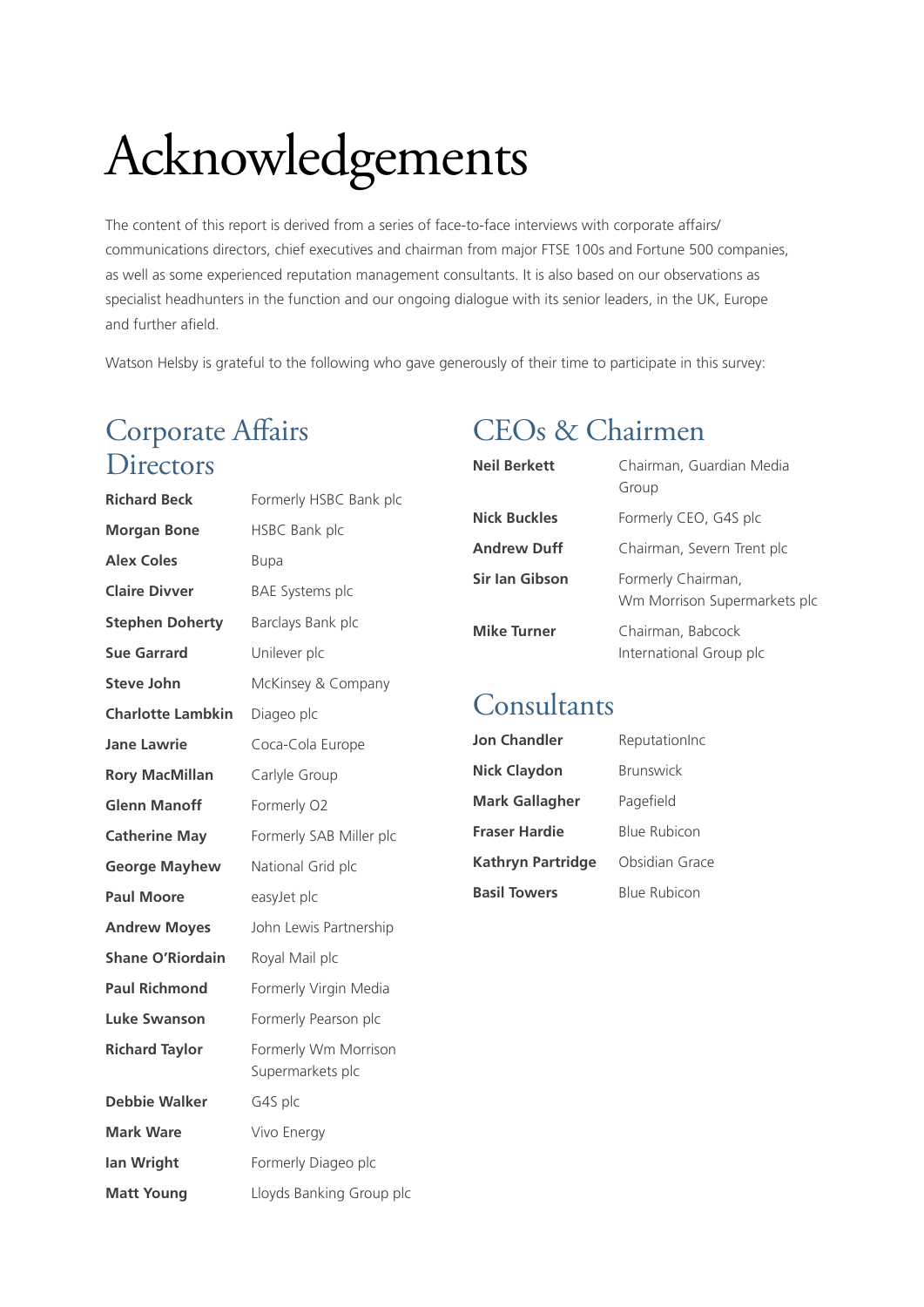# **Contents**

| 1. Introduction                                                                   |    |
|-----------------------------------------------------------------------------------|----|
| 2. Nomenclature                                                                   | 3  |
| 3. Executive summary                                                              | 4  |
| 4. The contribution of the Corporate<br>Affairs function to the                   |    |
| leadership of an organisation                                                     | 10 |
| 4.1 Creating the narrative around<br>strategy & purpose                           | 11 |
| 4.2 Bringing the outside world in                                                 | 12 |
| 4.3 Growing reputation, shaping opinion<br>& creating the conditions for business |    |
| <b>SUCCESS</b>                                                                    | 15 |
| 4.4 Identification & management<br>of reputation risk                             | 16 |
| 4.5 Building high quality stakeholder<br>relationships                            | 18 |
| 4.6 Building trust & managing societal<br>expectations                            | 19 |
| 4.7 Curator of corporate character                                                | 20 |
| 4.8 Consistency, integration<br>& coordination of communications                  |    |
| across the organisation                                                           | 22 |
| 4.9 Employee dialogue & insight                                                   | 23 |
| 4.10 Consigliere & sounding board                                                 | 26 |
| 4.11 Crisis & incident management                                                 | 27 |

| 5. Skills, capabilities & qualities                                | 29 |
|--------------------------------------------------------------------|----|
| 5.1 Judgement                                                      | 30 |
| 5.2 Courage, authority & independence                              | 31 |
| 5.3 Leadership                                                     | 32 |
| 5.4 Business understanding & financial<br>literacy                 | 33 |
| 5.5 Fluency in the language of the<br>business (not just business) | 34 |
| 5.6 Joining up the dots/stakeholder<br>insight & understanding     | 34 |
| 5.7 Measurement & analysis                                         | 36 |
| 5.8 Intellectual agility                                           | 37 |
| 5.9 Creating alignment                                             | 38 |
| 5.10 Emotional intelligence                                        | 38 |
| 5.11 Campaigning                                                   | 39 |
| 6. Conclusions                                                     |    |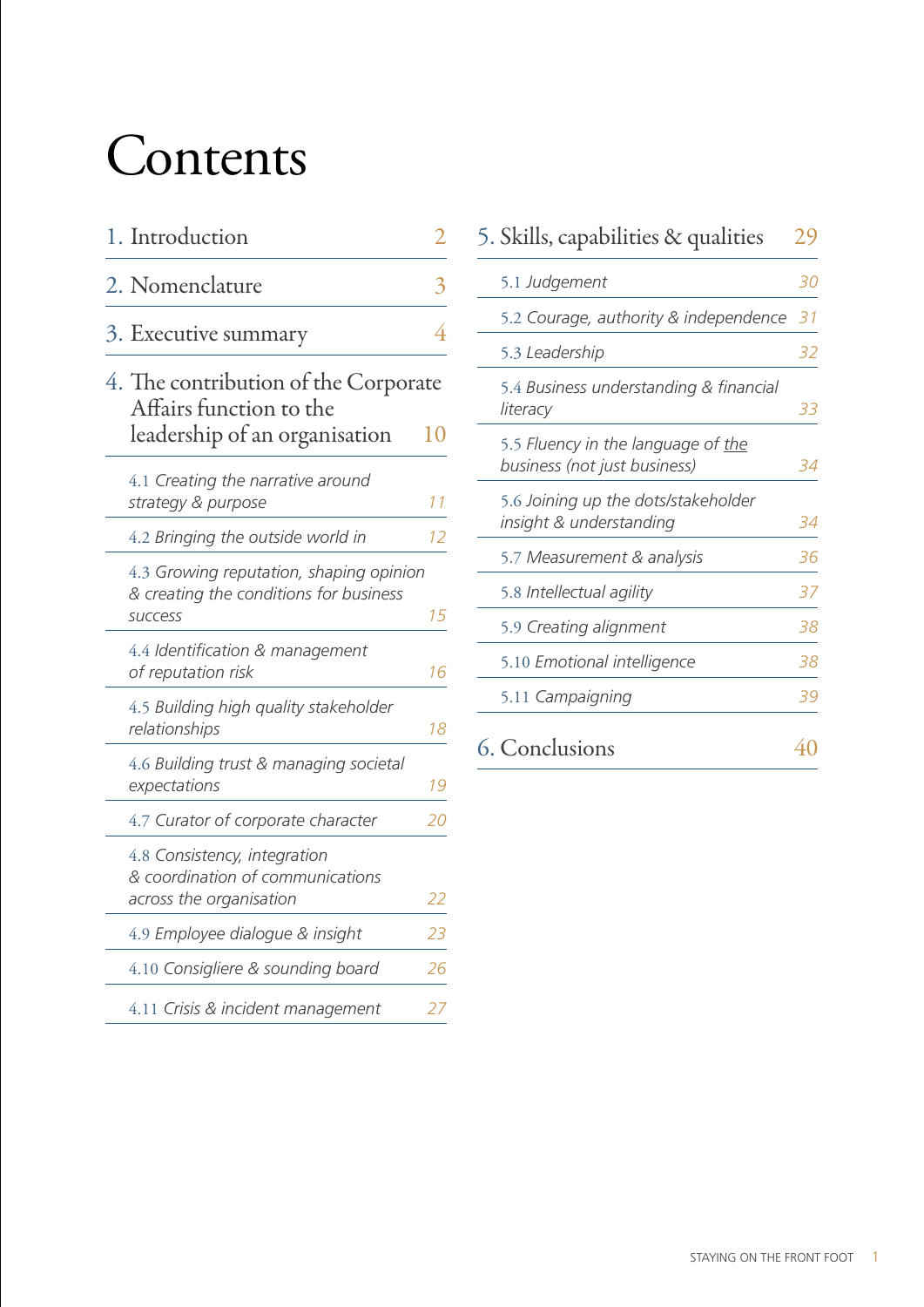# 1. Introduction

Corporate affairs is a function whose leadership (in terms of the profile of the leader) and role is still far from standardised, compared to other functions such as marketing and HR. Likewise the definition of its purpose from standardised, compared to other functions such as marketing and HR. Likewise the definition of its purpose and the understanding of its value and contribution to business success is far from universal. background. However in companies operating in industry sectors that are heavily regulated, such as tobacco, it is not unusual to find it being led by a lawyer. In certain cases it may be led by someone with an investor relations background, typical of companies that view capital markets as their primary stakeholder audience.

In companies that are highly risk averse, or that are not exposed to much public or political scrutiny, the corporate affairs function (or corporate communications as it is more likely to be called) is often only truly valued in crisis situations, and its medium to longer term strategic value therefore under-utilised.

This report, which distills the findings from our conversations with the interviewees listed in Acknowledgements, is designed to provide a comprehensive analysis of the (sometimes) 'unique contribution of the corporate affairs leader and their team to the leadership of the organisation.' And, more importantly, to describe the value, commercial or otherwise, that this adds. This, we believe, is an important exercise for the reasons mentioned above – its value and contribution to business success can be both significant vet also considerably under-utilised, and organisations can be appreciably disadvantaged as a result.

This analysis is accompanied by a summary of the skills, capabilities and qualities that the function and its leadership need in order to deliver this contribution. As such this research should be used by business leaders, function leaders and HR directors when considering the type of corporate affairs/communications leadership they need, the organisation of the function itself, and capability building within it.

All the quotes used in the report are drawn from those we interviewed, but are deliberately unattributable.

## About Watson Helsby

The research was devised, conducted and written by Nick Helsby. Nick has over twenty years experience of conducting corporate communications/affairs headhunting assignments. He is also the author of several research reports including 'Internal Communications – more to deliver', 'The Changing Face of Public Affairs' and 'Refining reputation – the changing role of corporate affairs in the Energy sector.'

Watson Helsby is an executive search firm that helps large organisations build or strengthen their corporate communications, public affairs and overall reputation and stakeholder management capability. We work with CEOs, MDs and HRDs to define the corporate affairs or communications leadership their organisations need as well as working with corporate affairs and communications leaders to help them build and enhance the capability of their leadership teams. At the heart of our proposition is a commitment to a structured process of enquiry, underpinned by a deep understanding of the function, the trends and issues impacting it and the way it is organised.

The Watson Helsby industry reports are designed to examine the latest thinking, practices and issues in the disciplines into which we recruit. In so doing, they provide a contemporary view of the direction in which specific roles are evolving as well as the competencies that leaders of these disciplines require to be successful.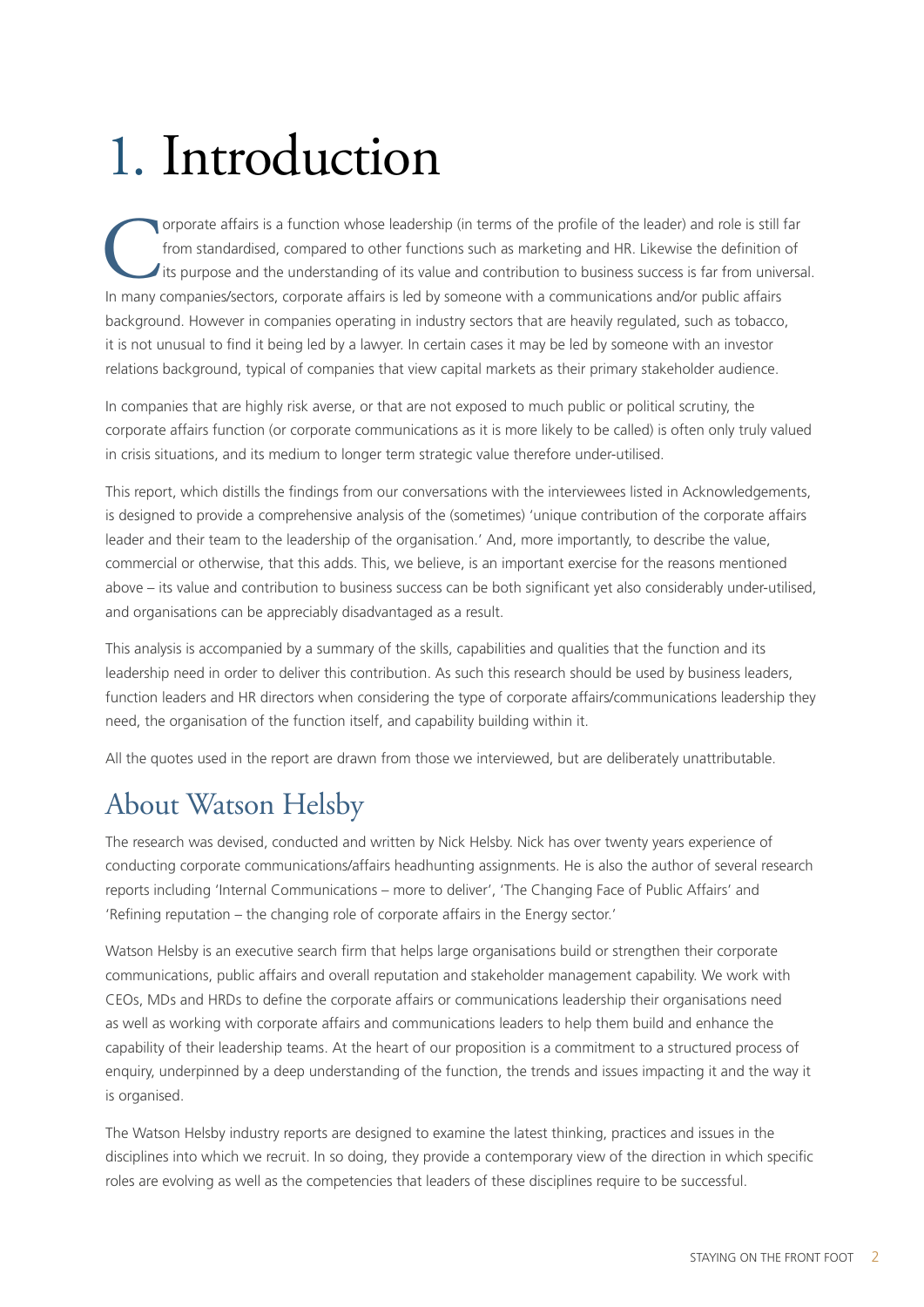# 2. Nomenclature

S ince corporate affairs can mean different things to different people/organisations it is important to be clear what we mean by it. For the purposes of this research we are assuming a remit akin to that found in many FTSE100s which will include the following:

- Corporate communications
- Corporate and financial media relations/PR
- Public/government affairs and policy
- Issues and crisis management
- Internal communications
- Stakeholder relations (other opinion formers, industry associations, think tanks, NGOs etc)
- Corporate responsibility
- Corporate brand
- Consumer and brand PR (if consumer facing).

In some organisations this might be labelled the (corporate) communications function, since corporate affairs and corporate communications have become increasingly interchangeable. However corporate affairs tends to denote a broader stakeholder remit and the management of a broader range of issues.

**For convenience and simplicity, we have used the acronym DCA (Director of Corporate Affairs) throughout the report, other than in the Executive Summary.**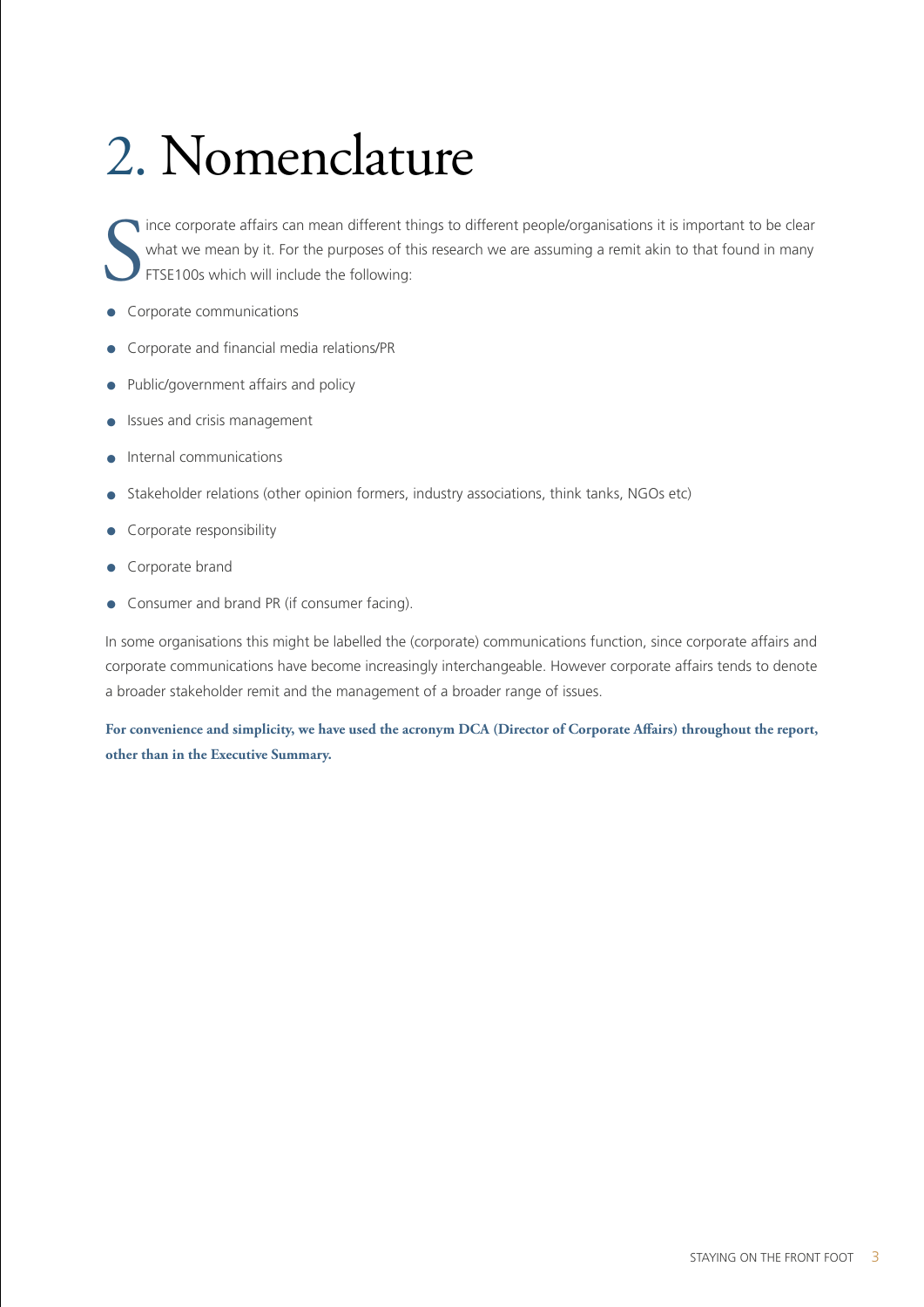# 3. Executive summary

ost organisations operate in a multi-stakeholder environment that is a lot less benign than it was, and within a communications and media landscape that has been transformed and revolutionised over recent years. Together t within a communications and media landscape that has been transformed and revolutionised over recent years. Together they have made the task of leading a business and delivering business success considerably more difficult. An increasing proportion of CEOs will vouch for the fact that, as communicator-in-chief in a digitally connected world, communications and stakeholder engagement takes up an ever increasing proportion of their time, and that the digital, social and 24/7 rolling news environment means more stakeholders and more issues; these are more complex, more frequent, quicker to escalate and consequently more difficult to manage.

In this context notable developments include:

- Media coverage of the financial crisis and other corporate scandals has made people much more aware of the behaviour of companies and institutions. This has been encouraged and fostered by government, political parties, regulators and the NGOs. As a result, trust in big business has deteriorated, and there is an expectation of greater transparency as well as an increasing pressure on companies to articulate the positive role they play in society.
- The impact of social media which has a) created new stakeholder groups and virtual 'communities of interest', many of which have already gathered a considerable following, b) fostered a greater sense of empowerment amongst stakeholders and particularly employees, c) enabled stakeholders to connect and to form coalitions and lobbying groups d) given stakeholders a platform to get their opinions heard and e) increased exponentially the amount of information – accurate or not – that's available about a company.
- Increasing intervention from governments and regulators the world over has seen a significant impact on many businesses, on their business models, their licence to operate and their ability to plan for the future. This has been accompanied by a distinct mood-change in the way in which governments and politicians interact with businesses. They have begun to act as a commentator so a business can find itself on the end of often quite critical commentary proffered by members of the government.
- The increasing intersection of business, politics, media and society has created new dynamics and stakeholder inter-relationships. This has resulted in the blurring of the lines between traditional 'corporate' and consumer stakeholders and underlines the importance of a joined-up, integrated approach to corporate and consumer communications. Organisations need the capability to manage situations where public opinion about an issue quickly translates via social and traditional media into political rhetoric, regulatory enquiry and then action against an organisation or a sector.
- The global nature of news, coupled with new technology, has led to a situation where small issues and a minor localised incident can quickly cross borders, build scale and escalate into a global reputation issue within hours.
- Today's business leaders have a much higher profile whether courted or not and are subjected to much greater scrutiny, especially when things go wrong. This profile, whether good or bad, is likely to influence the opinion that stakeholders have of a particular leader and may, by association, colour their judgement of the company they lead.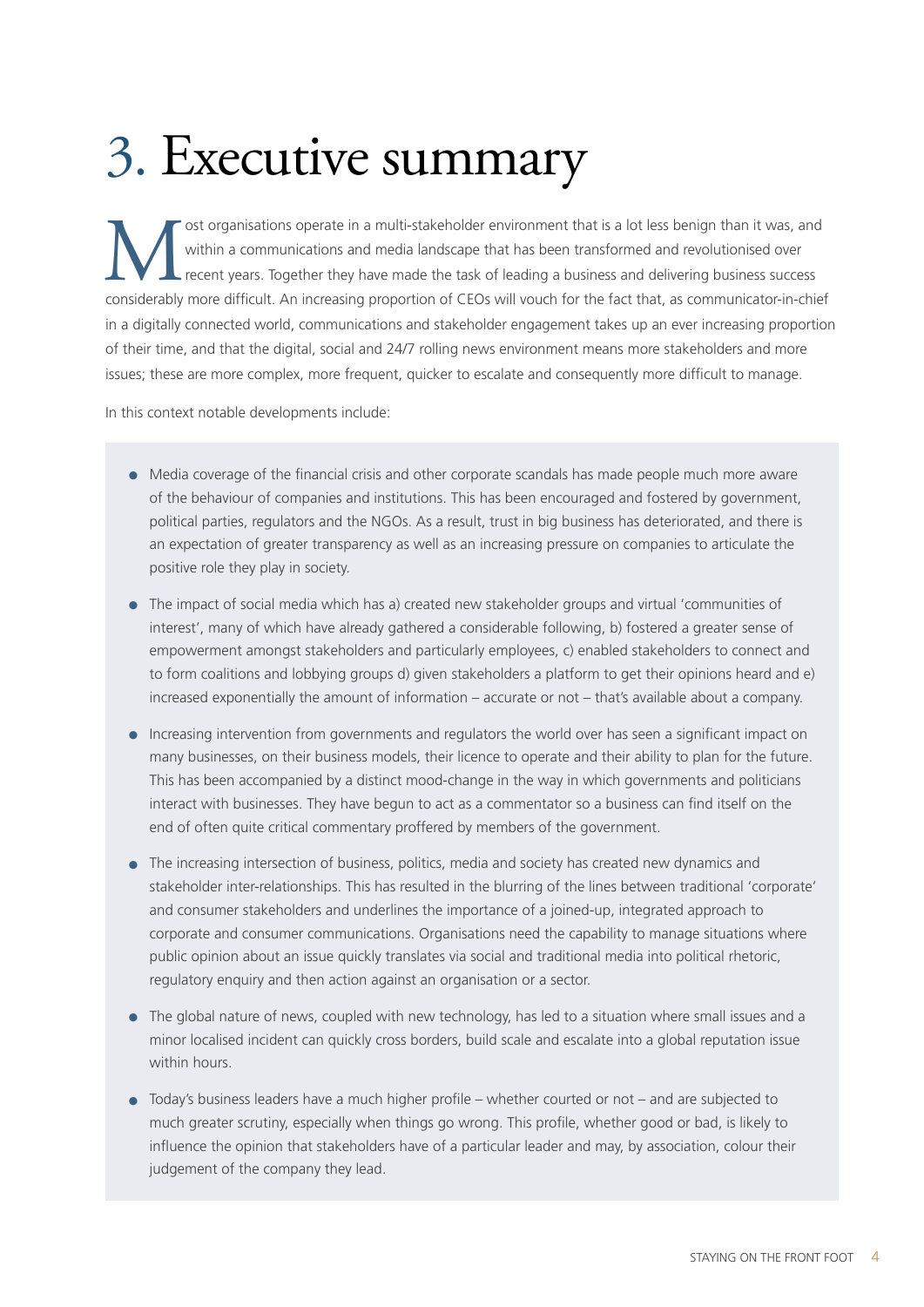CEOs, executive teams and boards increasingly regard a detailed understanding of the mood, opinions and intentions of external stakeholders, as well as the issues that are relevant to their organisation, as a critical part of the business context – who they are, which ones matter, where they are coming from, the broad array of issues that are driving them and why, their expectations, their end game etc. They want reassurance that these stakeholders, their issues, the relationships with them and the reputation and business risk they represent are being managed systematically and with the same rigour as any other business challenge. But they also recognise that the effective management of stakeholders and reputation is a source of competitive advantage as well as risk.

A similar dynamic is evident in an organisation's internal environment. Employees are no different to external stakeholders in that, to gain their trust and engagement, they need to be understood, engaged and communicated with. And again, like external stakeholders, their opinions are being shaped by a far wider and increasingly fragmented number of external influencers. Younger employees in particular hold strong views and expectations regarding the culture, values and behaviours of the organisations where they work.

Strategic investment decisions and other business and operational initiatives are likely to be more successful if they are informed by, and a factor in, the external environment and broader reputation considerations. This includes customer and stakeholder mood and expectations as well as business intelligence that helps quantify the reputation risk implications of strategic options. Equally a corporate strategy is likely to be more successful if an organisation has the capability to help shape and influence the external environment in which it operates; along with the capability to ensure

that employees at very least understand it, and at best, are motivated to deliver it.

The value of the corporate affairs director and their team lies in their understanding of the external environment and their skill in identifying and analysing the risks, issues and opportunities within it. The benefits of this to an organisation are twofold:

i) It helps the organisation make better decisions by showing business leaders the potential downside of certain strategic options and helping them appreciate the unintended consequences of these actions. In so doing the corporate affairs director can help provoke discussions that might not otherwise be had.

ii) Create and develop the relationships and campaigns that will help shape the external (and internal) environment in a way that creates a more favourable operating environment, thereby advancing the interests and prospects of the organisation.

Any organisation that operates in a complex multi-stakeholder environment therefore needs a strong corporate affairs leader, who is either a member of the ExCo or in attendance, and who is empowered to be a key contributor to the strategic process which a) produces better decision-making and more informed risk-taking b) helps create the conditions for business success and c) creates value and delivers competitive advantage.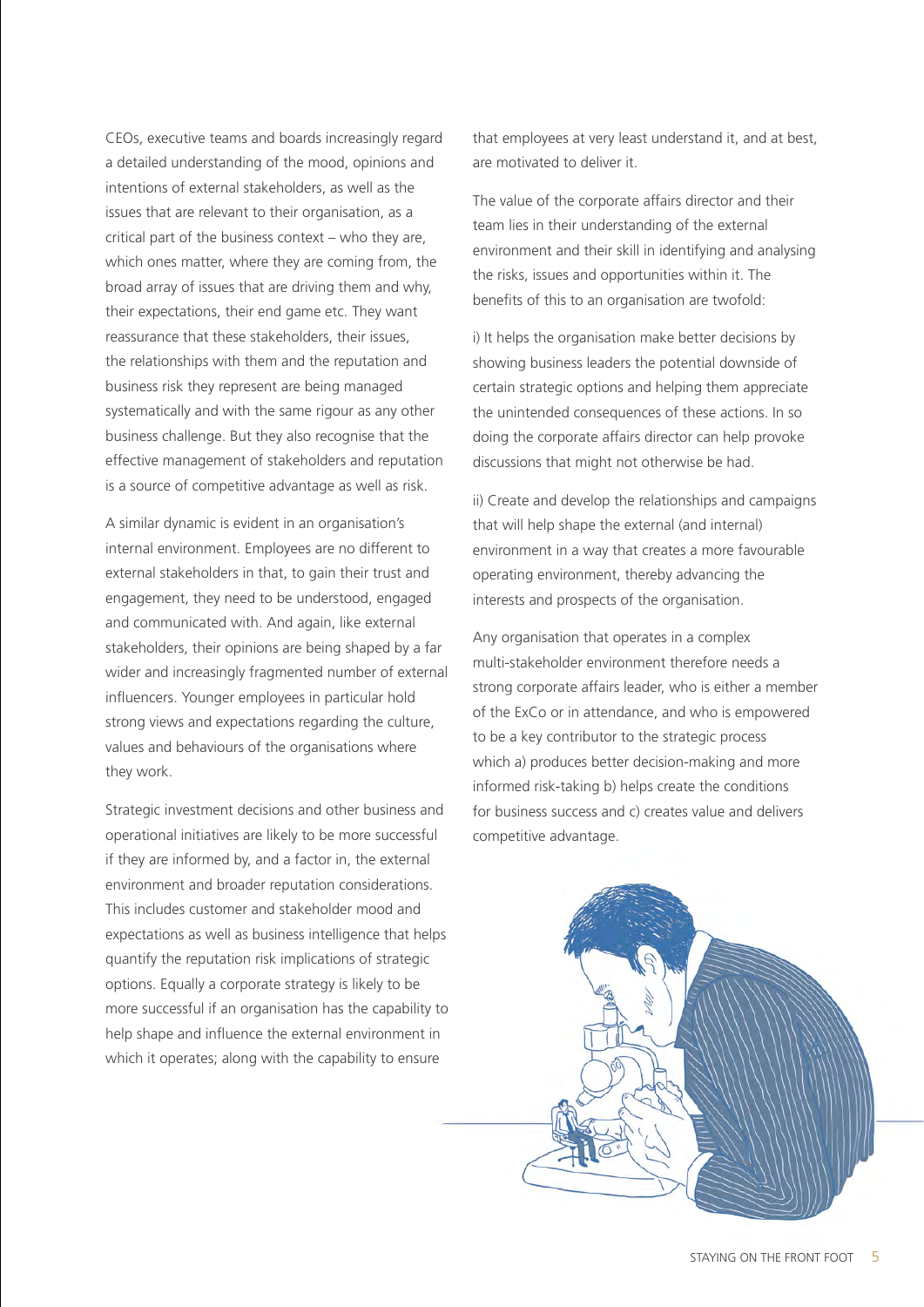With their 360° perspective of both the external environment and the inside of the organisation, they have a role that is part consigliere, part enabler, part driver, part advocate, part relationship manager and part creator, a role whose contribution can be summarised as follows:

- Driving the development of, and then communicating, a corporate narrative that resonates across stakeholder groups, both external and internal. This is indispensable when it comes to managing stakeholders effectively and driving operational focus.
- $\bullet$  Bringing the outside world in ensuring that a holistic view of the outside world is brought into the organisation that then helps business leaders understand how the organisation is perceived through the lens of stakeholders. The corporate affairs director should also help synthesise the themes and issues in the external environment and ensure that these are factored into the business and strategic planning process. CEOs and executive teams increasingly regard the corporate affairs director's 360° perspective as an important counter-balance to the instinctive tendency to introspection.
- External relations building and managing strong and reputation enhancing relationships with an ever-shifting web of stakeholders, ensuring that their agendas and interests are understood. Also ensuring that the organisation takes a holistic approach to this undertaking, since to varying degrees they are inter-connected and influence each other.
- Providing advice on the positioning, presentation and timing of business initiatives, product launches etc so that they are better received (particularly by the media), thereby enhancing the likelihood of success.
- Identifying and developing campaigns, partnerships and relationships that grow reputation and foster a more favourable operating environment.
- Influencing policy and regulatory issues and other barriers to growth that have an impact on an organisation's commercial ambitions and licence to operate.
- In partnership with other senior executives helping define strategic risk for the organisation, advising on best practice in reputation risk oversight, governance and engagement and bringing stakeholders' issues and expectations to the leadership's attention before they escalate into reputation issues or commercial obstacles.
- Building and managing constructive stakeholder relationships across the organisation and ensuring that the way in which an organisation engages and communicates with stakeholders is consistent (tone of voice, messaging and narrative, behaviours) externally and internally.
- Ensuring that corporate behaviours and values are aligned with each other and also aligned with stakeholders' expectations. Identifying and helping rectify any gaps and discrepancies.
- Helping CEOs and leaders speak in a clear and straightforward language to employees and develop and drive the delivery of an iterative two-way dialogue that helps employees at all levels understand the goals and direction of the organisation.
- Ensure that the organisation has a plan for dealing with a crisis, that this is understood and that key people are motivated to deliver it and ensuring that the plan is frequently tested.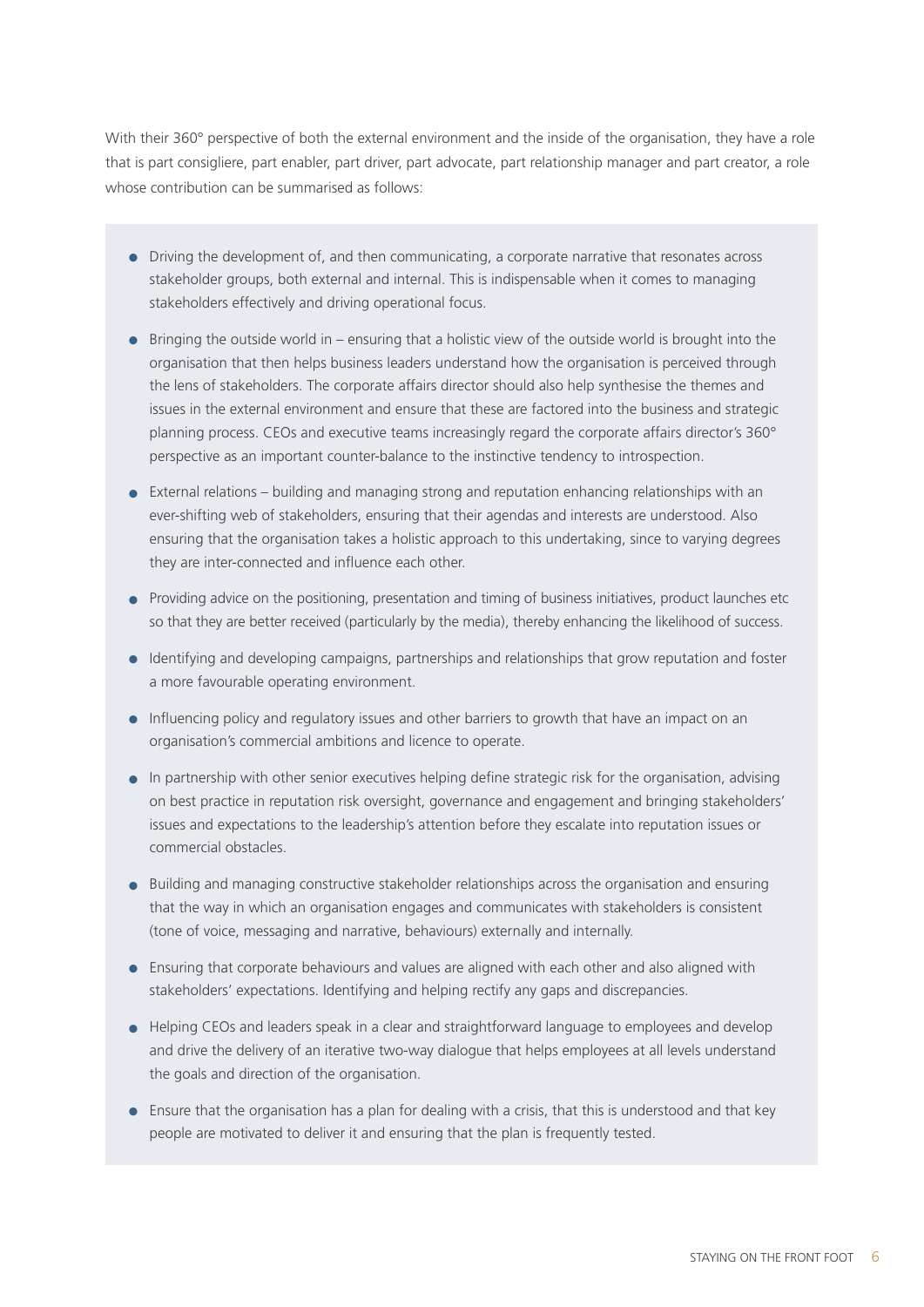Our research also confirms that in addition to the above, many corporate affairs directors are being asked by their CEO to act as a sounding board as well as a barometer not only of sentiment in the external world but of the wider organisation's mood and preoccupations. Amongst other things this involves coaching the CEO on aspects of their presentation, messaging and communications style as well as providing advice and feedback to them on their impact, standing and reputation. The corporate affairs director is a natural choice for this role because

they don't covet the CEO's role and because of their exposure to such a wide array of stakeholders, which gives them a more rounded and dispassionate perspective on the organisation and its management team.

Today's corporate affairs leader is being asked to exhibit a rare set of intellectual, creative, commercial, influencing and advocacy skills. These capabilities and skills we investigate in greater depth in the report but include the following:

- *Judgement* this concerns the ability to balance a sound commercial understanding of the needs of the business and its strategic priorities with the reputational risks and stakeholder issues inherent in the external environment. Additionally many of the judgement calls that the corporate affairs director has to make are high stakes in that they have the potential to have a positive (if called right) or negative (if called wrong) impact on reputation and the business itself. Senior executives, particularly, must trust the corporate affairs director's judgement because of the commercial compromises that are sometimes involved in longer-term reputation management considerations.
- *Courage and independence* some of these judgement calls, which will sometimes entail looking at decisions from the perspective of the outside world and through the lens of stakeholders, require the courage and nerve to say things to executives that they don't want to hear (remuneration being a classic example). It also requires an independent and dispassionate view of the business and its behaviours and activities that can sometimes set the corporate affairs director apart from their senior executive peers.
- *Leadership* the functional leadership skills to build, organise and lead an effective and high performing 'fit for purpose' multi-skilled team, combined with the stature to be a leader in the business, an equal to their senior executive peers.
- *Business understanding and financial literacy* the level of operational knowledge, commercial understanding and financial literacy to make a contribution beyond one's remit and to influence decisions spanning the whole business. A fluent command of the financial and operational language the organisation uses is equally important.
- *Measurement and analysis* the ability to quantify a return on investment in the function, to provide a more rigorous and sophisticated analysis of reputation and political risk, along with the capability to support arguments, insights and recommendations with the language and data/analytics that are used and get traction and respect at board level.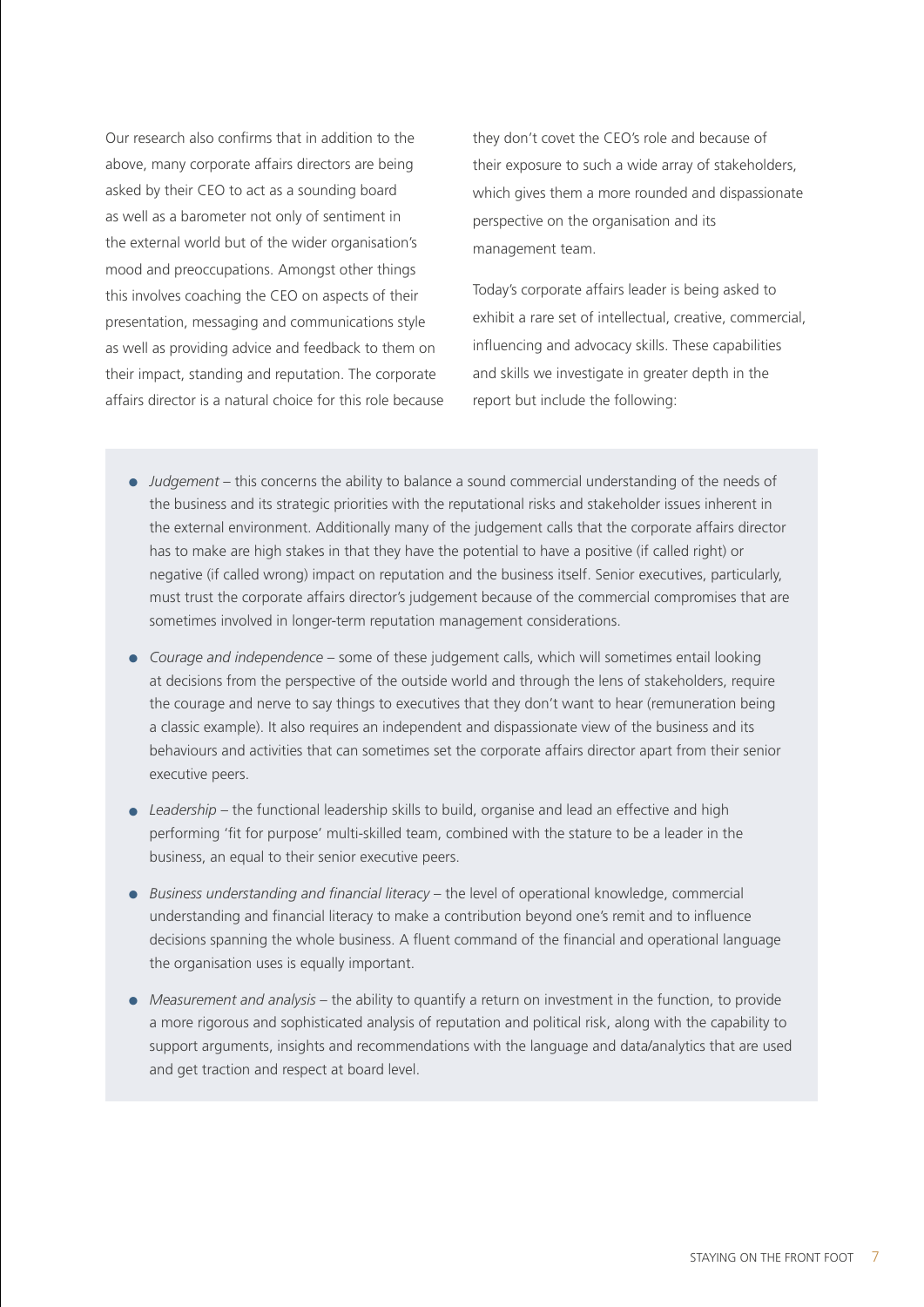- *Creating alignment* building consensus and creating alignment behind messaging and policies across an organisation (especially one with global operations) as well as ensuring that an organisation interacts with its stakeholders in a consistent manner is very much a leadership capability, particularly in cultures that do not operate on a command and control basis.
- *Advocacy skills* the corporate affairs director, and their team, are advocates for their organisation which means an important part of the role is to sell their organisation to their key stakeholder audiences. In common with a sales function, they need to be able to read the 'customer', build relationships that benefit the business, present a convincing (and credible) story and persuade the audience of the advantages and merits of their proposition/business case.
- *Joining up the dots*  an ability to understand and anticipate the complex interplay and interrelationships between different stakeholders, particularly important in today's connected world where they can, and often do, collude and act in concert. In consumer facing organisations this brings into play an additional capability – a more in-depth understanding of consumers' thinking across a spectrum of issues and how to effectively engage with them on all manner of issues and programmes. The corporate affairs director and their team must understand how key issues and stakeholders join up and, with this understanding, form a cohesive picture of the external environment, focusing on what is important and what it means for the organisation, and how best to holistically manage and influence it.
- *Intellectual agility*  today's corporate affairs director will not be able to operate at the most senior levels of an organisation without considerable intellectual agility. They need both the ability to synthesise analytical insight (the traditional language of business leaders) and to cut through complexity as well as the intellect to play a greater role in strategy development.
- *Campaigning skills* predicated on the political campaigning model and used to great success by NGOs and other campaigning groups, and now increasingly being adopted by business.
- *Emotional intelligence*  in a role that involves a more than average amount of relationship building and communicating, this is a key quality, particularly as it is often in short supply at senior executive level. It is a quality that is often valued by CEOs who increasingly appreciate that the ability to empathise with the mood and needs of stakeholders, and respond accordingly, is important for reputation.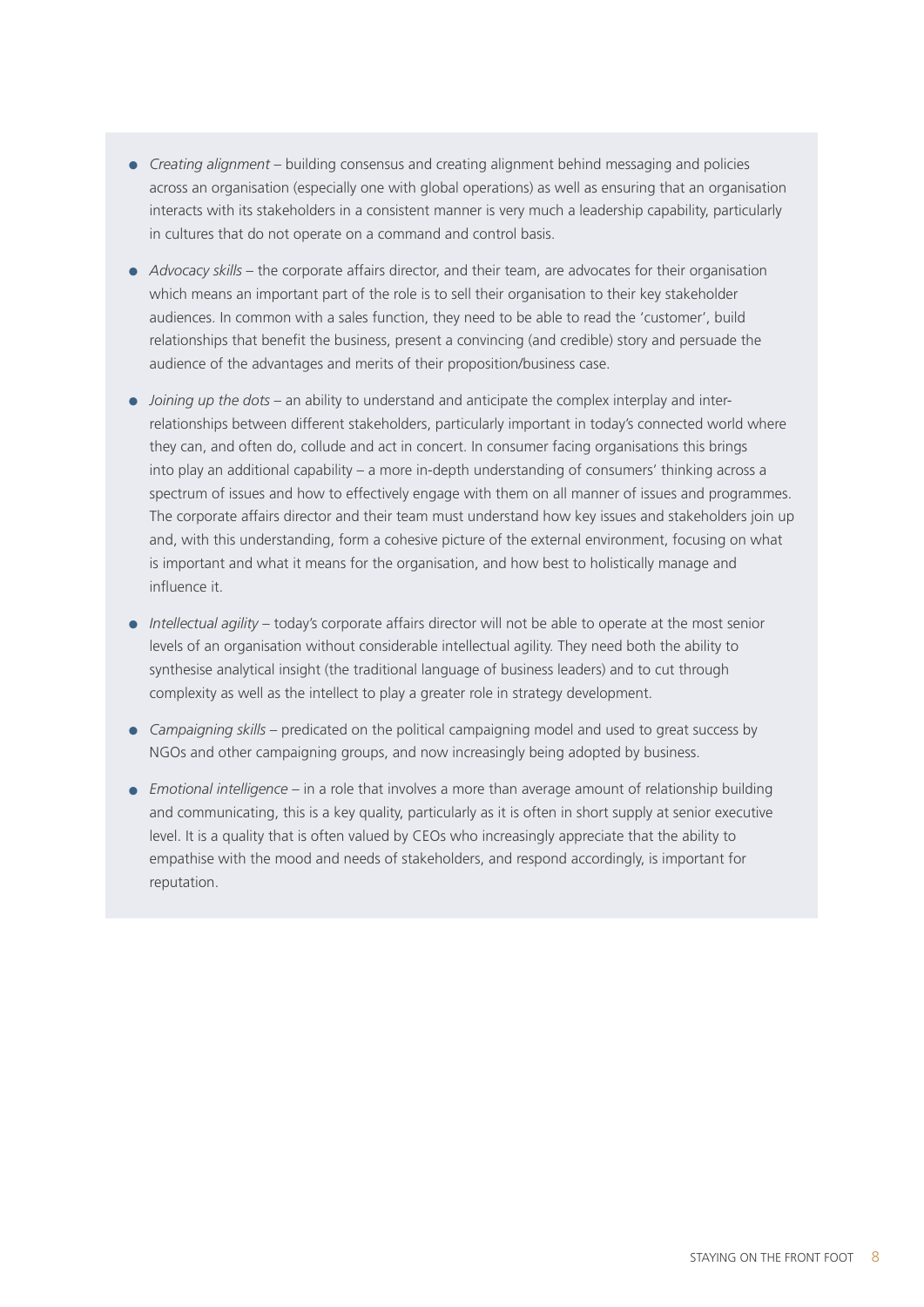This is a demanding candidate specification, as recognised by the CEOs and Chairmen we spoke to, and raises the question of how many aspiring corporate affairs directors are able to exhibit the breadth of skills, qualities and capabilities that the role increasingly demands. Is the talent pool there or will companies have to consider looking outside the function? And if so where? Our view is that there are some very strong practitioners but that it can only benefit the function if a wider range of skills and capabilities were brought into it. Marketing, strategy, risk, HR and legal are all competencies that might strengthen the corporate affairs function in different ways, add to its talent pool and provide an alternative career path for those from outside the function.

However, it is also important to note that not all organisations need such a multifaceted corporate affairs leader. Though there are certain core competencies and capabilities that most corporate affairs directors will be expected to possess, the precise mix of skills and capabilities that are required will vary enormously from organisation to organisation. They will depend on, among other things, the reputation of the organisation, the characteristics of the market, management's strategic priorities and the disposition of the CEO.

Whatever a particular organisation's specific requirements, identifying precisely what blend of capabilities a corporate affairs director requires demands a rigorous and impartial audit of the company's existing corporate affairs resources against its current and future business priorities. Existing assumptions about the corporate affairs director's role need to be forensically tested and, where necessary, challenged.

There is no universal blueprint for the corporate affairs director but the cost of an ill-judged hire can be high, so identifying the type of corporate affairs leadership and capability an organisation needs is critical. The process of finding the right candidate for a particular organisation must be managed with the same evidence-based discipline as any other major commercial decision. With this in mind, we hope you find this research paper useful food for thought.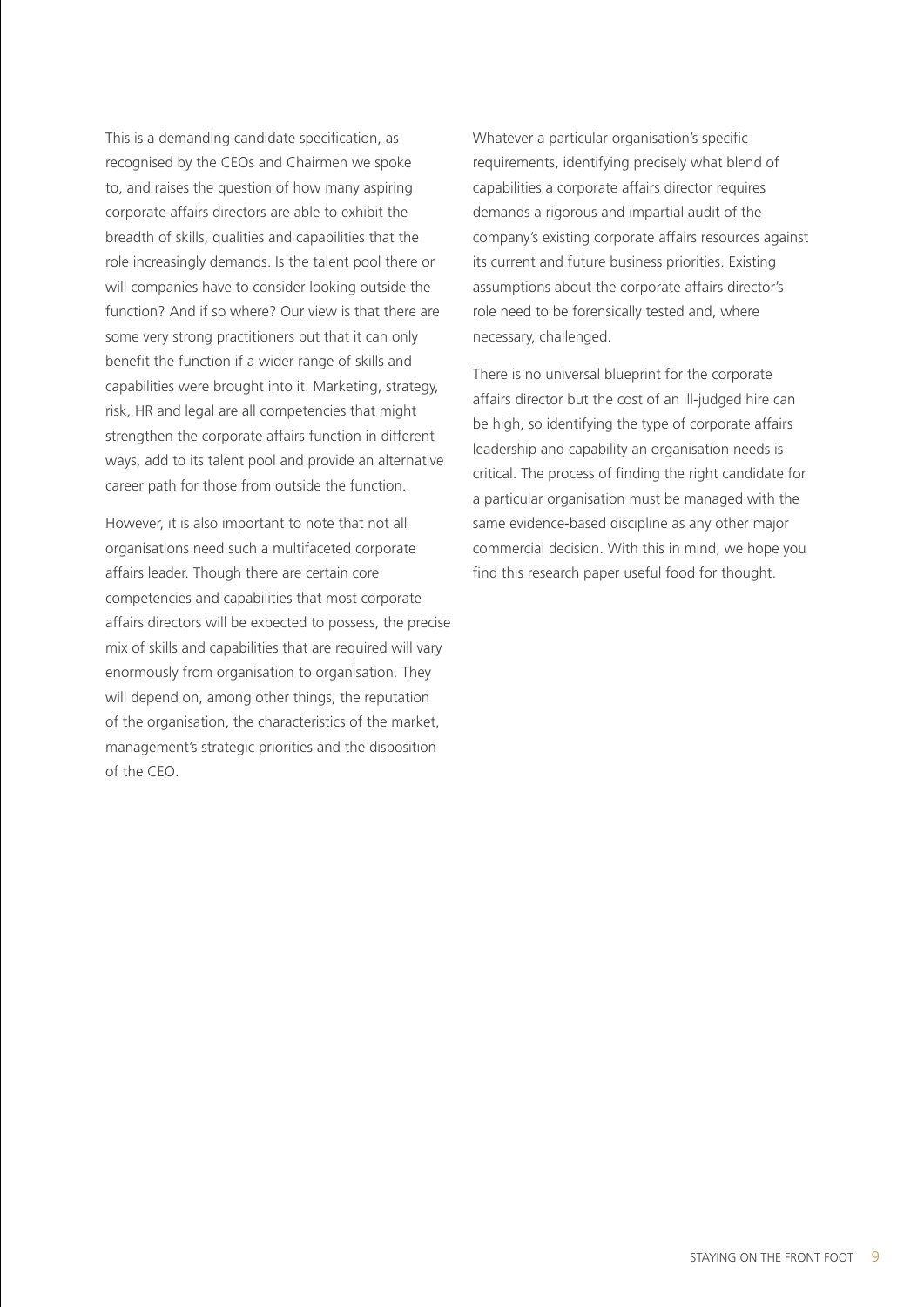## 4. The contribution of the Corporate Affairs function to the leadership of an organisation

The first section of this study examines the distinctive, if not sometimes unique, contribution that the corporate affairs leader, and their function, makes to the leadership of an organisation; what it is they do, that other leaders/functions in an organisation lack the expertise to do, that helps an organisation be more effective and successful?

With the help of interviewees, we have distilled this down to the following. Though they are not totally discrete and there is some overlap between some of them, they are all distinctive and important in their own right:

#### 4.1 Creating the narrative around strategy & purpose

4.2 Bringing the outside world in

4.3 Growing reputation, shaping opinion & creating the conditions for business success

4.4 Identification & management of reputation risk

4.5 Building high quality stakeholder relationships

4.6 Building trust & managing societal expectations

#### 4.7 Curator of corporate character

4.8 Consistency, integration & coordination of communications across the organisation

4.9 Employee dialogue & insight

4.10 Consigliere & sounding board

4.11 Crisis and incident management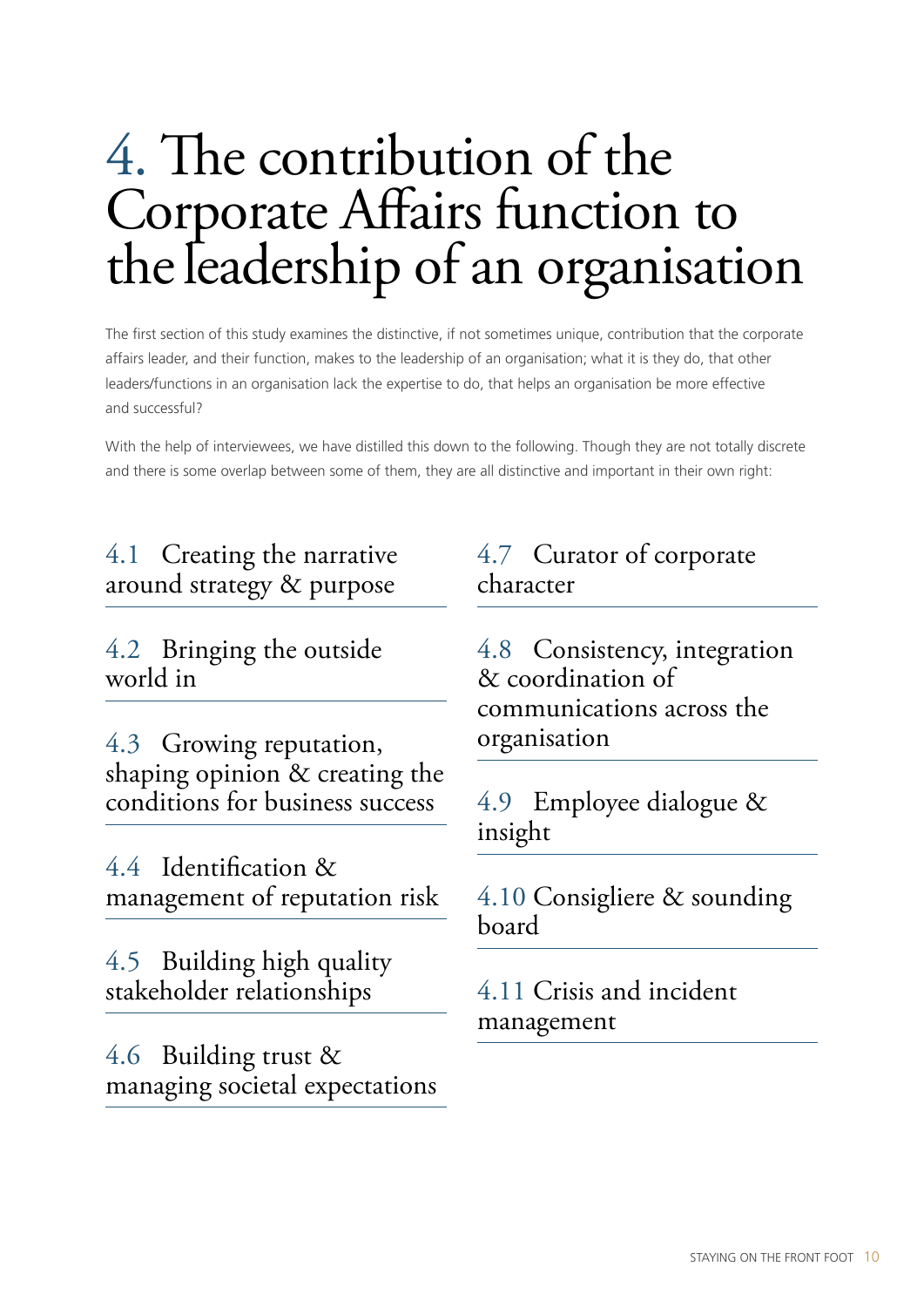## 4.1 Creating the narrative around strategy & purpose

## Why it matters:

The resonates across different stakeholder groups, both internal and external. Something that pulls together 'who we are, what we stand for, how we across different stakeholder groups, both internal and external. Something that pulls do business, how we are doing, where we are going etc,' in a way that is motivating, differentiating and provides clarity around ambition and purpose. One CEO who we interviewed said that an organisation, and particularly its CEO, has to be able to tell a compelling story, a story that will successfully articulate the purpose/vision of the organisation, its DNA, its assets, as well as its strategy and performance in a way that is easy to grasp. A narrative, in his view, is indispensable in managing stakeholders effectively and driving operational focus.

"We developed and communicated a narrative which is less about the brand and more about waste, water and the environment and it changed the lens through which people looked at us. It also signalled that we were listening to our stakeholders."

With technology increasing everyone's access to information about an organisation, a narrative must not only be manifestly true and authentic, it has to be presented consistently across all platforms.

It's not a 'nice to have', it's critical for a number of reasons including:

- The process of developing a narrative helps to secure alignment at Board and Executive team level. It therefore helps reduce the inevitable internecine battles between senior internal stakeholders over what the core narrative and messaging should be.
- It provides a framework within which everything an organisation does – its decisions, its activities, its behaviours, its communications – must fit. Thus it helps create focus and acts as a filter.
- Employees will be more motivated and productive if they are aligned behind a single, meaningful purpose and vision that they can understand and relate to. Recent research by the CIPD showed that managers who are motivated by their organisation's core purpose are less likely to be looking for a new job compared to those who are not.
- It should become a core part of the employer brand and will help attract and retain talent.
- It will form a key component of the investment case and should enhance it – investors and analysts want something broader and more captivating than a numbers-based story.

It is important that the narrative is developed from the bottom up and stress-tested at different levels of the organisation before being signed off by the executive team.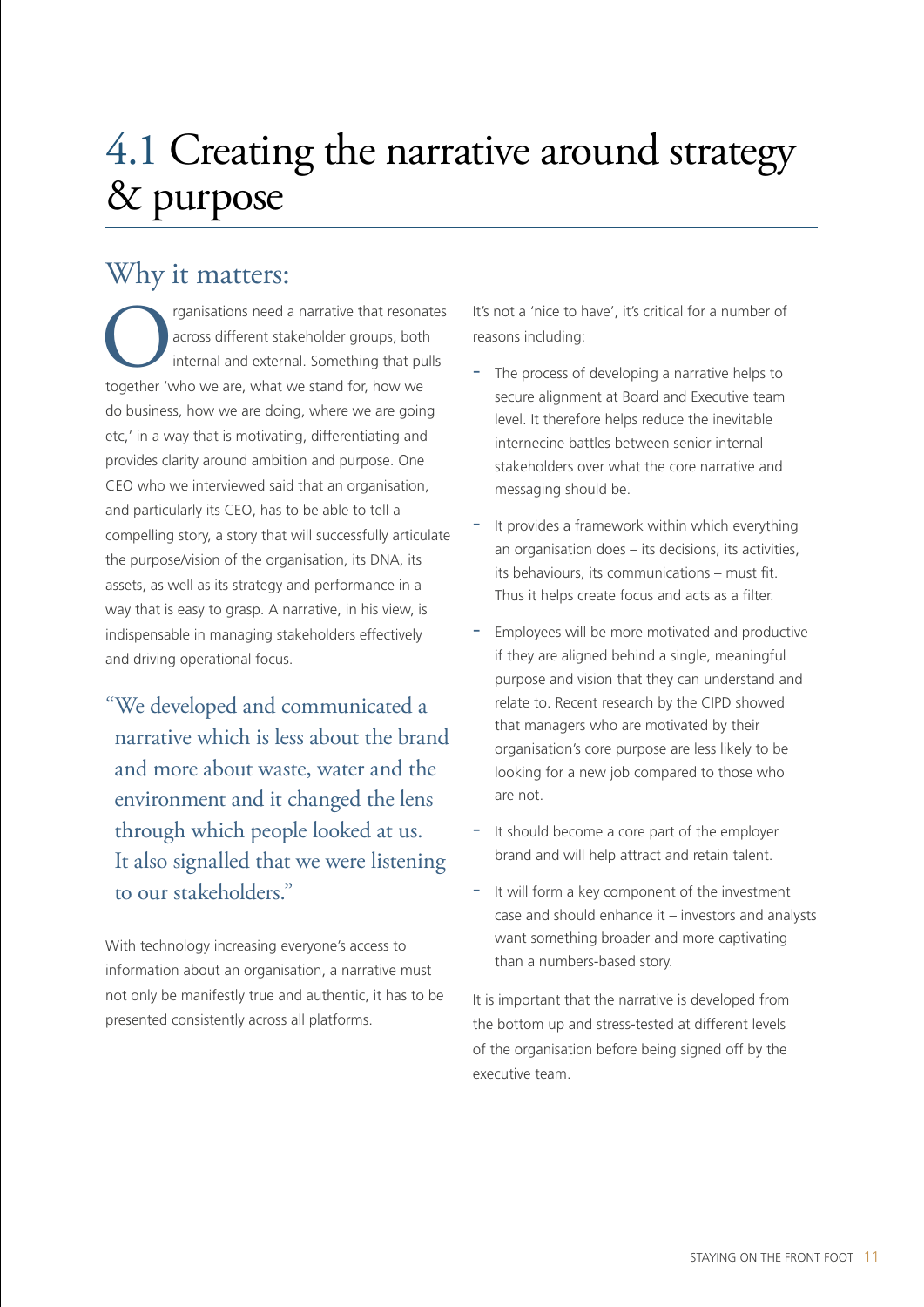## The role and contribution of the DCA and their team:

- A narrative, though co-created in the way described above, has to be driven and facilitated by the DCA. This is because the DCA, probably more than anyone else on the ExCo, is acutely sensitised to the need for the narrative to be authentic and, ideally, compelling, in order for it to get traction with both internal and external stakeholder audiences.
- Helping the CFO and the investor relations team, who tend to be more inclined to craft a numbersbased story, develop the narrative for the financial markets.
- Ensuring that the narrative joins up and holds together across the organisation and across internal and external audiences.
- Communicating the narrative to stakeholders, making sure it does get traction with them, and for providing feedback on the reception it is receiving amongst stakeholders.
- Keeping the CEO and senior executives 'on narrative'. This aspect of the role is akin to the 'continuity supervisor' on a film production, since any inconsistencies or disconnect with the overarching narrative have to be identified, flagged and corrected.
- Monitor developments, both internally and in the external environment, which may require an adjustment to or refreshment of the narrative. No other senior executive can bring this 360° perspective.

## 4.2 Bringing the outside world in

"The DCA is a barometer of sentiment around the business. The role is more outward looking than any other, making judgements about what is important, where the trends are and contextualising and calibrating what is being said externally about the business."

#### Why it matters:

The majority of organisations are inward<br>looking and tend not to always consider<br>a certain initiative or decision will look to<br>the outside world. There is a very important aspected looking and tend not to always consider how a certain initiative or decision will look to the outside world. There is a very important aspect of

the DCA's role (and that of their team) which involves bringing the outside world in and pointing out how something will look to, and be received by, the outside world; and to highlight the possible (and sometimes disastrous) unintended consequences of a particular course of action. In so doing the DCA can help provoke discussions that might otherwise not be had.

It is generally agreed to be the most important contribution that the corporate affairs leader and their team makes to the leadership of an organisation. It is a contribution that helps ensure that reputation considerations and stakeholder expectations are integrated into most areas of strategic and operational decision-making.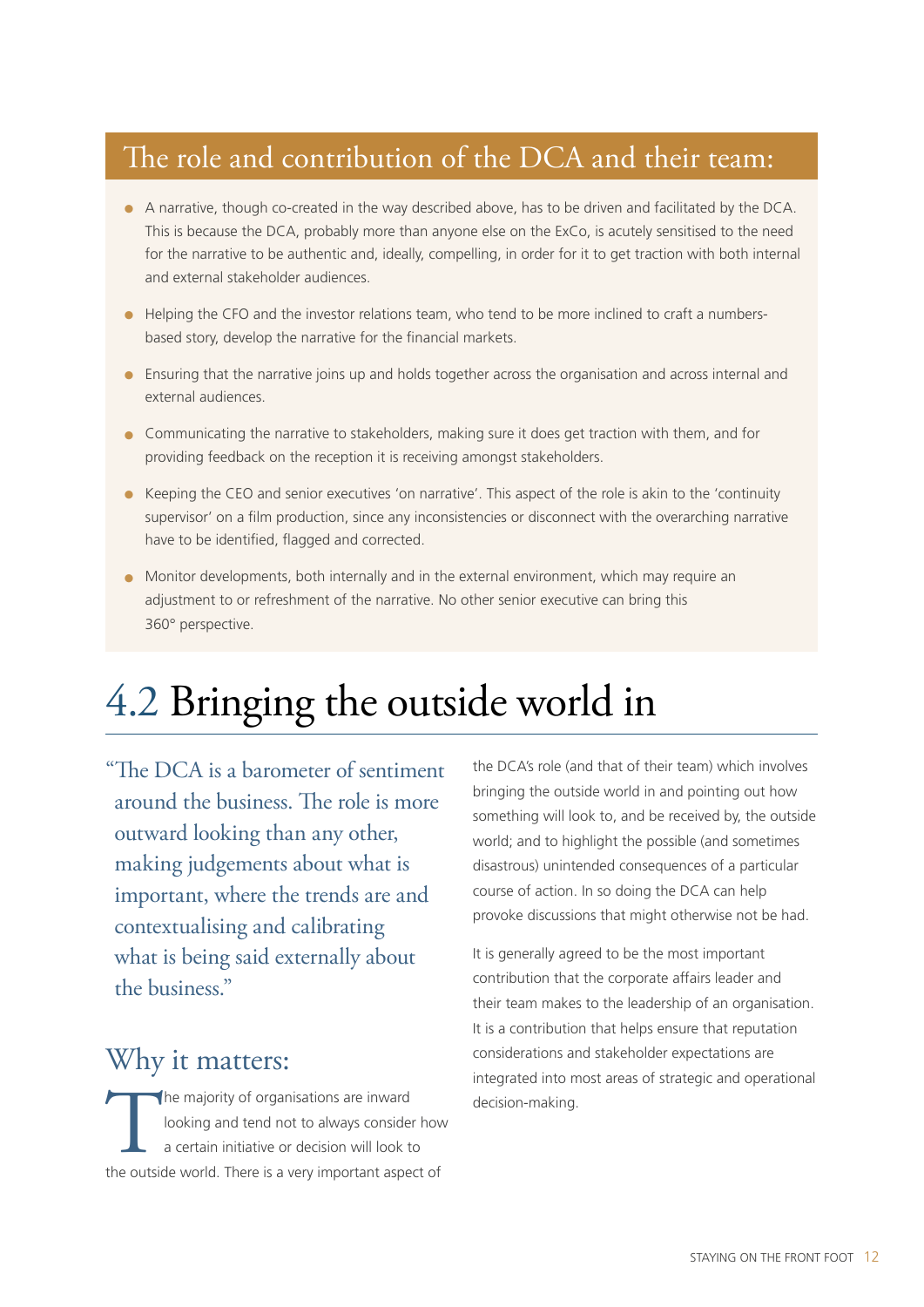#### "Although strategy has to fit the business and its priorities, it also has to be cogniscent of the external environment."

The 'outside world' includes the media, politicians and governments, lobbying organisations, regulators, investors and analysts, issue and consumer groups, NGOs, inter-governmental organisations, the increasingly influential online stakeholders (bloggers, citizen journalists, online communities), industry associations, think tanks and commercial partners. Their support and goodwill are a crucial prerequisite of business success. Social media has provided some of them with a platform that they previously did not have to get their voice heard and it also provides opportunities for them to connect and coalesce around issues of mutual interest.

There is no doubt that CEOs and Boards increasingly regard a detailed understanding of the mood, opinions and intentions of external stakeholders as a critical part of the strategic jigsaw. Several DCAs we spoke to confirmed that the area where business, politics and society intersect has enlarged and created new dynamics and inter-relationships that companies have to understand, manage and anticipate. In today's connected world, where stakeholders are wont to collude on issues of shared interest, coalitions and campaigning groups can form overnight. Public opinion about a certain issue can quickly translate via social and traditional media into uncomfortable headlines, political rhetoric, regulatory enquiry and then action against business. Misjudging the political and public mood, failing to engage with the right audiences at the right time, or failing to respond appropriately to stakeholder concerns can ultimately result in unwelcome scrutiny and potential value destruction.

One DCA we interviewed, whose company was unable to convince regulators to approve a transformational merger, said that a big lesson had been learnt about

the importance of effective and early engagement with government and regulators. One of the chairmen we interviewed observed:

"CEOs must be cogniscent of the issues relevant to their organisation and really understand the political context in which they are operating and, therefore, need people who provide very good advice about how to engage and communicate with policy makers."

The corporate affairs function, more than any other, operates at the interface of the company and many of its external stakeholders. It acts as the focal point for the integration of much of the external environment into the business, ensuring a more holistic view of the world is brought into the organisation. The stakeholder (and issue) knowledge and insight that resides within the function enables the DCA to advise on a number of factors – where stakeholders are coming from, their expectations, their mood, the broad array of issues that are driving them and why, their end game etc.

Possessing the antennae and relationships that help gather and evaluate this information is not enough. What the function and its leaders have to be able to do is to make sense of these themes and, with the help of robust data and analysis, synthesise them in a way that is meaningful to the business, and which will make a valuable contribution to strategic debate within the organisation.

"Understanding what is happening out there, making sure the business plan is not full of things that are going to get shot at and outlining the possible unintended consequences of decisions."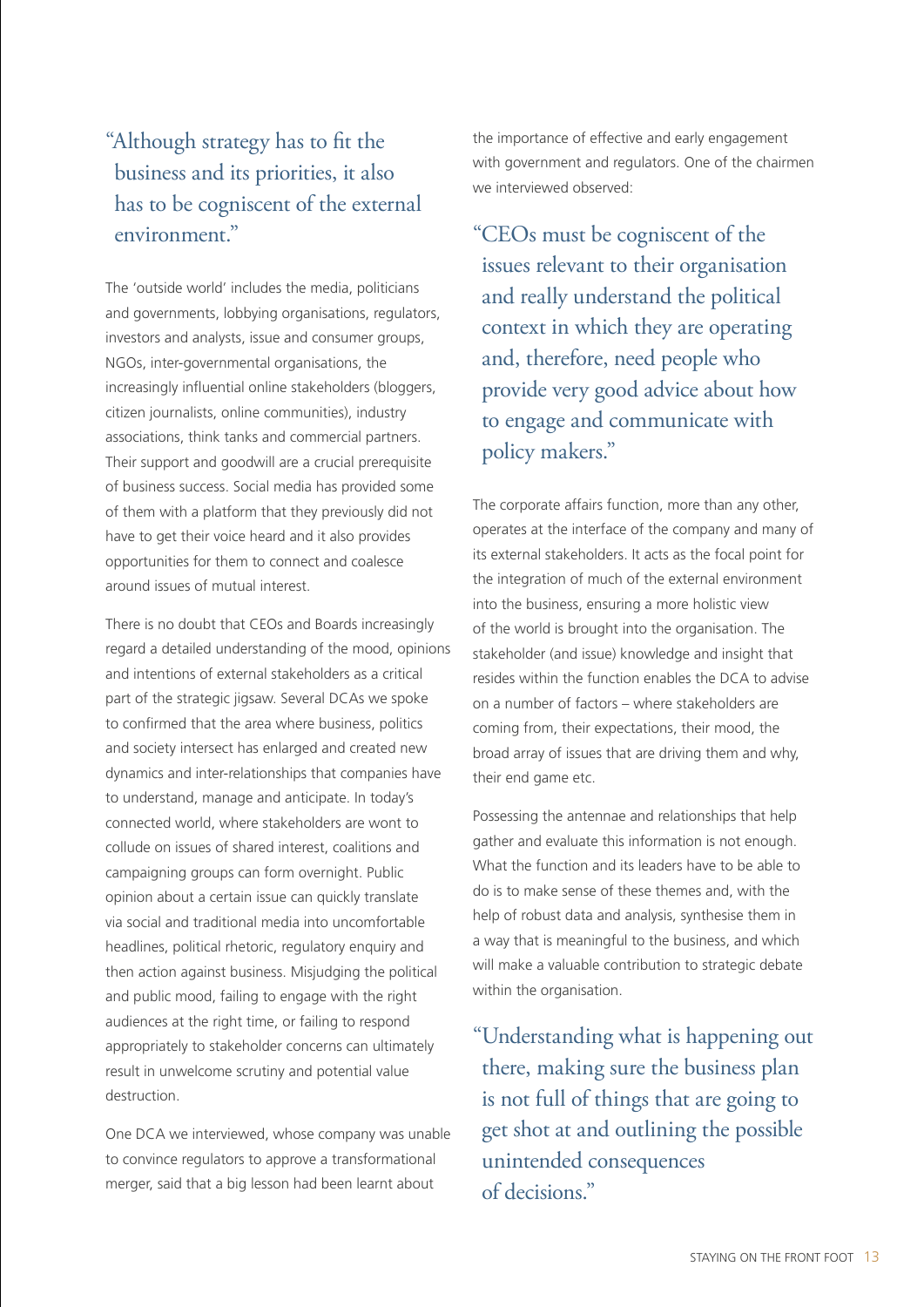This is important because executive teams can be introspective and don't automatically factor in the external environment (though they may factor in the customer) when considering strategic choices and commercial priorities. As one chairman we spoke to observed:

#### "Companies are notorious for being inward looking."

These decisions have to be taken 'in the round' and this 360° perspective is an important counterbalance to some companies' instinctive tendency to introspection. It is a perspective which can help prevent decisions or actions that may damage reputation or that are inconsistent with values or with vision and strategy that an organisation has previously communicated both internally and externally. Such inconsistencies can easily damage reputation and credibility, because they erode trust (the 'you say one thing, but do another' syndrome).

#### The role and contribution of the DCA and their team:

#### **The CEOs and DCAs we spoke to highlighted four crucial aspects of this perspective and vantage point:**

- It helps business leaders understand how they are perceived through the lens of the stakeholders. As one CEO we interviewed remarked, 'we need to know how we look to the outside world'.
- Provide advice on the positioning, presentation and timing of strategy/initiatives/announcements to the outside world, so that they are better received and negative reaction minimised. The value of the DCA and their team is in being able to judge and understand 'how things might land or might play out'.
- Helping an organisation make better decisions business strategy has to factor in and be informed by the environment in which it operates. By ensuring this happens, the DCA can help business leaders see the potential downside of certain strategic options and appreciate the unintended consequences of these actions. In some of the companies we spoke to the corporate affairs function has the recognised capability to make an earlier and more significant contribution to strategic thinking and business planning, by using potential reputation impact and the external/stakeholder perspective to stress test strategic options and to challenge fundamental business assumptions.

"Senior managers do not think about the impact on stakeholders, they just think in their silo. We need to challenge them and ask them whether they have built this impact into their risk assessment."

On occasion this perspective may even stop a decision or course of action, particularly if the consequences of going ahead are likely to hurt reputation or receive a hostile, and avoidable, reception from certain stakeholders. In such situations the onus is on the DCA to make a convincing argument to support their case. It is also incumbent on them to present an alternative solution, as the following quote aptly illustrates:

"We should be the facilitator of what executives want to achieve, and not a buffer, which means finding solutions to issues that are likely to come up. We don't add anything if we flag issues without producing a proposal to address them."

• It can help map the interconnections of different stakeholders and, by scenario planning, enable the organisation to see what might happen if two (or more) ostensibly oblique ones started working together in concert.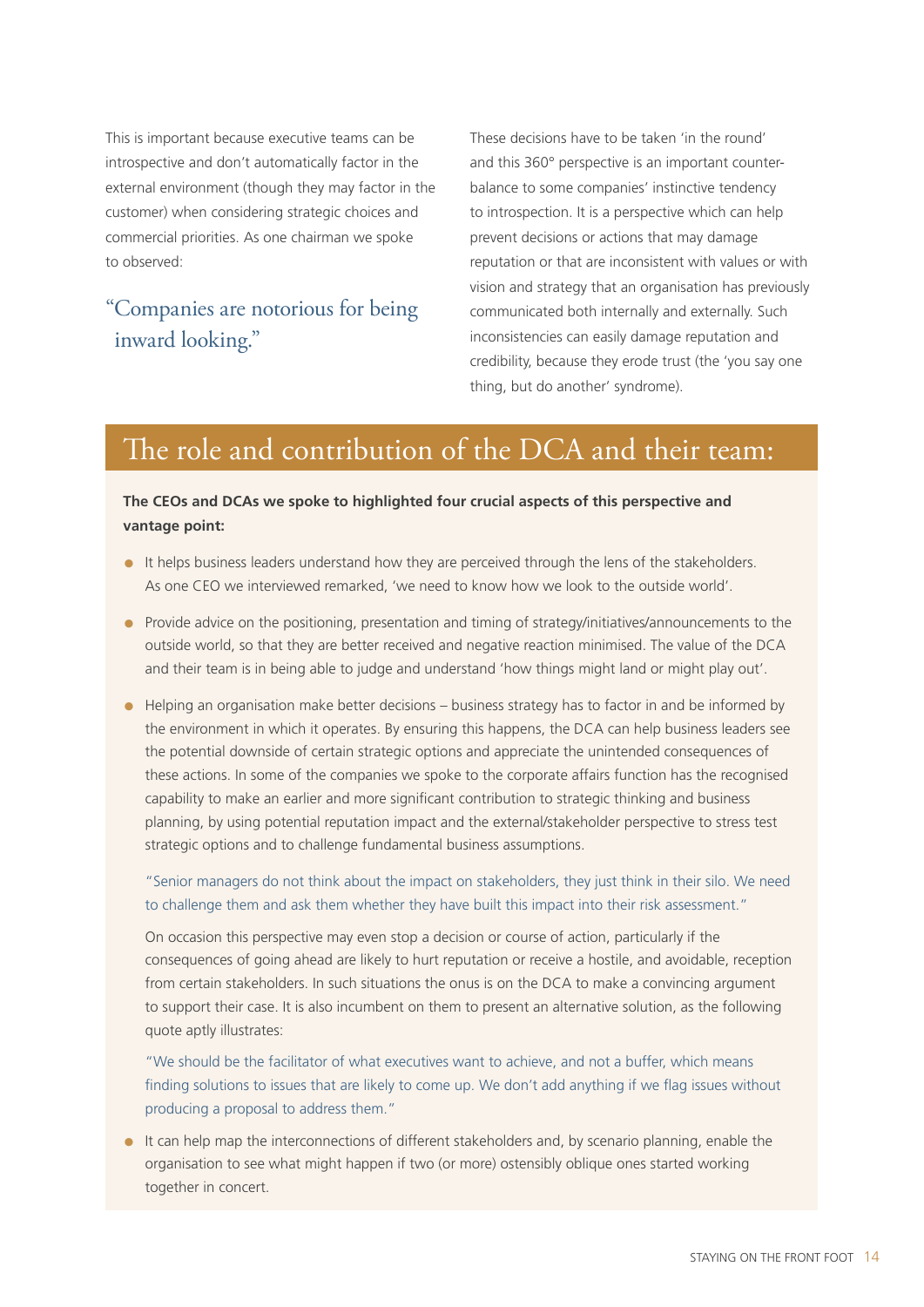## 4.3 Growing reputation, shaping opinion & creating the conditions for business success

#### Why it matters:

shaping and enterprising leadership from the<br>
shaping the external and internal environment in a<br>
shaping the external and internal environment in a trong and enterprising leadership from the corporate affairs function can help create the conditions for business success by proactively way that helps advance the interests and prospects of the company. If the function is not being used to do this, or if it lacks the capability to do this, then its value is not being utilised to its full potential. There are numerous examples where this capability can make a significant contribution to creating the conditions for business success, but to highlight two of these:

- It can help shape debate or opinion on issues that affect both an organisation's reputation and its commercial success, both by campaigning and building relationships with key influencers and opinion formers.
- Resolving anti-trust issues and securing M&A approval, both critical in enabling a company to pursue its growth agenda, are often in the hands of politicians and regulators who have to consider the implications of consolidation within an industry sector. So early and effective engagement with these stakeholders (and those that influence them) is critical, yet it is surprising how many companies fail to understand this, and bring the corporate affairs leader into the process at too late a stage.

The corporate affairs function must have (in most organisations) the capability and leadership that can help change the way an organisation and its strategic ambitions are perceived by key stakeholders.

By so doing it can a) create favourable impressions and help recruit friends and allies b) help secure advantageous policy and regulatory outcomes c) keep legislators and regulators at bay and d) create goodwill and trust. All of which undoubtedly create value and competitive advantage and maintain/extend the licence to operate.

The function however is not always used this way or indeed skilled to do so. In more risk averse organisations it tends to be regarded as a function whose purpose is to protect, defend and manage reputation, rather than to proactively grow it and leverage it as an asset to create value. And, as the old maxim goes, 'you can't defend yourself to success.' A defensive, risk management-driven approach to stakeholder communications and engagement is unlikely to create opportunities to advance the interests and prospects of a company.

The corporate affairs function brings a number of 'assets' that can have considerable strategic value to an organisation including:

(i) Relationships with media, governments, consumer groups, capital markets, NGOs and other opinion formers, coupled with insight into what matters to them.

(ii) A deep understanding of their influence, interrelationships and agendas.

(iii) The importance of certain issues and how these get traction in the media.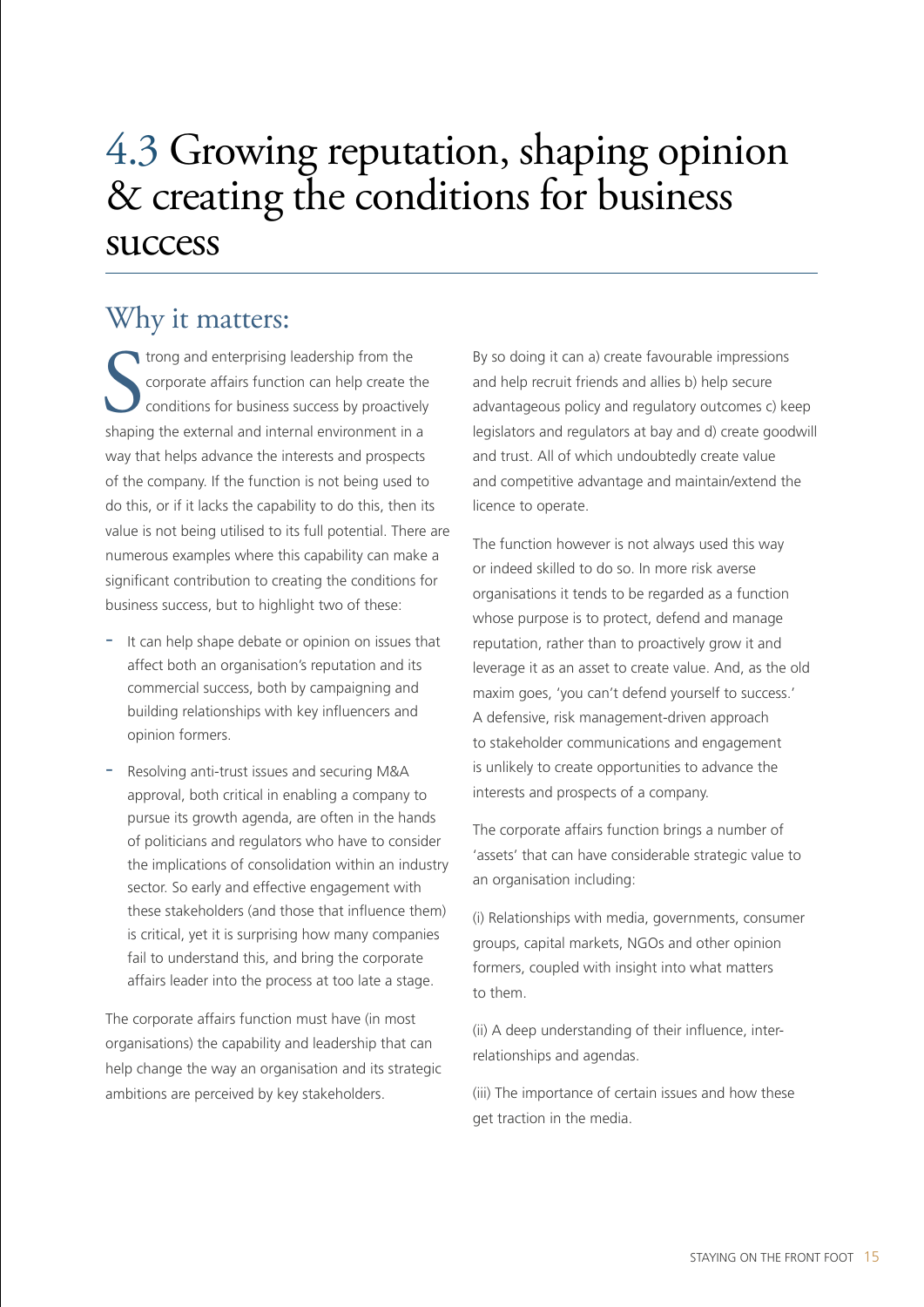## The role and contribution of the DCA and their team:

- Identify and develop initiatives, campaigns, partnerships and relationships that will help grow reputation, foster a more favourable business environment and climate of opinion (towards the organisation), and strengthen the licence to operate.
- To break down the silos, both within the function, and with other key functions such as marketing, that prevent an integrated multi-stakeholder, multi-channel approach to the development of campaigns designed to shift or shape public and/or political opinion.
- Ensure that reputation building initiatives and campaigns are aligned with the vision, narrative and capabilities of the organisation and reputation it wants to promote, and that they help address the expectations of stakeholders and broader societal concerns.
- In those companies that have government or the public sector as a key customer, corporate affairs, or specifically public affairs/government relations, can help build relationships with, or influence the relevant procurement functions and/or multi-lateral funders.
- In certain sectors corporate affairs can help open markets and support the market access teams. Supporting the business development process by helping unlock longer term growth opportunities and helping develop a longer term licence to operate is an aspect of the role that creates clear commercial opportunities.

## 4.4 Identification & management of reputation risk

#### Why it matters:

In this day and age almost every conceivable risk<br>contains some element of reputation risk – and<br>reputation risk is often the consequence of failur<br>or error in more conventional risk categories. As one n this day and age almost every conceivable risk contains some element of reputation risk – and reputation risk is often the consequence of failure commentator remarked, it should be treated as the "risk of all risks." Most of the DCAs we interviewed observed that reputation risk is the biggest nonfinancial concern of Boards, who increasingly expect and need an assessment of 1) the likelihood of risk, 2) the impact of the risk and 3) the ability of the organisation to manage and mitigate the risk. A recent Deloitte survey, 'Reputation@Risk', revealed that reputation is now rated the highest impact risk area by CEOs.

This is a big challenge for global organisations, with dispersed operations and diverse and multi-cultural workforces, multifaceted issues and stakeholders, who have to collect information about reputation issues and threats across the organisation.

Although this is an organisation-wide responsibility and the concern of all of the leadership, the DCA has a vital and pivotal role to play in driving this process, developing frameworks and systems and embedding both awareness and capability. This is because of the unique vantage point and perspective it has – sitting at the interface of the external and internal worlds – that enables it to identify many of the potential risks to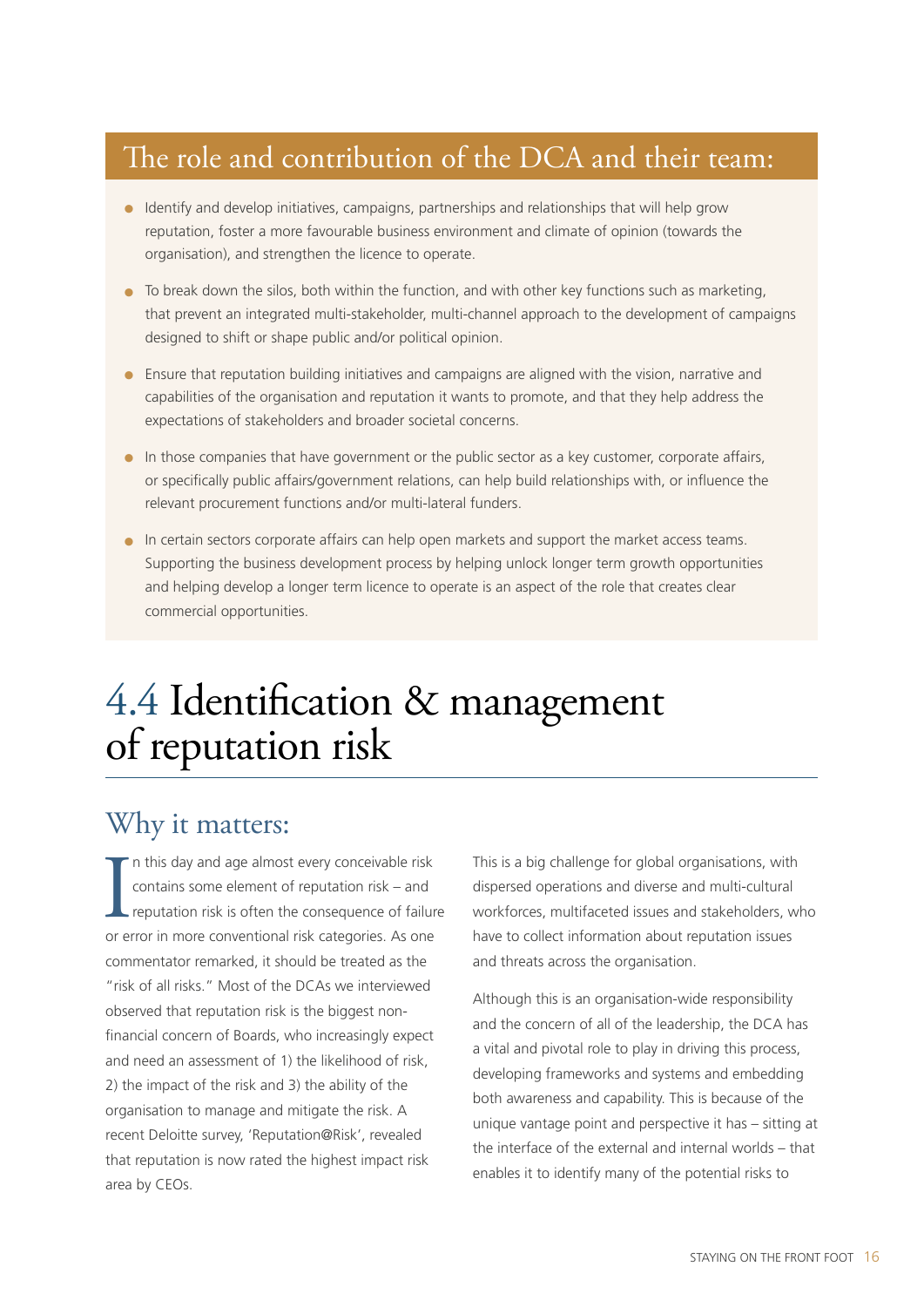reputation within the external world (e.g. stakeholder sentiment and political risk) as well as the potential reputational impact of inadequate processes and systems internally, poor customer service, product liability and inappropriate behaviours within the organisation.

With more and more risk factors originating outside an organisation the value of an effective corporate affairs function is in its antennae, relationships and monitoring systems that enable it to act as an 'early warning radar', scanning the horizon for and forecasting potential reputation and political risks and issues. The challenge for corporate affairs teams, and this is an area where external partners are trying to develop IP for their in-house clients, is in identifying diverse data sources that can be used to extract early warning signals about reputation, both from inside and outside the organisation. This is crucial, and the credibility and value of the function depends on it, since it must have the capability to pick up and recognise the signals from an early stage along with the capability to weight these in terms of potential cost/damage to the business; develop scenarios for such an event and ensure the business is ready and

prepared to take the necessary steps to mitigate the risk or exploit the opportunity (i.e. develop a campaign of action). It is not just about managing the downside, equally important is the capability to identify opportunities that might be a source of competitive and/or reputational advantage.

The DCA must also be fully informed about developments within and across the business, where potential issues and risks exist and operationally empowered to influence them. In this respect strong internal relationships with functional and business unit heads are critical. One of the key challenges here is that managers of business units/countries, who are in a better position to spot potential challenges, often lack an understanding of what represents a potential reputation risk, along with the knowledge and skills to assess it and respond appropriately. In this context several DCAs spoke of the need to 'operationalise' reputation management by driving responsibility and accountability for reputation management down into the business(es). This requires training and education and changes to relevant managers' KPIs, along with CEO/HR sponsorship, otherwise it will not happen.

### The role and contribution of the DCA and their team:

- Help define strategic reputation and political risk for the organisation.
- Advise on best practice in reputation risk oversight, governance and engagement.
- Identify and report on potential risk of media, political, City, NGO and other opinion former agendas as well as broader societal opinion which will sometimes influence these agendas.
- Develop leading indicators and ensure there is a useful and actionable flow of reputation and stakeholder related information to the top of the organisation so that leaders are armed with the right intelligence to make decisions and take action.
- Enhancing the provision and analysis of business intelligence around reputation developing robust methodologies and systems to identify, track and monitor reputation risk to complement its traditional, intuitive strengths.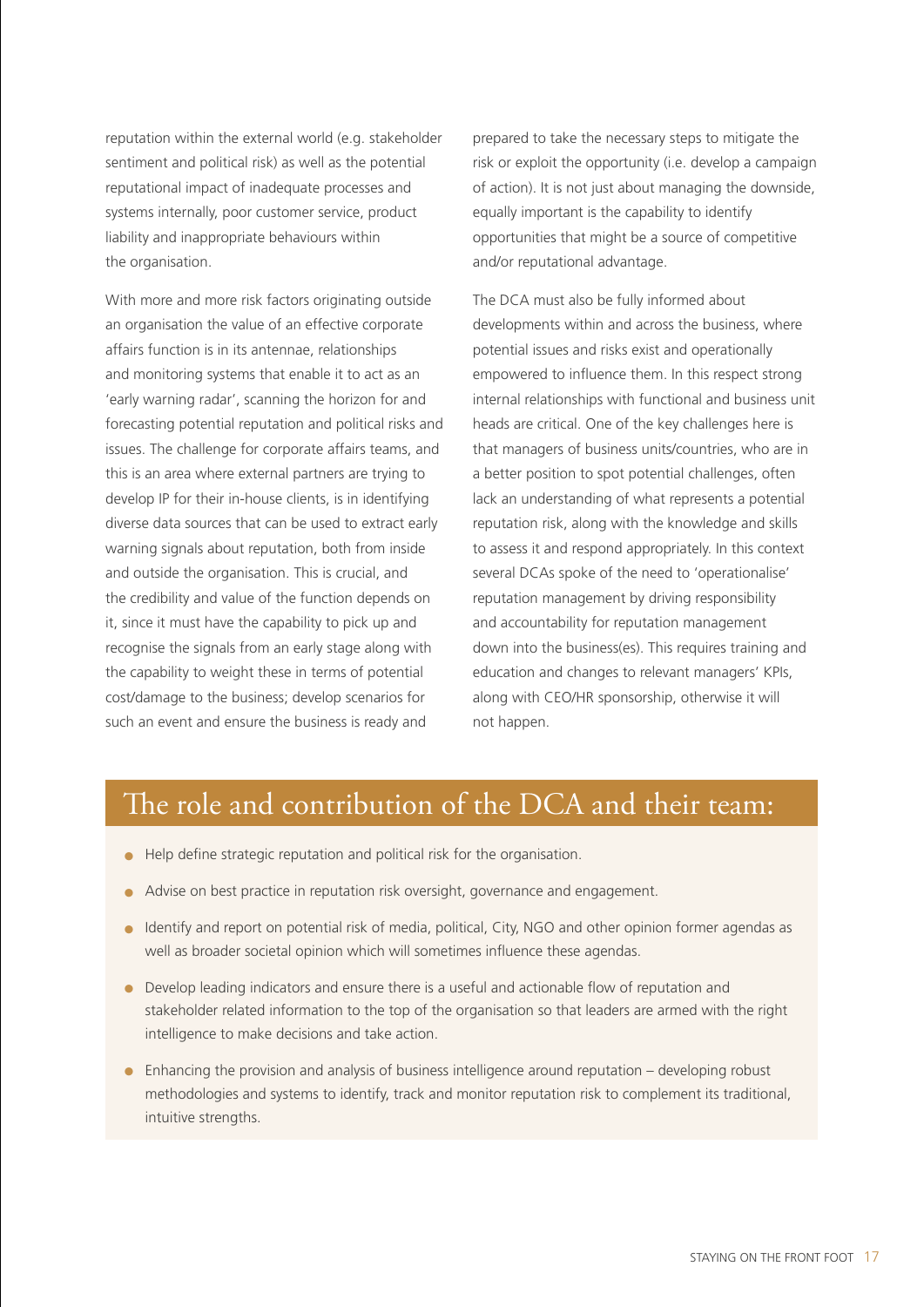• 'Operationalising' reputation management within day-to-day decision making and embedding more of a reputation mindset throughout an organisation. Working with HR and business unit leaders to provide training and toolkits that will help improve enterprise-wide reputation risk management capability.

"We've spent quite a lot of time in making sure that our senior leaders, whether they're the CEO in London or the General Manager in Nairobi, really understand the political context in which they're operating. We've had to increase the capability of the managing directors, so that they are able to look at reputation and political risk as part of their everyday role as managers of the business. They've got to be just as good on this as they are on the sales figures or on the HR and talent issues."

## 4.5 Building high quality stakeholder relationships

## Why it matters:

The quality of its relationships and relations<br>
with stakeholders is a key strategic<br>
asset, as well as a source of business risk<br>
and opportunity, for any organisation. As above, with stakeholders is a key strategic asset, as well as a source of business risk Boards, and specifically non-executive directors, are increasingly looking for reassurance that these stakeholders, and the reputational risk/opportunity they represent, are being managed systematically and with the same rigour as any other business activity.

If these external relations activities are managed with professionalism, intelligence and empathy they will create goodwill and trust, help neutralise negativity as well as increase the likelihood of favorable opinion, judgements and decisions (by the authorities). All of which help protect, if not grow, licence to operate. It is also worth noting that these relationships can also be a source of valuable intelligence.

The manner in which stakeholder relationships are managed can speak volumes about an organisation, its values and its personality and will inevitably influence stakeholder perceptions and attitudes, as any journalist will confirm. Also critical is a consistency of stakeholder experience when dealing with an organisation, be it cross-function, across business

division and across geographies, as this following quote aptly illustrates:

"I've some experience of building excellent relationships with media and government in Westminster or Edinburgh, only to find that supply/ ops colleagues or sales colleagues saw their role to beat up their own stakeholders in the same geography. These people were then somehow surprised when the press coverage or Whitehall gossip about their actions was negative."

Although these relationships are not the sole preserve of the function, the CA team is normally responsible for a number of key stakeholders including media, government and politicians, analysts and investors (sometimes), NGOs, consumer groups, think tanks, inter-governmental organisations and other opinion formers.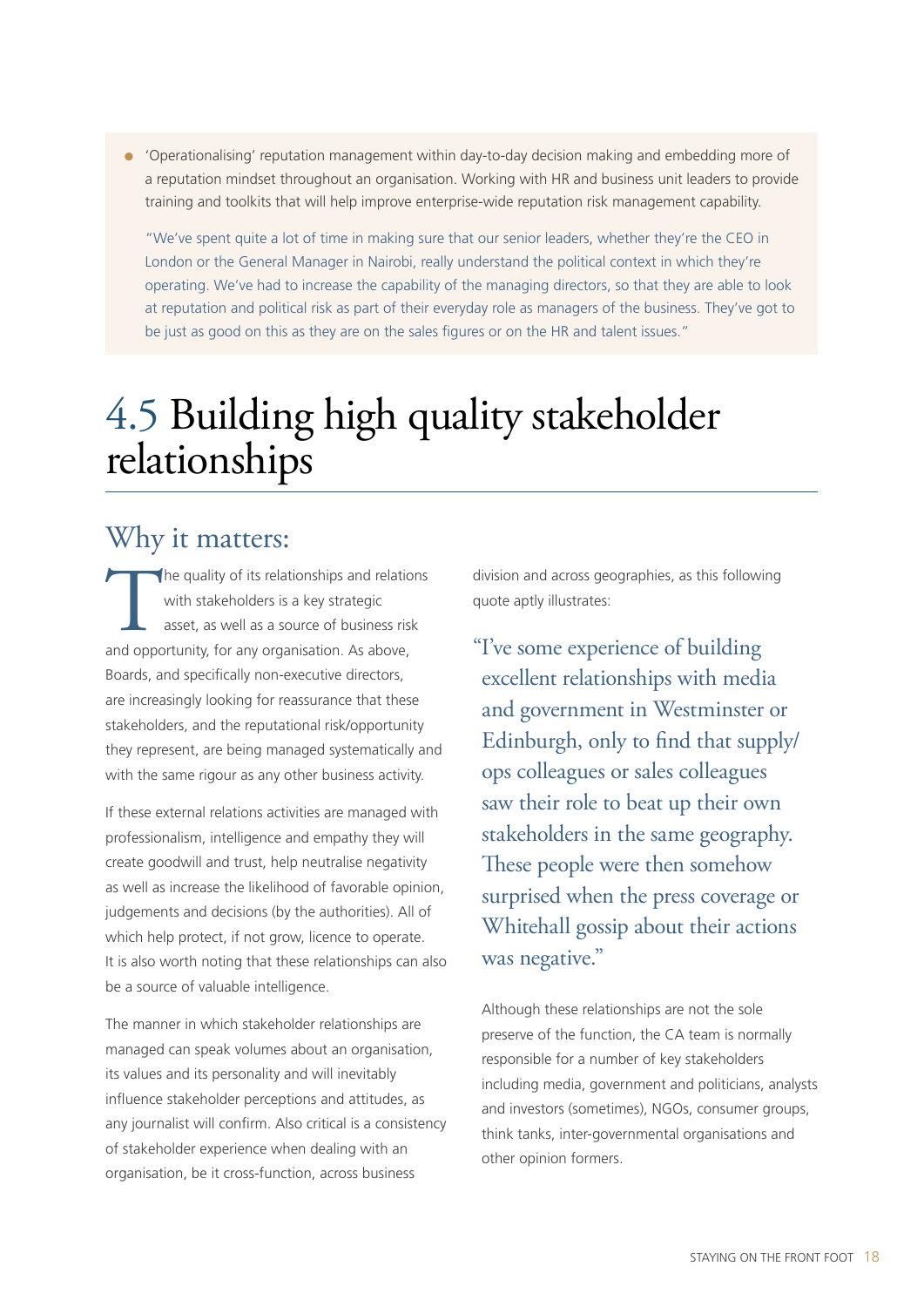## The role and contribution of the DCA and their team:

- To identify key stakeholders and understand their interests and assess/weight their significance.
- To understand their agenda(s) before building and managing these relationships.
- To encourage the organisation to communicate and engage in a manner that is honest, transparent and helpful. Acquiring a reputation for covering up bad news, or for being very economical and tactical with the truth, is difficult to shift once gained.
- To ensure that the way in which the organisation engages and communicates with stakeholders is consistent (tone of voice, messaging and narrative, behaviours). The more touch points there are, the more challenging this is.
- To develop an engagement strategy and respectful dialogue with stakeholders who may be openly and vocally hostile. Though stakeholders in this category may never be openly supportive, through constructive listening and greater understanding, it is possible to neutralise the negativity and its impact on reputation.
- To identify new stakeholders and third parties with whom an organisation should build relationships (for instance whose support they may need in the future).

## 4.6 Building trust & managing societal expectations

## Why it matters:

s mentioned earlier in the report, trust<br>in big business and capital markets has<br>diminished, leading to a general climat<br>oublic disenchantment and cvnicism about busin in big business and capital markets has diminished, leading to a general climate of public disenchantment and cynicism about business, its motives and purpose. As a result big multi-nationals are under increasing pressure to articulate and defend the positive role they play in society. The focus, form and fora of that scrutiny may vary according to the company/sector and the perceived nature of its impacts on and interactions with society. However the examples of Starbucks, Google and Amazon, all dragged before Parliament's Public Accounts Committee over their corporate tax affairs, shows

that even the most popular of corporate brands are increasingly being subjected to close and hostile questioning about their role in society.

Whilst the notion of having a higher social purpose is not new, the pressure on companies to articulate how they create shared value is gathering momentum and entering the mainstream. There is no shortage of research that shows consumers seek brands that demonstrate meaning beyond just the brand or product itself and consumers, and other stakeholders, are increasingly holding brands to account for what they do (and not what they say).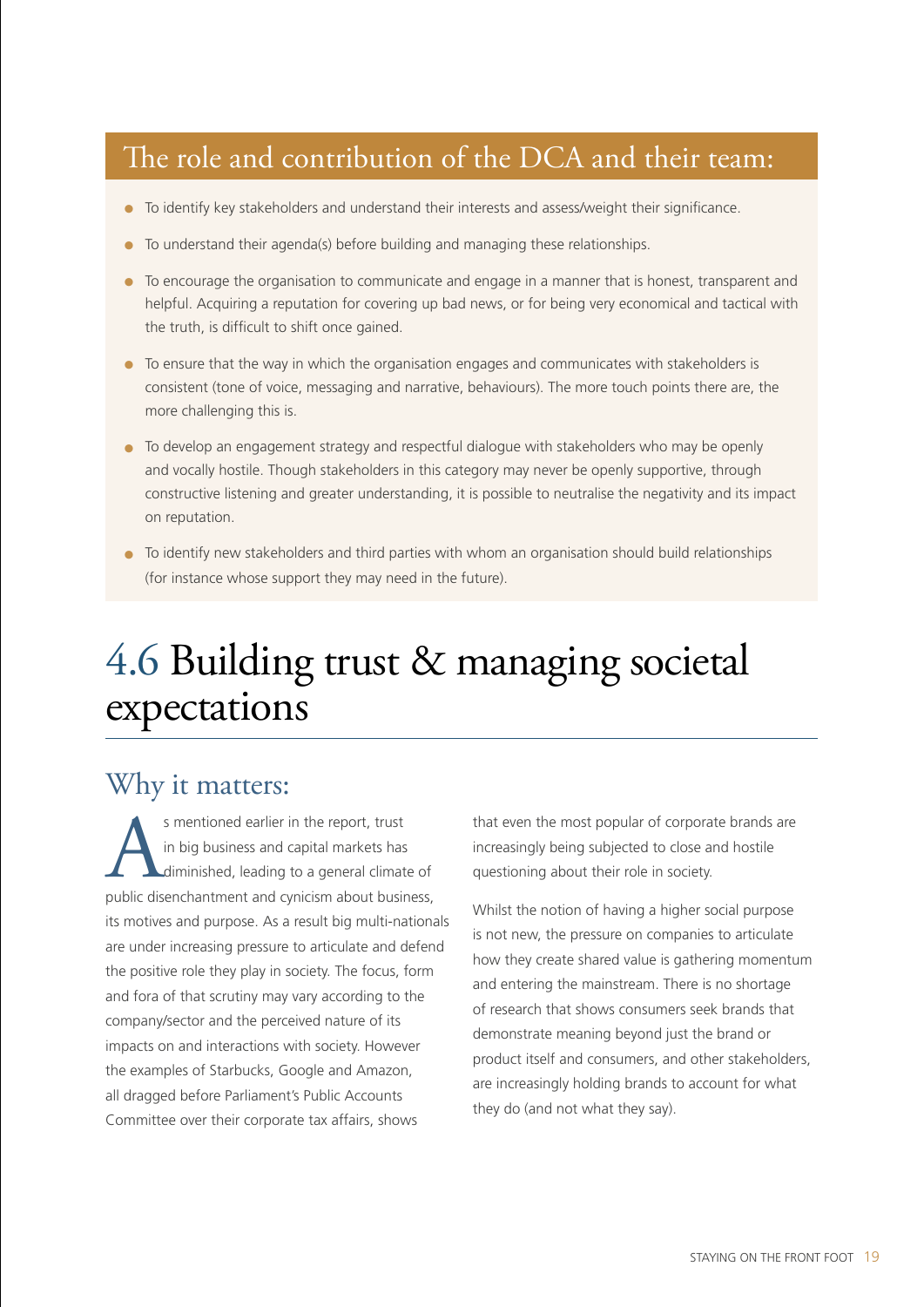## The role and contribution of the DCA and their team:

- Mapping and tracking often with colleagues in Sustainability which issues matter most to those that matter most and assess how the business is performing against these expectations vs its peers and competitors.
- To play a key part in defining, articulating and operationalising the social purpose and ensuring that the organisation stays relentlessly focused on it. There will be no let-up in scrutiny once it has been made public.
- To provide leadership of the building trust agenda and to guide and refine this with the stakeholder insight and intelligence at their disposal.
- To develop campaigns and thought leadership platforms/initiatives that will help build trust and authenticity and that will reinforce the social purpose narrative.

## 4.7 Curator of corporate character

## Why it matters:

Imployees and other stakeholders are more<br>inclined to follow brands and leaders if they<br>respect and relate to their values. It therefore<br>follows that companies that maintain cultures of inclined to follow brands and leaders if they respect and relate to their values. It therefore follows that companies that maintain cultures of trustworthy behaviour – those that are perceived as 'doing the right thing' – 'bank' trust and respect over the longer term and get the benefit of the doubt in times of difficulty. It comes back to the 'how we do things around here' principle. This is symptomatic of character and personality, something that can be easily forgotten if it is not embedded in an organisation. But in companies with multi-country operations, where individual countries/regions can have different interpretations of values and behaviours, this can be an undertaking of considerable magnitude.

"Our US business behaves and communicates very differently from the rest of the world. It is only a matter of time before this discrepancy causes us problems."

In today's connected, 24/7 world, organisations are now scrutinised so relentlessly that any disconnect between behaviour and values is quickly exposed.

Given that few organisations have their values hard-wired or DNA'd into them, it is prudent to have someone on the executive team (s/he has to be involved in key decision making forums) who has the perspective to act as a check and a balance; someone who can raise the question about whether the organisation is acting in a way that is consistent with its values and people principles; and who when necessary can challenge decisions, making sure that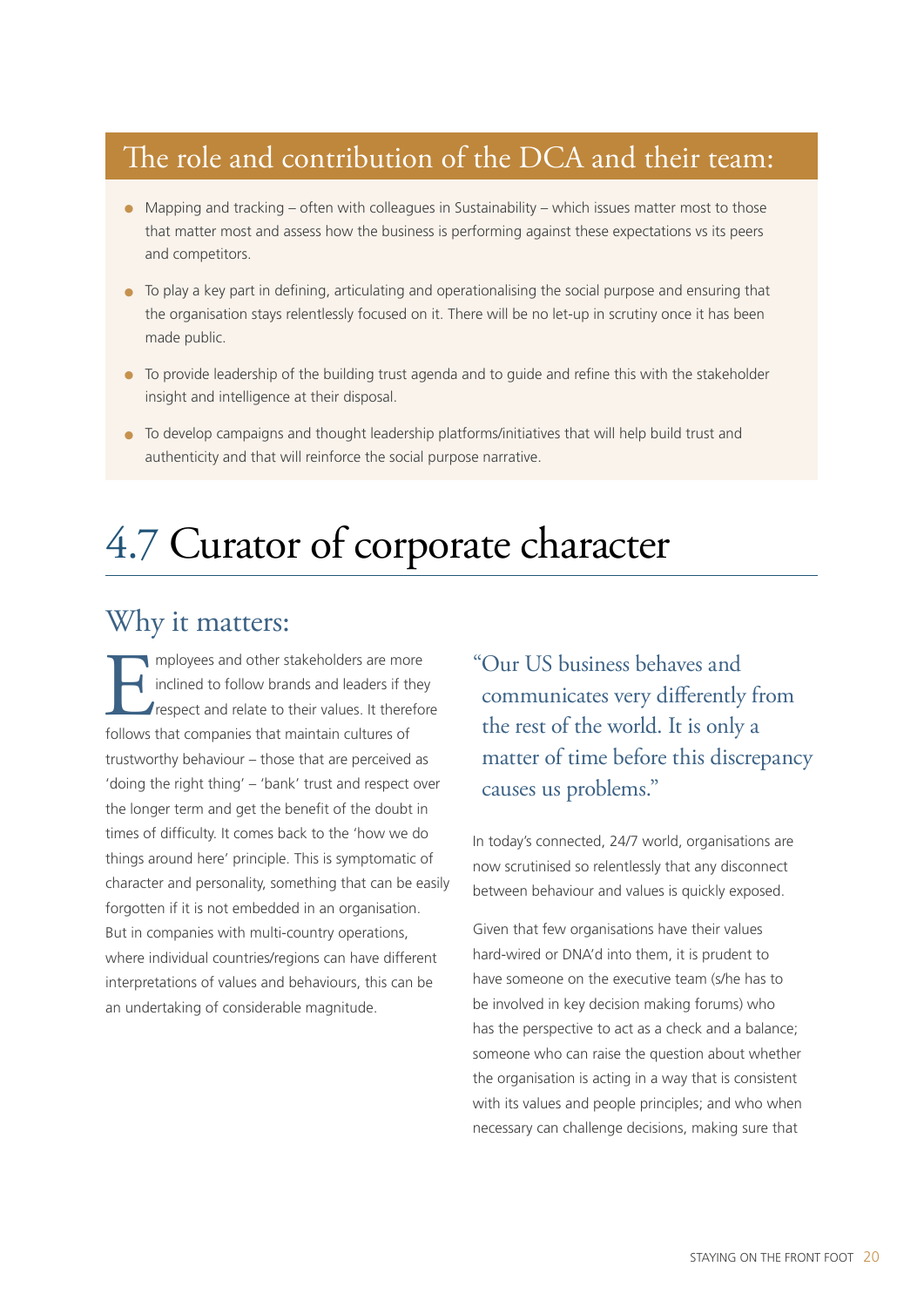questions such as "what might a certain course of action do to our reputation?" and "should we be doing that?" get tabled and debated.

It might, for instance, be commercially the correct decision to close a plant. But there will be a variety of options as to how and when this should be done and how it should be communicated. The DCA tends to be this voice, if only because they are more alive to the potential reputational damage and pitfalls associated with certain decision and actions – how it will look, how it will land and play out etc. And more importantly how it will impact the organisation's ability to achieve its objectives and deliver on its strategic priorities.

## The role and contribution of the DCA and their team:

- Work with functional and business unit heads to ensure that policies and guidelines are in place, disseminated and adhered to.
- To ensure that a company is transparent in its actions and behaviours, both at corporate level and at brand level. Honesty, with shareholders, the media, customers and the general public is a key determinant of reputation.
- Ensure that implications of any key decision on values, character, trust etc are considered and when necessary challenging decisions that might have a negative impact on these.
- Point out to senior executives the potential impact of leadership/company behaviours on external and internal stakeholders and how these might make life a lot more difficult than it needs to be.
- If there are any glaring gaps between corporate behaviour and stakeholder expectations, identify these and help close these gaps.
- Reflect back to the senior executives how they and the organisation will look if they follow a certain course of action. This task of 'holding up a mirror' to senior executives requires a mix of tact, honesty and robustness, since it can often involve delivering unwelcome and unpopular advice:

"You have to be able to tactfully deliver hard and sometimes unpalatable truths."

"We are paid to deliver a version of the truth but if the senior team is unused to straight-talking and honest advice it can be difficult."

• Although some interviewees describe this facet of the role as being the 'conscience of the organisation' (for lack of any other suitable description), others were uncomfortable with this label and its associations of piety.

"You have to be trenchant without being sanctimonious."

The Arthur W Page Society, a US association for PR and corporate communications professionals, uses the term 'curator of corporate character', which a number of interviewees believed to be more apposite.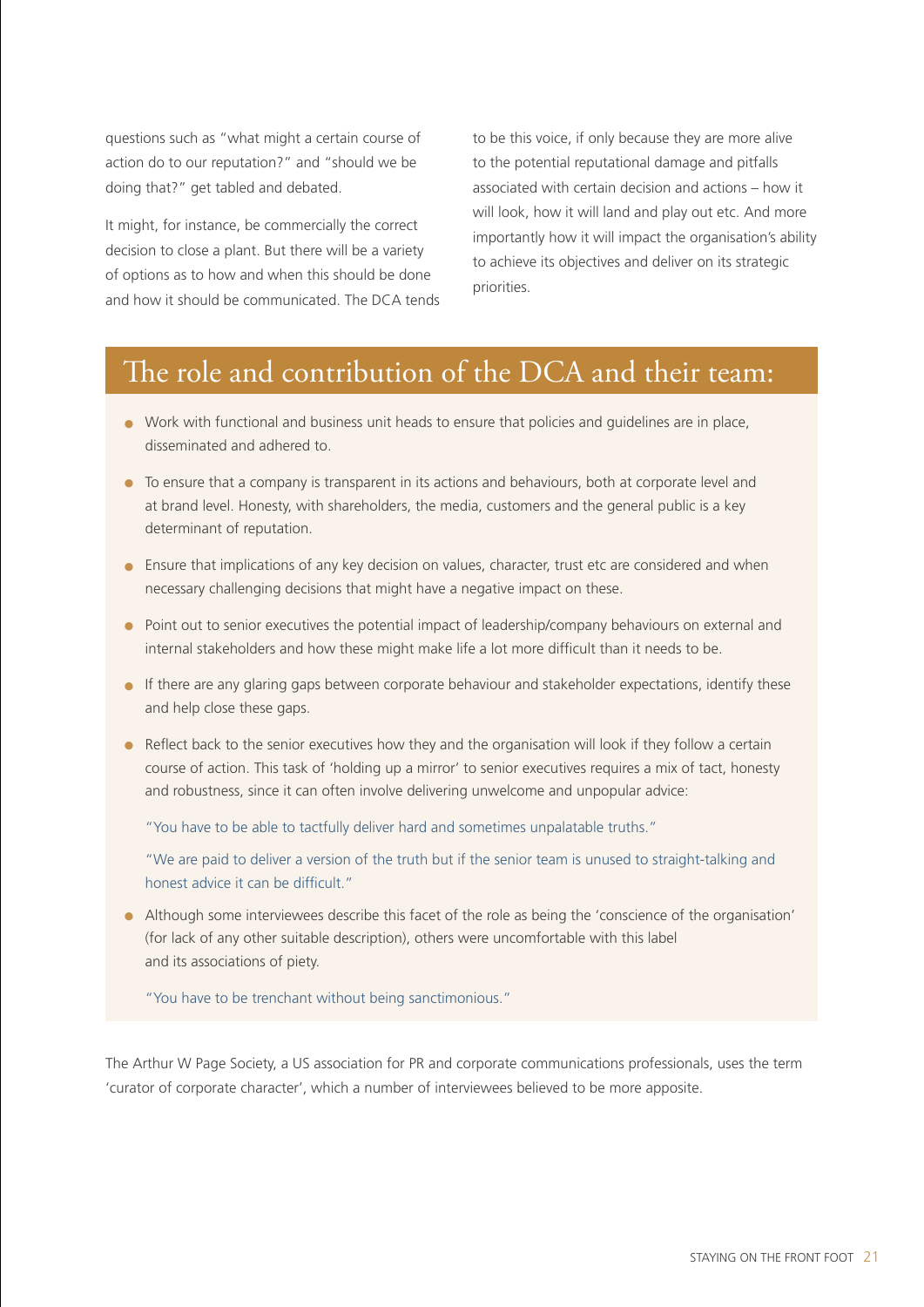## 4.8 Consistency, integration & coordination of communications across the organisation

### Why it matters:

In today's multi-channel, multi-stakeholder<br>world, ensuring that all parts of an organisation<br>communicate a consistent narrative and spea<br>with a consistent tone of voice to an increasingly n today's multi-channel, multi-stakeholder world, ensuring that all parts of an organisation communicate a consistent narrative and speak diverse and dispersed range of stakeholder audiences, across all of its brands and business units, is critical. The bigger the organisation and the more stakeholder interfaces and touch points it has, the bigger the risk of different messages, both explicitly through communications activity and implicitly through its behaviours, being given to different audiences. Ensuring that the communications and behaviours of senior leaders and employees across the organisation, often worldwide, who engage with stakeholders is aligned with an organisation's overall messaging and narrative can be an arduous task.

Equally important and equally demanding is the need to ensure that communications to different (but often connected) audiences, sometimes across different time zones, are coordinated with both precision and a sensitivity to how these audiences consume and respond to different types of information.

In a recent Communications Directors Survey published jointly every year by Brands2Life and PR Week, the top two challenges identified were 'Communicating effectively with ever diverse and fragmented stakeholders' (63% of respondents) and 'Integrating communications activities across the business.' (55%).

Never a straightforward task at the best of times, it has been made a great deal more challenging by:

- The proliferation of stakeholders and influencers
- The increasing collusion of these (often) inter-connected stakeholders
- Rapidly expanding social media channels.

The alignment and coordination of a company's external messaging and narrative with its internal messaging and narrative is also crucial, particularly as internal and external communications channels have blurred, leading to an assumption that what is communicated internally very quickly gets communicated externally. Here the DCA and their team play a key role in ensuring that the external communications about strategy, vision, direction and performance is consistent with the reality of both employees' experience and what has been communicated to them. Given the natural inclination to put a gloss on external communications, it is not uncommon for a disconnect to occur. It is the DCA's responsibility to ensure that this does not happen. The risks that arise from this dissonance include a) erosion of trust and confidence in leadership, and b) reduced clarity about priorities, both of which undermine the commitment of employees.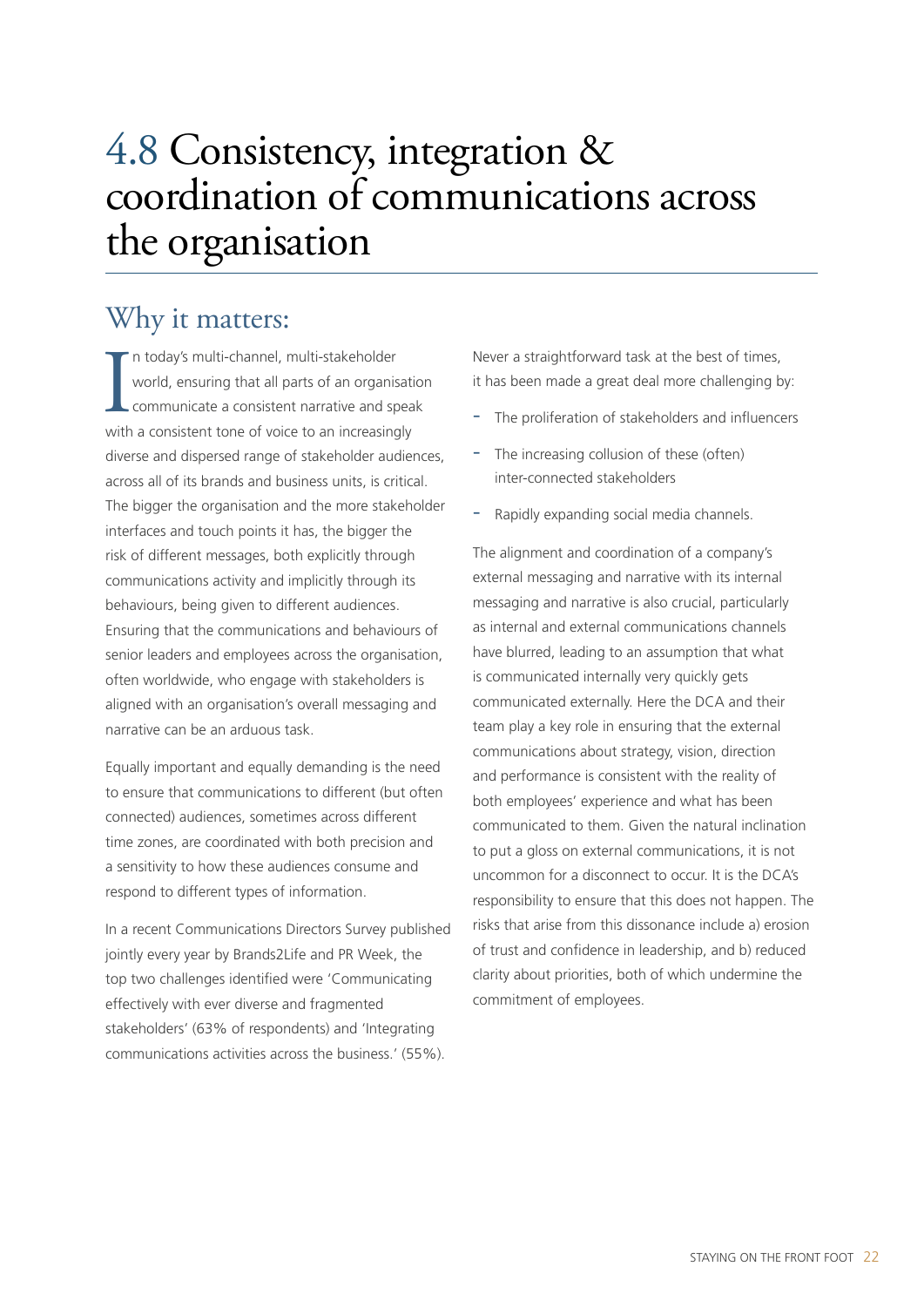## The role and contribution of the DCA and their team:

- Overall to get key leaders and decision-makers focused on the need to present a consistent story to external stakeholders and employees, and to get consensus and agreement on what the story or messaging should be (one version of the truth). This can range from the overarching narrative to the precise facts and line to take around, for example, a plant or call centre closure.
- Undertake detailed planning to ensure that communications to external and internal stakeholders are aligned and coordinated and that the story is equally credible and meaningful to both internal and external audiences. Then to oversee its execution.
- To act as a central coordinating function, acting as a focal point, and providing the framework and guidelines etc.
- Ensuring that leaders throughout the organisation, as well as others who have a communications responsibility, understand and are aligned with both the overall narrative and the key messages.

## 4.9 Employee dialogue & insight

#### Why it matters:

An organisation with a unified sense of<br>purpose, with a workforce that is enga<br>and aligned behind the strategy and violet the senior executive team. is inevitably going purpose, with a workforce that is engaged and aligned behind the strategy and vision of the senior executive team, is inevitably going to be more motivated. However few organisations believe that they have cracked the problem of connecting business strategy to action and connecting the bigger picture to what is happening every day in employees' lives. With workforces becoming more questioning and independently-minded, this engagement challenge only becomes more difficult and simultaneously more important.

Though the purpose and quality of internal communications varies enormously between organisations, one thing that many have in common is that internal communications has historically been less of a priority than external communications. Often project led and tactical, its value as a driver of both engagement and reputation has not really received the attention and investment it should have done. Hence it has lacked the strategic leadership, championing and focus at the highest level without which it is impossible to get resource and traction.

But this is changing. There is now, it seems, a greater appetite from executive teams for a more innovative approach to engagement and communications. They realise, or at least they do in more enlightened organisations, that employees now expect a continuous and increasingly personalised two-way dialogue with their employer; one that involves them rather than commands them. One CEO said to us "if I can't engage the senior team with what we are trying to achieve, and if it then does not get through to our general manager and our business units, then we may as well go home." As expectations and interest have increased so it has become a more significant part of the DCA's overall remit.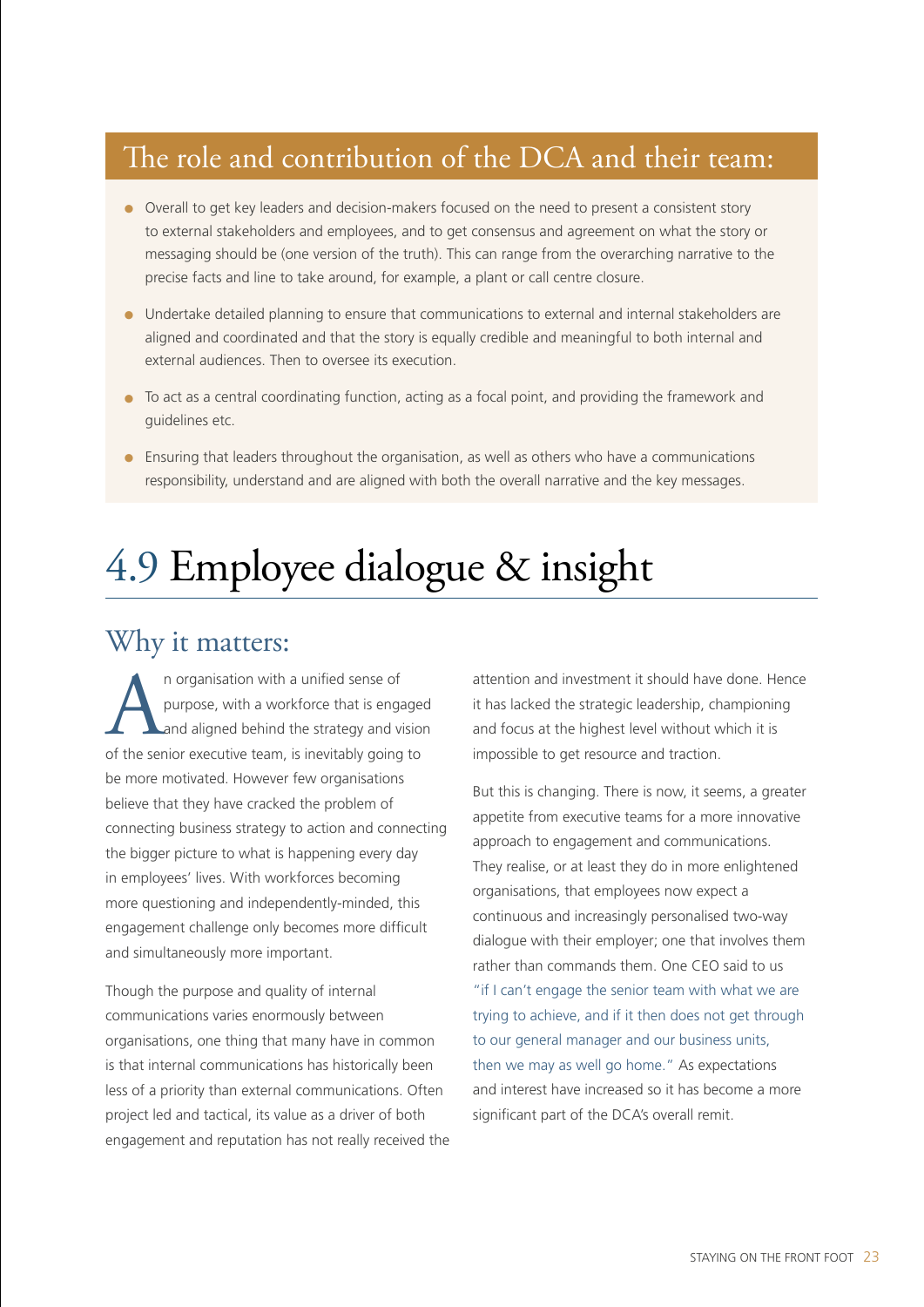Factors driving this interest and appetite include:

- Social media, again a game changer, which has provided employees with a new and powerful platform to be ambassadors or detractors for a company. It has fostered a greater sense of empowerment and there is now a new generation of digitally empowered employees who are willing to speak out, both positively and negatively.
- In common with external stakeholders, employees' opinions are now being shaped by a far wider and increasingly fragmented number of influencers. They are absorbing opinion and information – accurate or not – from a myriad of sources; sources that the corporate affairs function will in some cases have the responsibility of interacting with and influencing.
- The connected world that social media has created has blurred the dividing lines between external and internal communications and, as a result, the need for alignment and consistency between a company's internal and external communications has never been more important.

All of these developments have escalated the importance of employee communications and the DCA and their team are best resourced and skilled to provide leadership of this agenda. Why? Because the core skill set of corporate affairs, or at least the communications team within corporate affairs, is narrative and storytelling, editorial judgement, communications planning, messaging, advocacy, dialogue (two-way communications), engagement, content creation, multi-channel communications, stakeholder relations and insight. It is better equipped than any other function to mediate the kind of iterative dialogue that is at the heart of effective engagement. The corporate affairs function is also the only one that has a combined oversight of external and internal communications and is therefore best positioned to ensure that the narrative and messaging is aligned.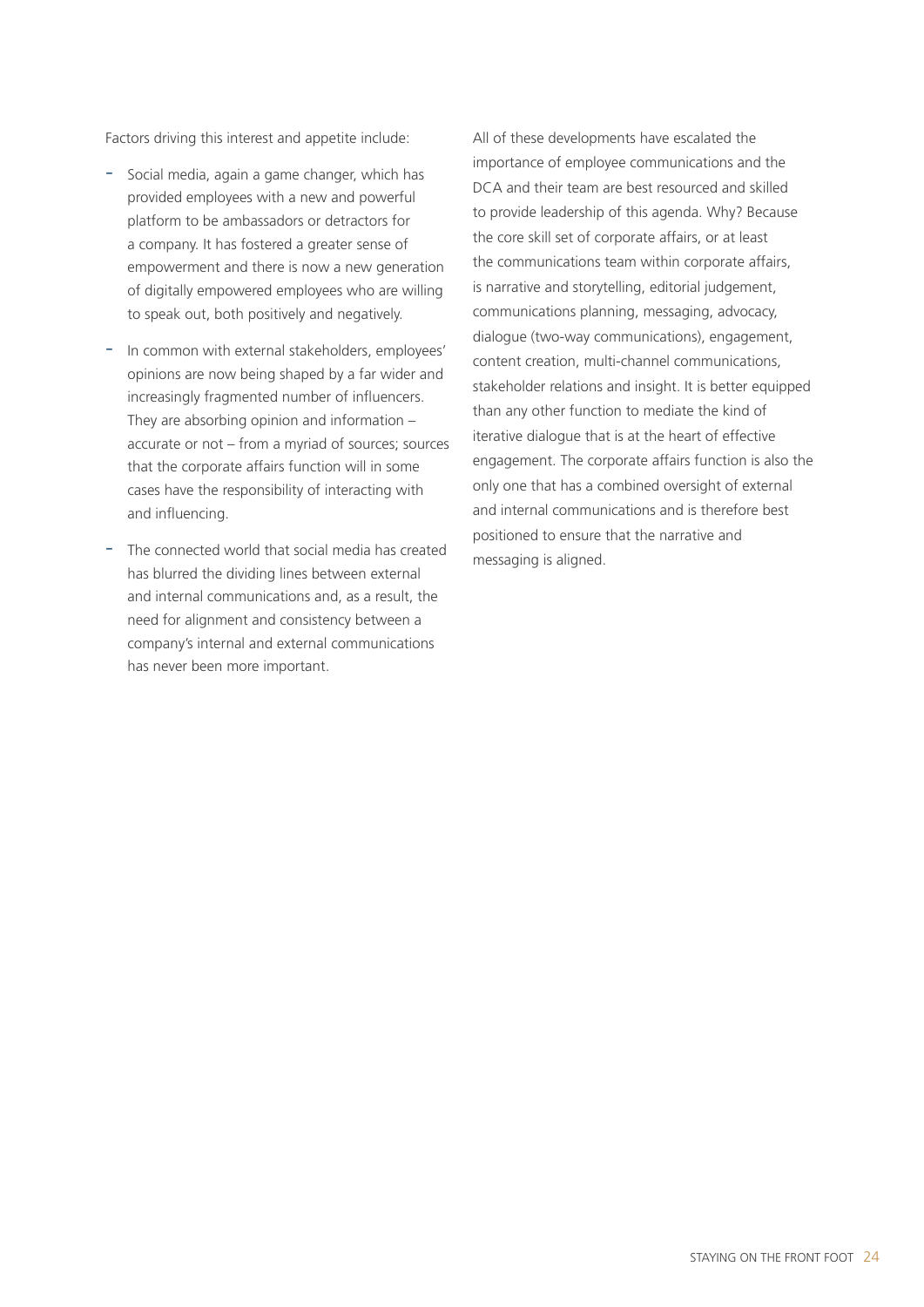## The role and contribution of the DCA and their team:

- Provide the CEO and management team with advice on how to speak in clear and straightforward language that a) sets clear goals, b) is very clear about the things that matter and c) is honest, authentic and true to the values and tone of voice that the organisation wants to project.
- Develop, design and drive the delivery of a two-way dialogue that helps employees at all levels understand the goals and direction of the organisation.
- Ensuring that the corporate narrative and messaging is joined up across all internal and external audiences.
- Drive a more innovative approach to internal communications and its contribution towards employee engagement, which will require 'partnerships' with other functions, such as HR, marketing and strategy.
- Planning and research in common with external audiences, employees need to be segmented and researched. The same research and planning methodologies that are used for external campaigns (e.g. focus groups) should ideally be applied to internal communications campaigns, though budget may not always allow.
- Providing feedback on how their communications is landing with employees and playing an important role in shaping both leadership behaviours and tone of its language.
- CEOs and their teams increasingly want someone to help them keep their fingers firmly on the pulse of their people's morale, perceptions and preoccupations. In many companies, the DCA is emerging as the key source of this insight, as well as the architect of initiatives that respond to it. One DCA we interviewed put it like this:

"Executives take your view seriously – they want to know what's going on, what the atmosphere is like, how a leader's particular behaviour is perceived. It is my role to reflect all this back."

• Identifying, creating and rolling out initiatives, often in partnership with HR and marketing, that make employees feel positive towards the company they work for (most notable examples recently are big flagship sustainability and community programmes) and creating the communications programmes that get employees engaged behind these. There are case studies that show that these can be effective at converting them in to champions and ambassadors.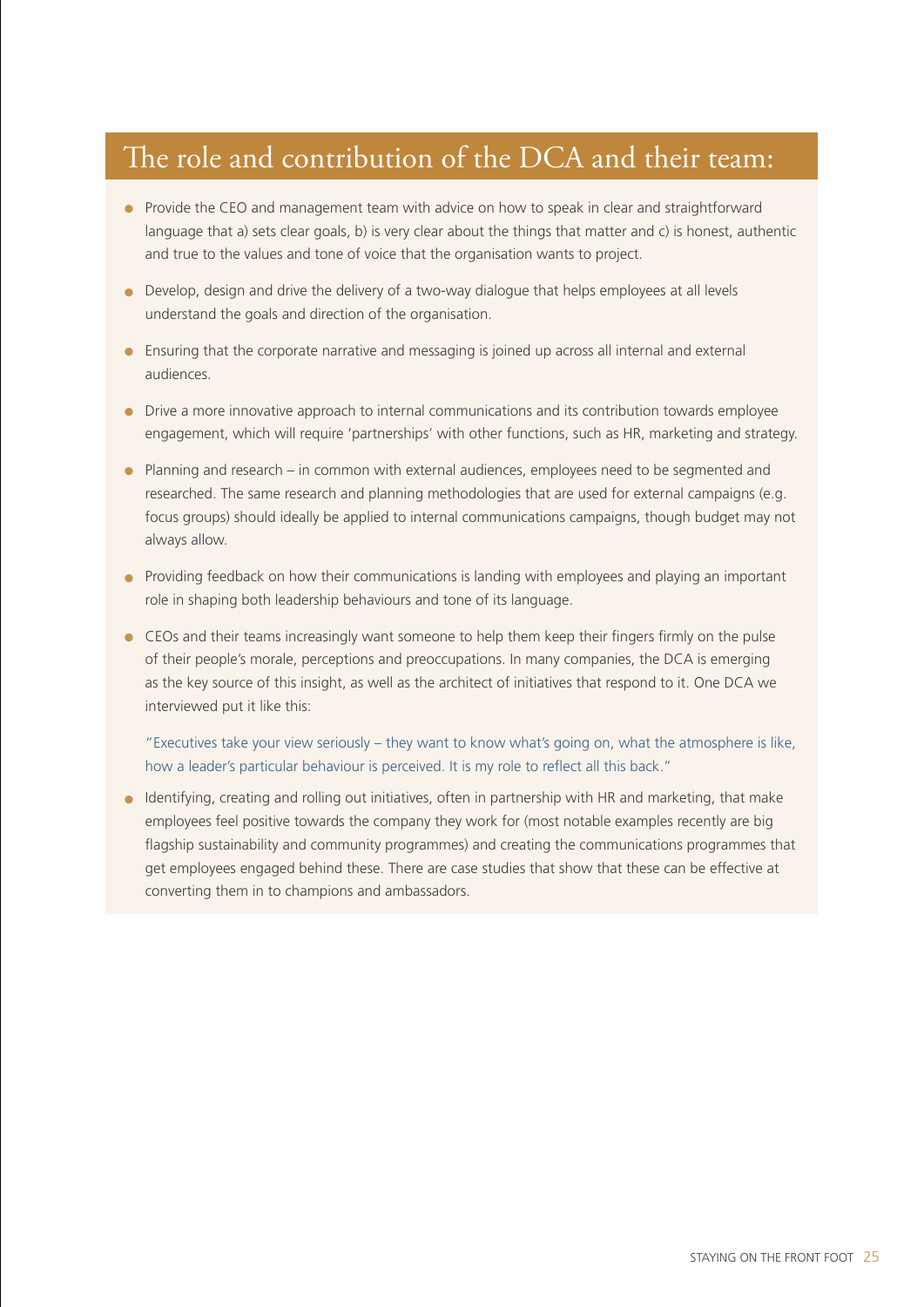## 4.10 Consigliere & sounding board

#### Why it matters:

EOs have a lonely job and most would admit to appreciating having someone close to them who can give them objective and impartial advice and who they can use as a sounding board. Not only do they have to deal with the complexities and tensions of running a company and handling an executive team, they have to get used to often intense and personal scrutiny and criticism by the media and other stakeholders. They recognise that the consequences of falling foul of increasingly 'activist' and inter-connected stakeholder communities are getting worse, not just for the company, but for them personally.

Furthermore tensions and tribal factionalism within the executive team are not uncommon and these tensions often get played out in the media.

#### "There are few jobs at the most senior level that don't fall into a tribe or clique."

However this does have to be handled with great sensitivity and diplomacy since this consigliere role can cause tensions with senior management peers in the business, particularly those with P&L responsibility, who don't feel that they have the same access to the CEO. It can make it a lot harder to win acceptance and trust, a point made by one distinguished business figure we spoke to who remarked:

"It can cause jealousy when someone is seen as a close advisor to the CEO and is assumed to know more about what is going on in the company but who, at the same time, does not run a P&L."

Traditional sources of this type of counsel to the CEO have included the Chairman and Chief of Staff but our research indicates that many DCAs are stepping into this role. Unlike some of their senior management peers, they are perceived as having no 'axe to grind' and, additionally, their exposure to such a wide array of external and internal stakeholders gives them a more rounded view of the organisation and this 360° perspective is very valuable to a CEO. Their expertise in communications and engagement means that their antennae tend to be finely attuned to the subtle undercurrents across and outside the organisation.

## The role and contribution of the DCA and their team:

- To guide and coach the CEO on their external and internal profile and provide feedback on communications style, how messages are landing etc.
- Advise on how messages might land internally and provide broader insight on employee mood, cultural and organisational development and give voice to unspoken concerns or challenges.
- Act as a barometer of changes in the organisation's mood and preoccupations.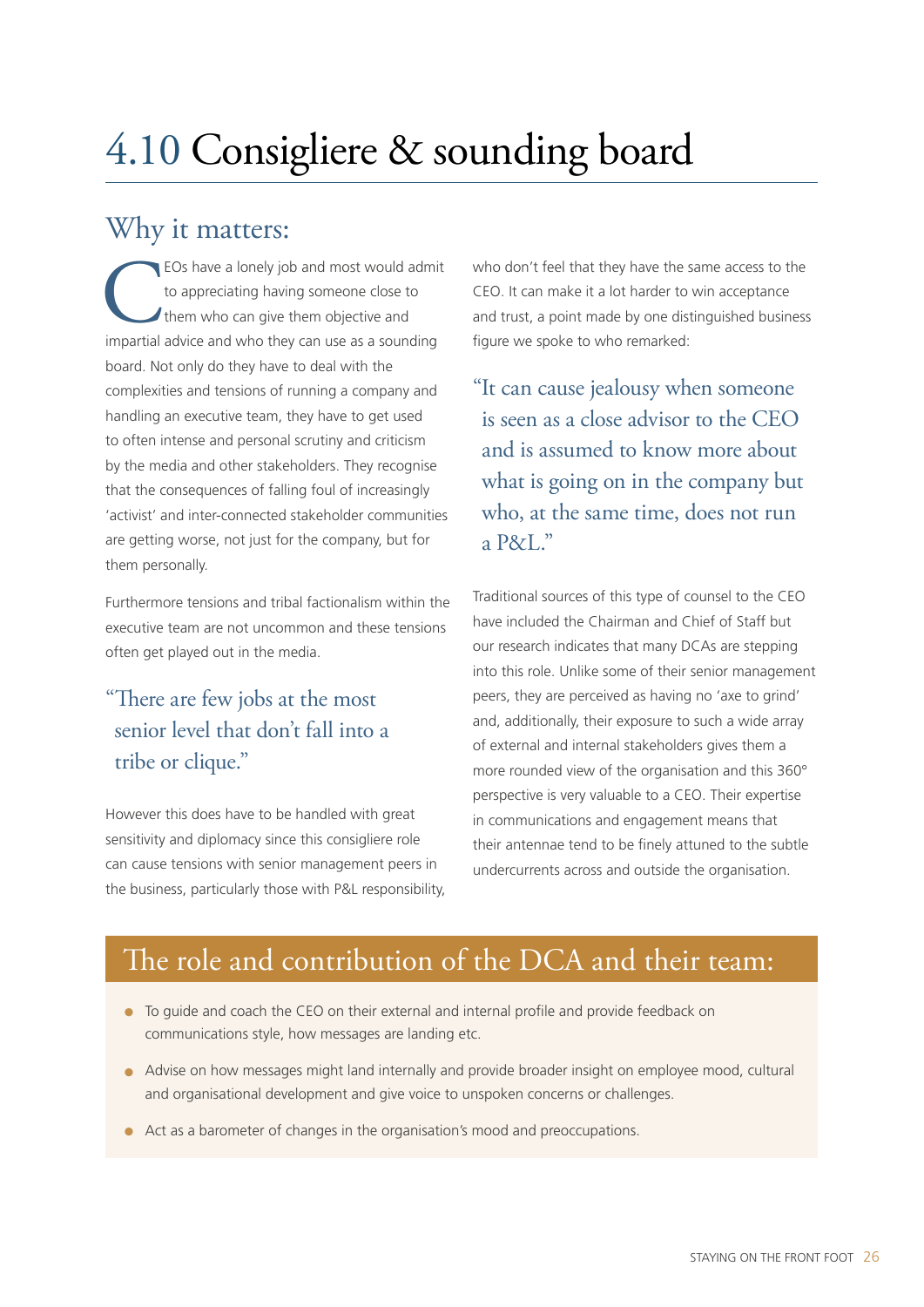- Provide advice on how personal reputation could be enhanced internally and externally.
- $\bullet$  Help the CEO, and other senior executives and non-execs understand the political context in which they are operating, how best to engage and ensure they have access to the right counsel and insight.

## 4.11 Crisis & incident management

## Why it matters:

In the introduction to this report we highlighted<br>the fact that small issues and minor incidents,<br>often localised, can quickly build scale and<br>escalate into global reputation risks without warning. n the introduction to this report we highlighted the fact that small issues and minor incidents, often localised, can quickly build scale and Over recent years we have seen instances where certain issues (such as poor labour conditions) that might be acceptable in one region have been picked up an NGO or by 'citizen journalists' or bloggers and generated outrage in another. The power, immediacy and reach of social media – and the 'bush fires' that it is capable of starting – has clearly been a key factor in this development. This escalation can often induce panic amongst senior executives, so it is critical that there is someone at the top table that understands this dynamic and that can advise and plan accordingly and do this with a calm head.

Accidents and incidents are of course a fact of life and although organisations can do their best to plan for them and, more to the point, prevent them from happening, they will still happen. The most significant damage to reputation in these situations occurs when an organisation is perceived as not being totally transparent about the issue concerned or when it is perceived to be placing its own commercial interests above the interests of those affected by the problem. Ensuring this does not happen, and ensuring that the CEO recognises that established business norms and business practices may not suffice, often requires a focal point of leadership as well as courage and authority. This is most likely to come from the DCA, assuming the problem is in the public domain or about to enter it.

## The role and contribution of the DCA and their team:

- Ensure that the organisation has a plan for dealing with a crisis, that it is understood and that key people are motivated to deliver it.
- Make sure that the customer (or other stakeholders) have the best possible information, not always easy when the facts are incomplete and there are conflicting internal stakeholder agendas.
- Align the organisation with external stakeholders and third parties and at the same time ensuring that they understand and support your response. Any crisis is that much worse if your most important stakeholders are speaking out against you.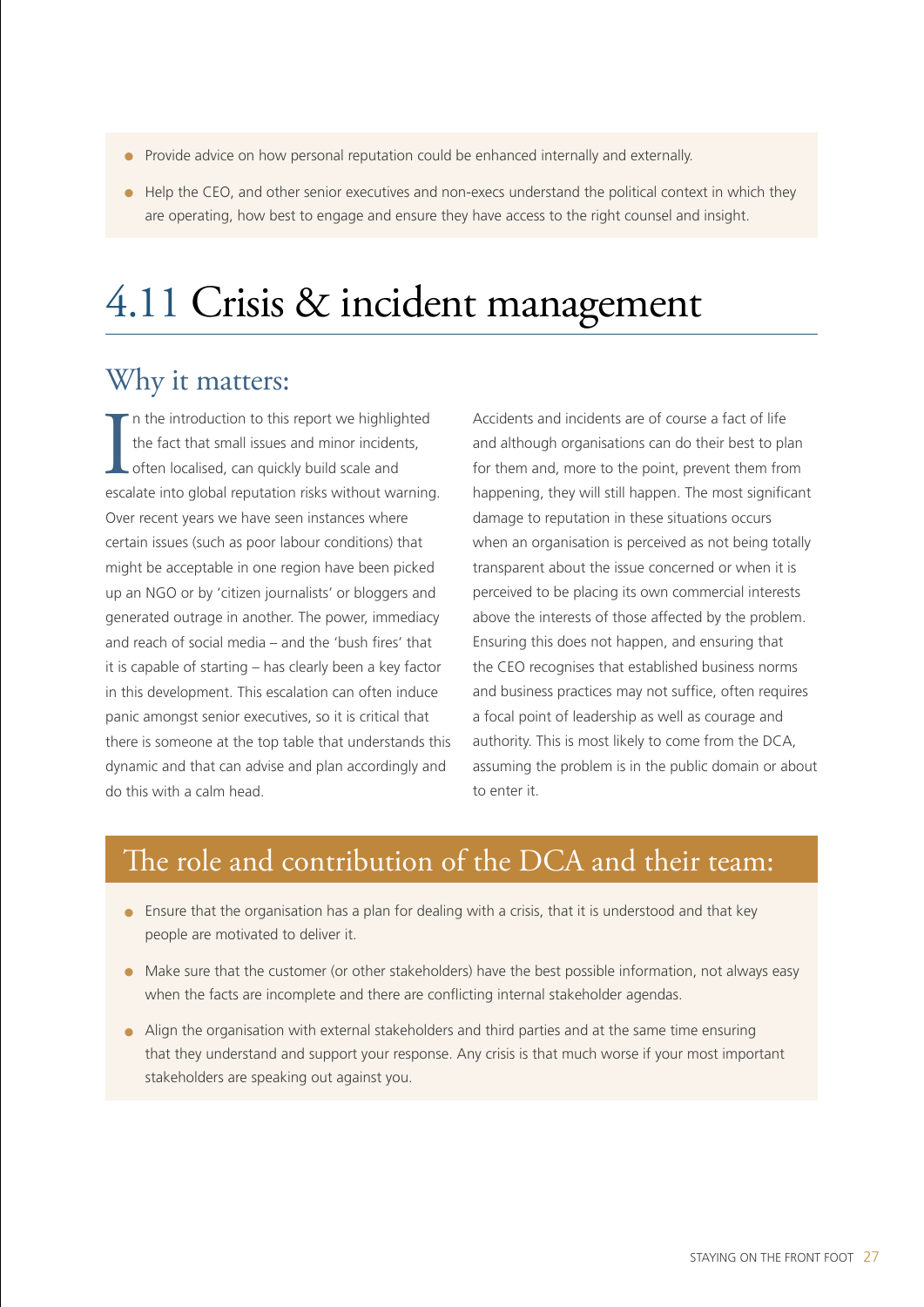- Keep control of the narrative, which means constant communication since any news vacuum will quickly be filled by speculation.
- Identify the right choice of channels and tone of voice. There are a number of examples of organisations that have been 'undone' by social media, by failing to appreciate that communication targeted at employees is likely to get leaked externally. So planning for these possibilities is important – it's impossible to completely shut down social media so the only choice is to try to get it under control.
- Using communications to demonstrate that the organisation cares about those affected, is totally committed to the resolution of the problem and has some control over the situation.

These crises, when they happen, can have an upside in that they can help underline the value of the corporate affairs function and, more importantly, help embed reputation sensitivity into the mindset of both the executive team and other functions and geographies.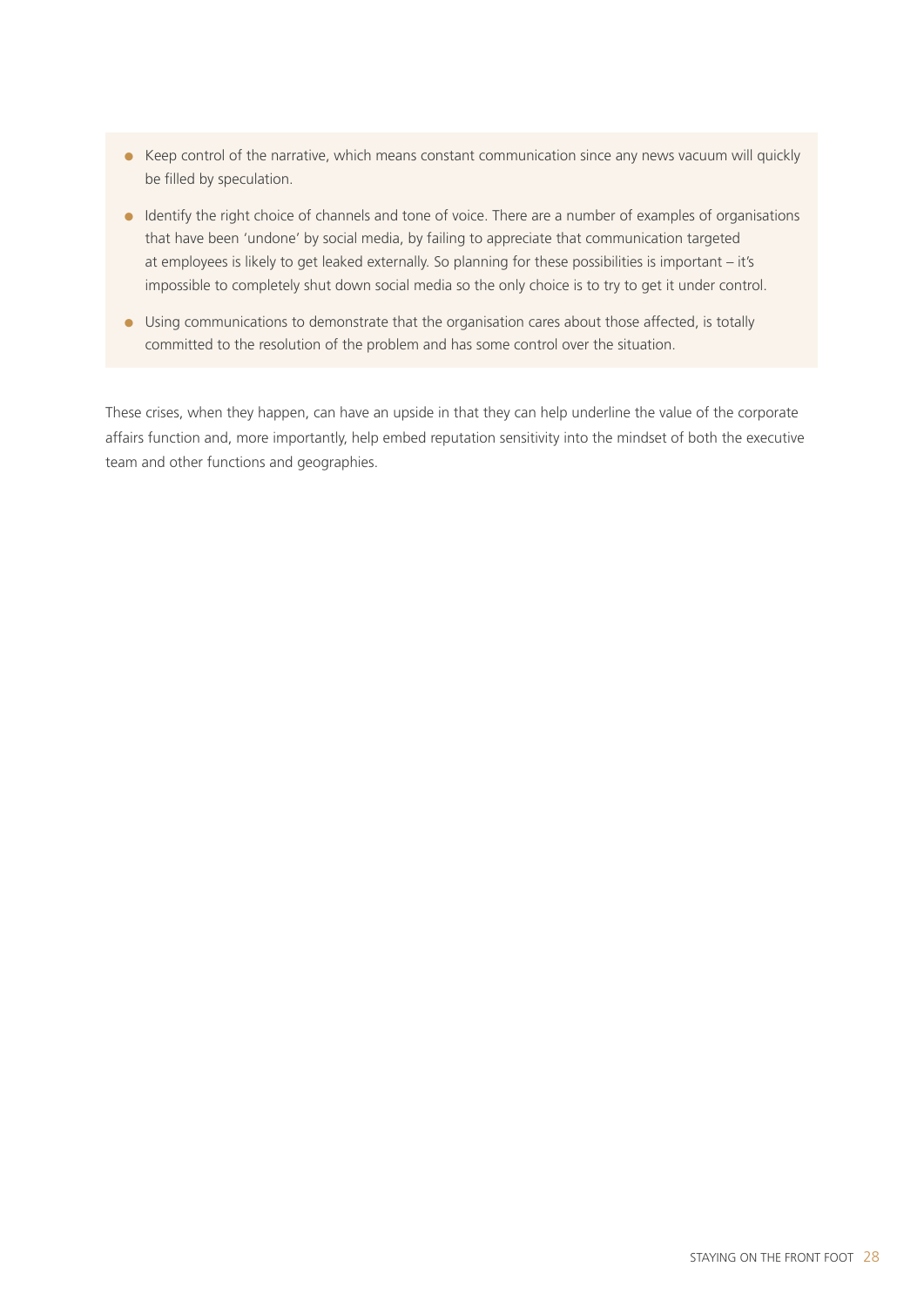# 5. Skills, capabilities & qualities

tepping up to the role of director of corporate affairs, and therefore the leader of the function, particular<br>in a FTSE 100 where the position is often (43% in 2014 Watson Helsby survey) a formal member of the<br>Executive Co tepping up to the role of director of corporate affairs, and therefore the leader of the function, particularly in a FTSE 100 where the position is often (43% in 2014 Watson Helsby survey) a formal member of the Executive Committee, requires the acquisition of knowledge and skills not considered essential in previous need to possess in order to be effective, as well as the capabilities and expertise they will need to have within their team.

We have deliberately not included core components of the role such as media relations and public affairs since they are well documented and understood. This analysis focuses more on leadership capabilities and emerging skills and expertise. Again, using the feedback from interviews with those that actually do the job, several of whom sat on the executive committee of their company, combined with CEO observations and supplemented with our own insight as specialist headhunters in the area, we have identified these core capabilities and skills as follows:

## 5.1 Judgement

#### 5.2 Courage, authority & independence

5.3 Leadership

5.4 Business understanding & financial literacy

5.5 Fluency in the language of the business (not just business)

#### 5.6 Joining up the dots/ stakeholder insight & understanding

- 5.7 Measurement & analysis
- 5.8 Intellectual agility
- 5.9 Creating alignment
- 5.10 Emotional intelligence

#### 5.11 Campaigning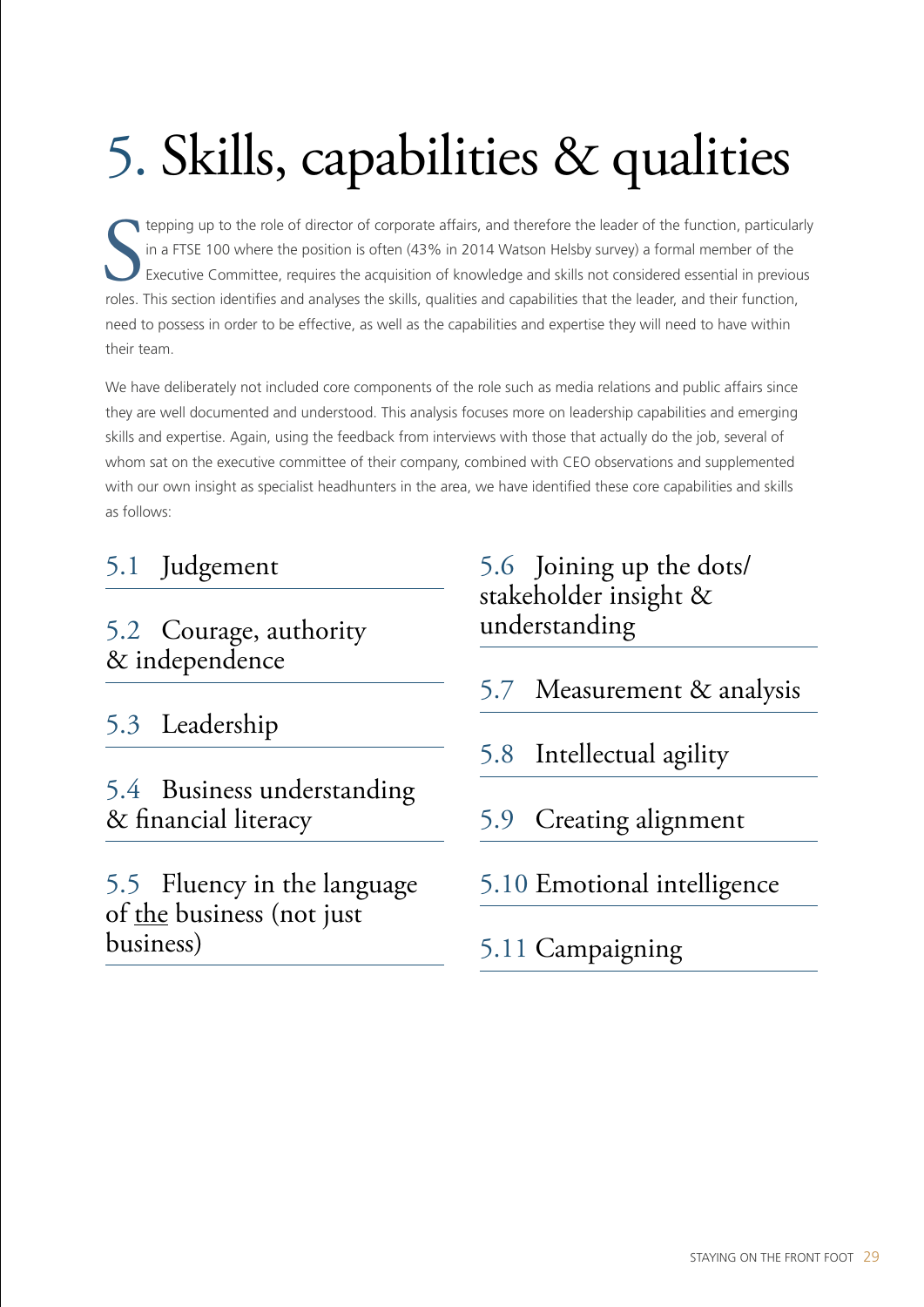## 5.1 Judgement

The most important quality of any corporate affairs leader is judgement, coupled with the courage and authority to exercise that judgement effectively. Many of the judgment calls affairs leader is judgement, coupled with the courage and authority to exercise that that a DCA has to make are concerned with the if. how, when, what of communications and stakeholder engagement. The DCA is not necessarily the final decision maker, but their opinion and judgement will always be sought and often acted on. These are judgement calls that will frequently have an impact, positive (if called right) and negative (if called wrong) on reputation, hence the high stakes nature of each of them. An ability to judge how something will land, or play out, in the media and broader communications landscape and its likely impact on other key stakeholders (particularly employees) is central to all of them.

#### "Major announcements, how they will land, the timing of them etc."

A judgement about how something may look to the external world or how it may play out externally (and internally) may also affect business decisions and strategic choices. Senior executives must therefore trust the DCA's judgement because of the commercial compromises that are sometimes involved in broader and longer term reputation management considerations.

#### "When to close a plant – is the reputation hit something we can deal with at the moment?"

Rules and regulations around disclosure will sometimes remove any need for a judgement call and the DCA, along with the IRO and CFO, will need to know how and when to abide by these. But there will be many

occasions when sound judgement will be required when the stakes may be high. For instance a decision about whether it would be better to get an issue out into the public domain (before someone else does), or whether it would be better to delay? Or whether, as one DCA put it, "to turn the other cheek publicly and to make your case privately with behind-thescenes briefings."

The ramifications of getting this type of decision wrong can be enormous. For instance, Barclays was the first bank to own up to Libor, but instead of getting credit for this, it became the lightning conductor for the issue, although the bank did ultimately receive a lower fine.

Other judgement calls, all of significant magnitude, that were mentioned included:

- Whether to get involved in an emerging issue or leave it to blow over. It requires expert judgement to be able to spot those issues which appear to be low key today but which might carry significant risk.
- Whether or not to accept an 'invitation' to put your side of an argument on a programme such as Watchdog.
- Judging which battles with the media are worth fighting and which are not, particularly when senior executives are urging a confrontational approach.

These decisions are all critical because if judged correctly they can enhance reputation, build trust etc. Likewise, if incorrectly called they can damage reputation and erode trust (externally in the organisation and internally in the DCA amongst senior executive colleagues). Getting these judgements right most of the time is a key requisite of a top-class DCA, and it requires a strong understanding of both the external and internal environment.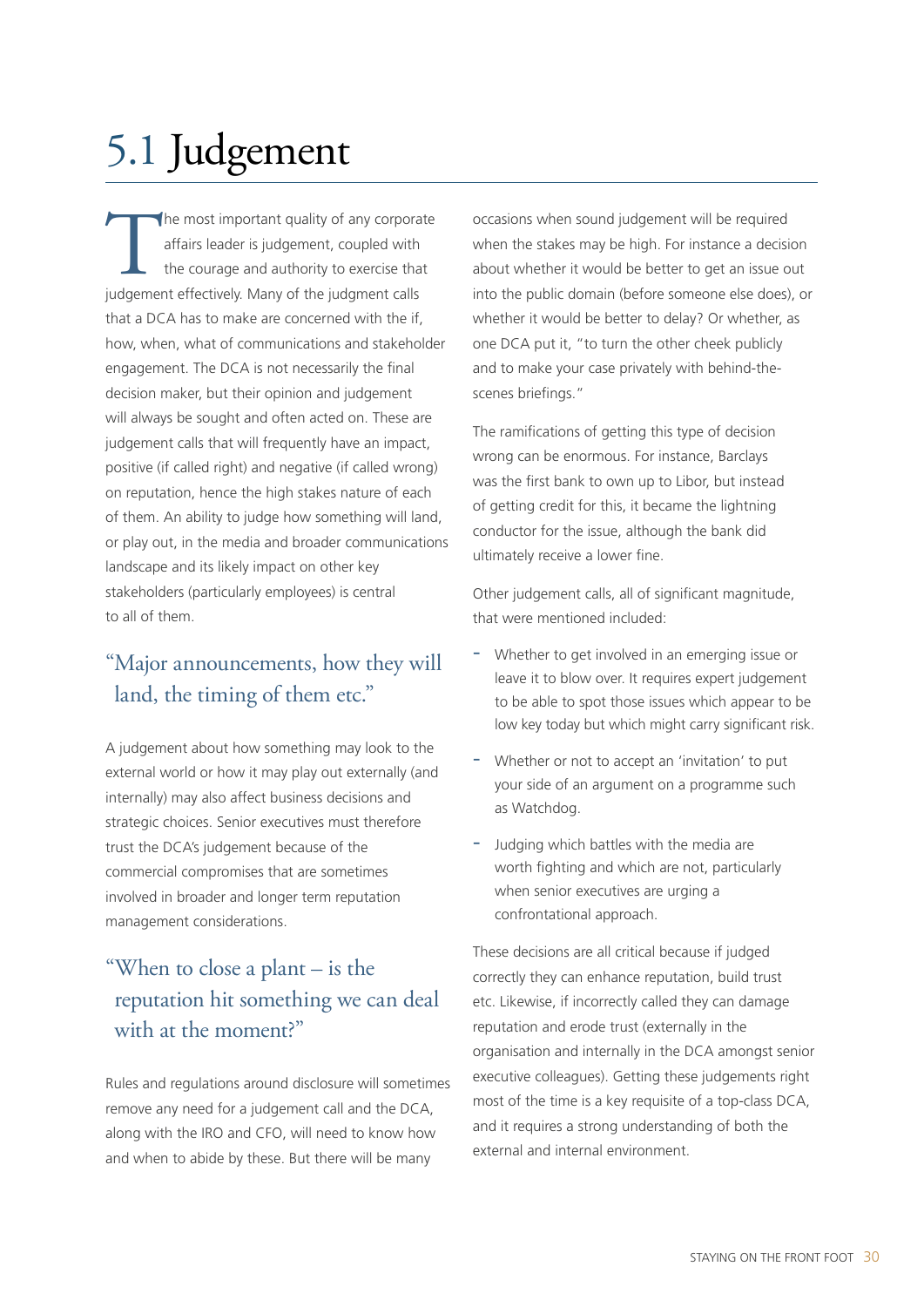"Ultimately success comes down to an ability to balance a sound commercial understanding of the needs of the business with the reputational considerations and stakeholder issues inherent in the external environment." "To perform this task efficiently – which often requires saying things that people don't want to hear, or have strong and contrary views about – requires a very good understanding of company politics and how to play the dynamics of the executive board."

## 5.2 Courage, authority & independence

Some of the judgement calls referred to in the previous section, along with the advice they will at times have to provide, are not always popular at a senior level (e.g. around remuneration). ome of the judgement calls referred to in the previous section, along with the advice they will at times have to provide, are not always This is where the qualities of courage, robustness and authority are imperative and not to be underestimated. There will be moments when there is no syndication of decision-making or responsibility.

"It's you, no one else, and you have to have the courage to make the call and stand behind it which often requires saying things that people don't want to hear, or have strong and contrary views about."

Other members of the ExCo do not need the courage to speak up against the prevailing winds of the ExCo because they are the prevailing winds.

Interviewees highlighted three specific situations that can be a test of nerve and courage and that require independence of thought and position (i.e. acting as the voice and lens of the stakeholder).

The first is making the case for ceasing or changing a business activity or behaviour, for instance because of its dissonance with the overarching corporate narrative or its potential to damage reputation. If an organisation has very publicly adopted a new narrative (Unilever) or has embarked on a journey of reputation rehabilitation (Barclays), it needs proof points or evidence that help demonstrate (to stakeholders) its performance against the new corporate narrative. This sometimes requires a symbolic action – closing down a business for instance – to provide tangible evidence of a business that is truly changing.

The DCA, more sensitised than most to stakeholder expectations and how and what they will scrutinise, may have to take the initiative in pointing out where change may need to occur. The initiatives they suggest will inevitably bring them into conflict with certain senior management peers whose businesses or targets may be impacted by these recommendations.

The second is standing up to the CEO when they are set on a course of action, and having the courage in your judgement to say no. This can be a potential minefield since the corporate affairs director is there to represent the interests of the company, not the CEO, and sometimes there can be a need to remind the CEO of that. It requires good judgement, and not insignificant courage, to confidently state "this is not about you as an individual, it is about the organisation".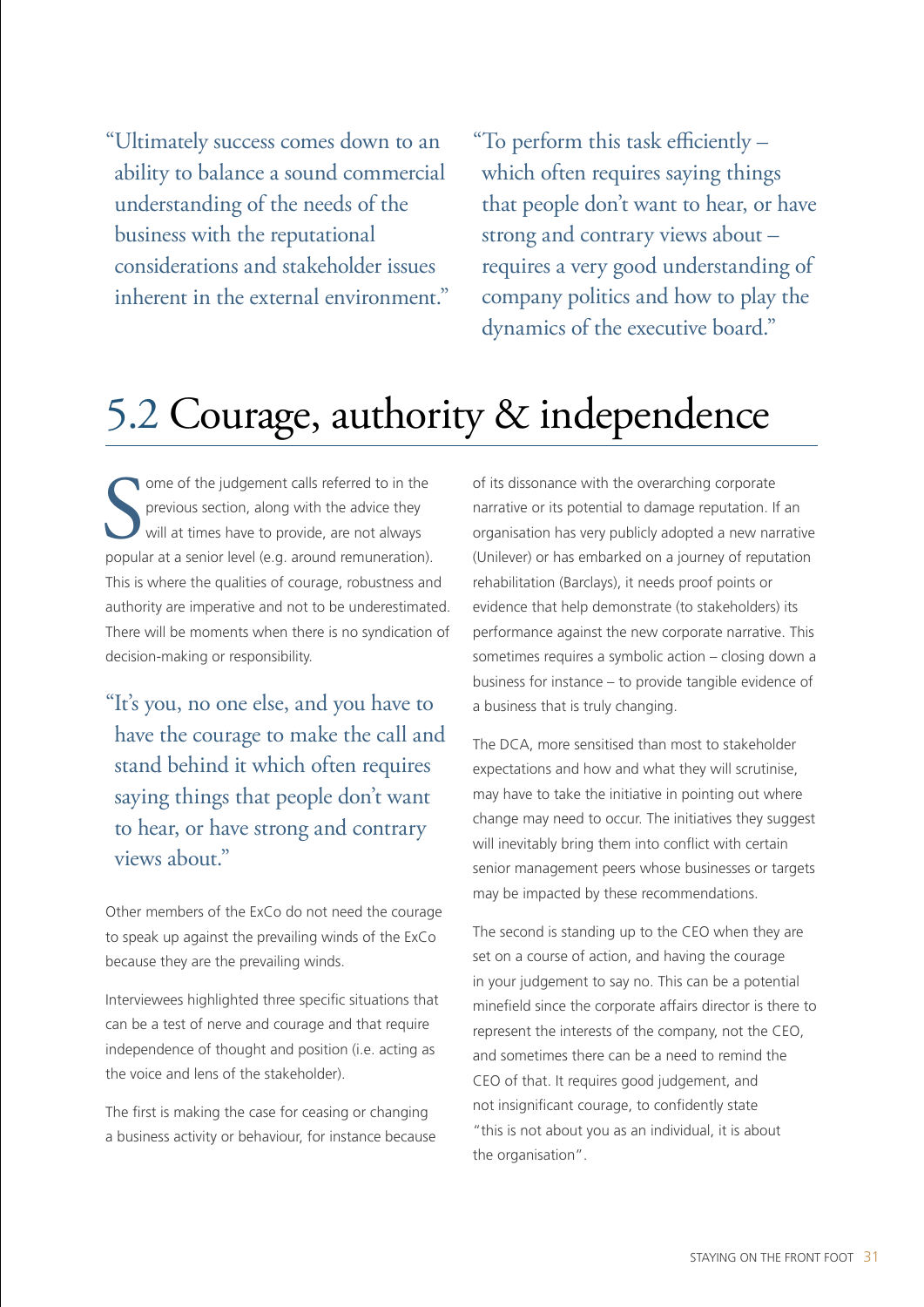The third is the need to hold up a mirror to senior executives, who will have inevitably sometimes failed to take into account how a particular decision or strategic choice may look to the external world and to have the courage to 'speak truth unto power'.

#### "How much do you tow the party line or give them a reality check?"

A number of interviewees also observed that few senior management roles have the same level of interface with the chairman, the CEO and CFO and non-execs. The egos, tensions and competing agendas at the very top of a company are not always easy to navigate and require robustness, confidence and diplomacy. Media briefings from 'anonymous' inside sources, providing unhelpful insight, correct or incorrect, into the machinations at the top of an organisation can add a further layer of potential conflict.

"The corporate affairs director's role is unique in that they have a position that can be instrumental in helping reconcile egos and tension and helping create the image of a cohesive and united top team and presenting that to the outside world."

"Non exec-directors can be horrendously political, they often don't tell you what they think and most of them have their own communications advisers."

## 5.3 Leadership

The adjustment from a senior manager to<br>
leader is challenging. One corporate affairs<br>
director described it as a transition from<br>
thinking as a communications professional to thinking leader is challenging. One corporate affairs director described it as a transition from as a business leader.

"Previously a corporate communications specialist, you have to quickly change your style to become a leader in the corporation."

DCAs have to quickly adapt their management style to become not only a leader of their team and champion of their function, but a leader in the business and amongst their peers on the ExCo and/or senior management team. Functional leadership requires the ability to create the conditions that enable their team

to perform at its best. Like any other functional leader they must be able to build and lead a high performing, multi-skilled team that is respected and valued by the whole of the business. And like any other leader they need the ability to inspire, motivate, mentor and set direction.

"You have to create a function where people in the organisation will go to the more junior members of the team for advice/help and not just the leaders."

This means not only hiring and resourcing effectively, but learning to design a function that is fit for purpose – functional/organisational design is a new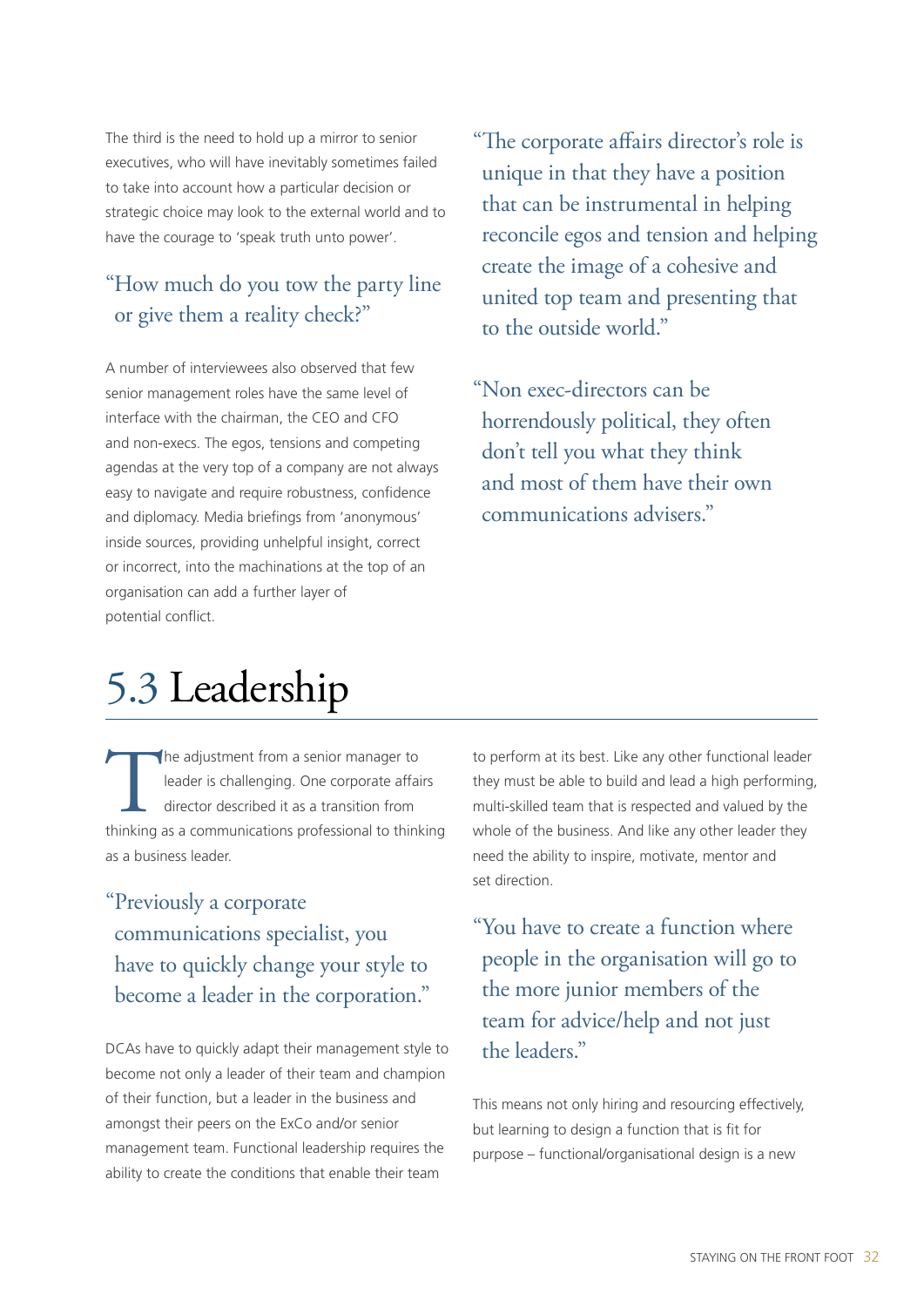skill for many DCAs as is the flexibility to know when to change or adapt the model. A corporate affairs leader needs to decide on the optimal structure and operating model that mirrors the external operating and stakeholder environment and that supports the needs of the business. This has assumed greater importance as the external environment and stakeholder landscape has become more complex and multifaceted.

The best DCAs are able to flex themselves and their organisation so that they can get the right balance between reactively managing events and proactively campaigning. They have to ensure they have the right capability and organisation in place to play both offence and defence.

Although specialist expertise such as media relations and public affairs remain important, a number of DCAs we spoke to were attempting to break down traditional silos and build multi-disciplined teams.

Not only does this help broaden the knowledge of the team, it helps them think about issues differently. This approach tended to be more prevalent in those companies that operated in multi-stakeholder and highly politicised/regulated environments, where the boundaries between public affairs, corporate communications, lobbying, issues management, campaigning, political & regulatory risk, policy, corporate responsibility & sustainability, social/digital media, consumer and public interest issues were blurring. Creating a multi-disciplinary team can help create a more integrated approach to communications and reputation management. Integration is key because the success of one activity often depends on the effectiveness of the other

This also helps when it comes to succession planning, since the members of a silo'd team cannot have the breadth of experience and expertise to provide an obvious successor to the DCA.

## 5.4 Business understanding & financial literacy

In order to be credible as a functional lead (and therefore to be accepted as an equal by the report of the ExCo or senior management peers) and to contribute usefully to broader business debate, n order to be credible as a functional lead (and therefore to be accepted as an equal by the rest of the ExCo or senior management peers) and strategy, budget setting etc, a DCA has to be financially literate and have a deep understanding of how the business actually works and performs; the drivers of the business, operational details, how it makes its margins, as well the ability to understand a P&L and the language of corporate finance. For those who have come up through the financial media relations, or IR route, the latter should already be reasonably well developed.

They need to be able to articulate the strategic, commercial and operational impact and ROI of the function in the fight for budget and to do so they have to be able to create financially based arguments that will get traction at Board level.

"No one takes your advice seriously, and nor could you frame your advice, unless you know how the business works."

"Your reputation will be diminished if you are not perceived as financially astute."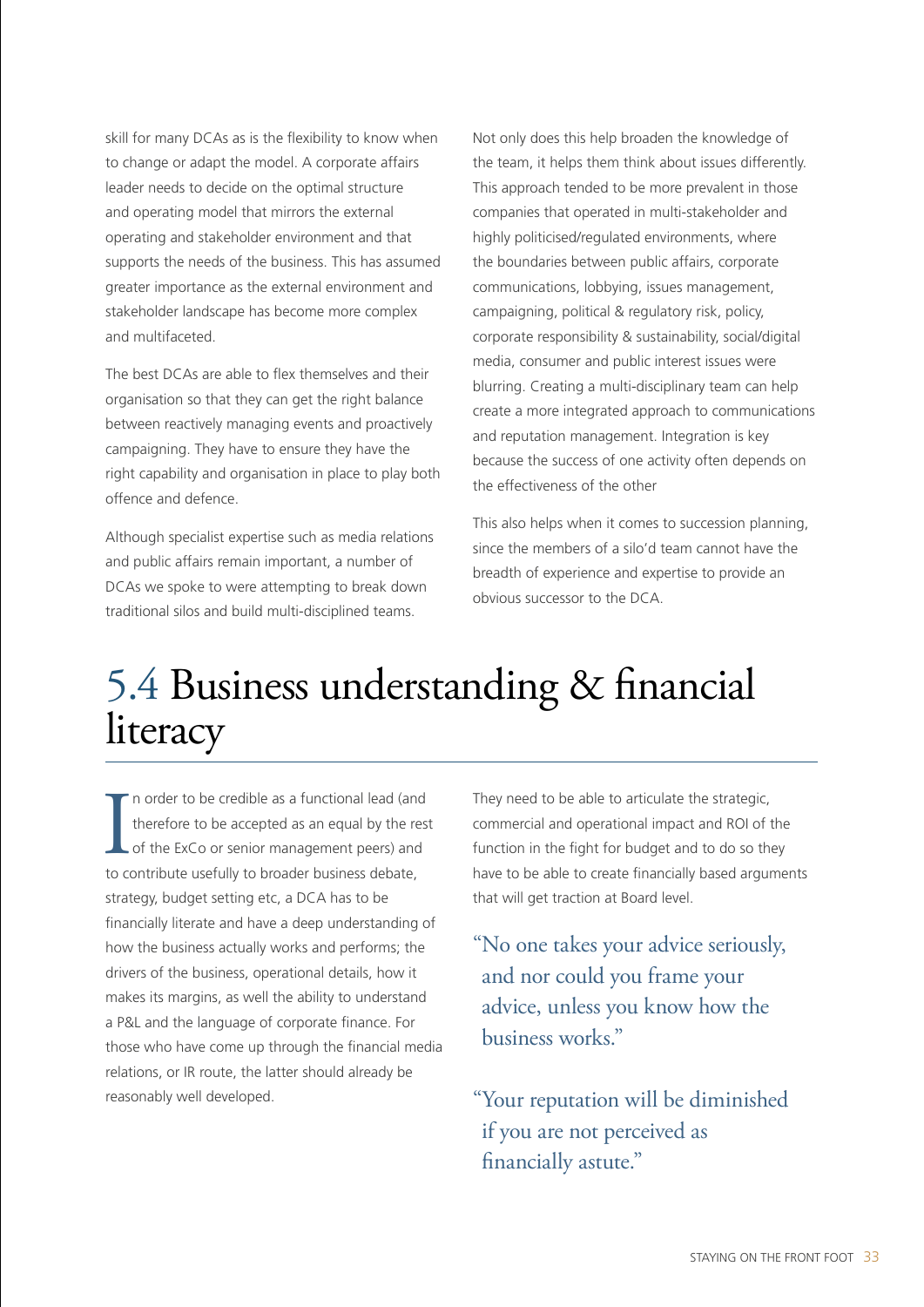## 5.5 Fluency in the language of the business (not just business)

The functions that are represented on, or near,<br>the executive committee – finance, legal,<br>marketing, sales, operations, strategy, HR –<br>all have their own 'languages' or iargon. Furthermore the executive committee – finance, legal, marketing, sales, operations, strategy, HR – all have their own 'languages' or jargon. Furthermore a company often has its own 'language' that will vary by sector – the language of an oil & gas company (where engineers predominate) will be different to that of a retail company.

"Financial literacy is not enough if that does not come with the language of an engineer, a retailer, whatever it is the business does."

The DCA must quickly learn and speak the language of the business and at the same time adapt to the jargon of the individual functions and business units, partly to be effective, partly to be credible and partly to build allies. Other business leaders and peers are more likely to accept and respond positively to the

DCA if they see that s/he can speak their language and can adapt and flex their advice and thinking to their specific needs and priorities. It makes them more inclined to accept the DCA as 'one of us'.

However being 'one of us' does not sit comfortably with one of the key responsibilities of the DCA. That of standing back and taking an objective, dispassionate and independent view of the company and its behaviour(s) and considering them through the prism of stakeholders.

The ability to manage this delicate balancing act is one of the distinguishing characteristics of an effective DCA. It is also the reason why some organisations are inclined to promote from within, since it can be an advantage if the DCA already understands the language of the organisation and the politics and personalities at the top of the organisation.

## 5.6 Joining up the dots/stakeholder insight & understanding

"The job evolves from one of being task and stakeholder focused into something where you are pulling together the sum of everything going on externally into a coherent insight or narrative, focusing on what is important and what it means to the organisation."

A number of themes have recurred throughout this report including i) increasing political and regulatory intervention and scrutiny, ii) the proliferation of stakeholders, iii) stakeholder connectivity, iv) the explosion of social media and v) the speed at which issues cross borders. What all this amounts to an increasingly complex and fast moving external environment which has become substantially more difficult to analyse, interpret, anticipate and shape.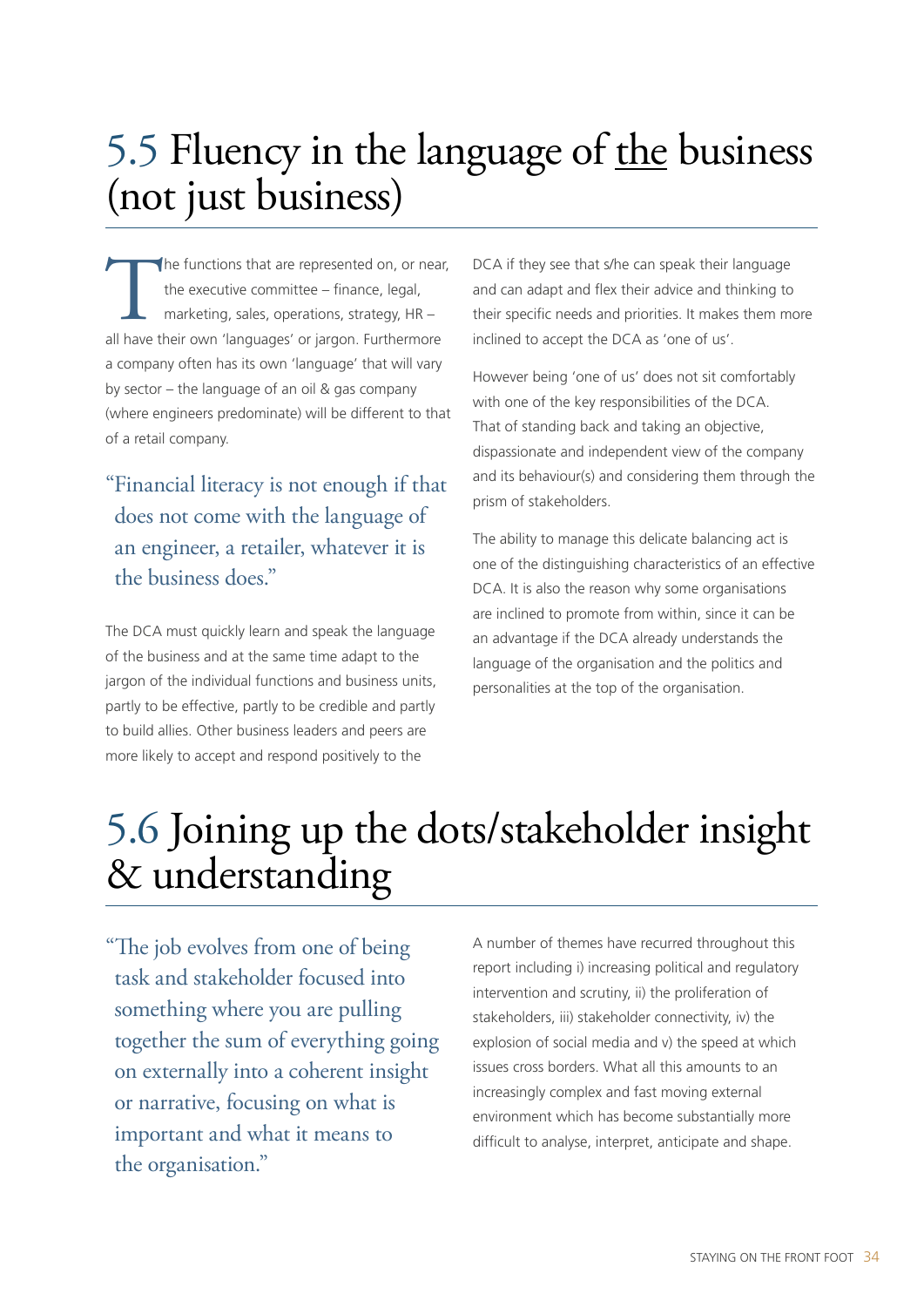The skill that really counts at this level therefore is what is often referred to as 'joining the dots.' This is the ability to see and interpret the complex interplay and inter-relationships between different stakeholders, particularly between the media, the consumer/ customer, government, regulators, the financial markets and employees. It requires an understanding of how all the key external audiences and issues that are relevant to the company join up, the dynamics that shape the relationships between them and the way they influence each other (and also employees), and to then form a cohesive and coherent picture of the external environment in which the organisation operates.

Those organisations that lack this capability in their corporate affairs function will be less able to anticipate, understand and shape the external environment to their advantage.

"Research methodologies are sometimes less important than the feel that we have for the connections and trends that can be difficult to measure."

Without this it is impossible to orchestrate the campaigns and initiatives that exploit these dynamics and that take a more holistic approach to shaping and influencing this environment. Those organisations that are still silo'd in the way they communicate and engage with stakeholders are unlikely to pursue a joined up approach and will find themselves at a disadvantage to those that do.

Few DCAs will have a deep understanding of all stakeholder audiences (or all the issues, particularly the more complex and arcane public policy issues) but the wider and deeper their knowledge, the more credible and valuable they will be, both as an advisor and as an orchestrator of their team. The key of course it is to makes sure their team has this knowledge and expertise.

Historically corporate affairs has concerned itself with traditional 'corporate' stakeholders and marketing has focused on the consumer. However, as we have seen, the lines between these two have blurred over recent years and they are now more inter-connected than they were. As a result consumer opinion, mood and expectations now have to be understood and integrated into the 'joining up the dots' analysis.

This development means that the corporate affairs function needs a stronger knowledge and awareness of consumers, their thinking and how to engage with them on all manner of issues and programmes. This impacts the relationship with marketing, which tends to own most consumer research, insight and data. Indeed some fmcg companies are now merging the two functions, a response to the need for more integrated and joined up approach – narrative, content, channels etc – to the management and development of their reputation and brand. This is still an embryonic trend, but there is clearly a need for a much higher level of co-operation and coordination with marketing when planning and delivering corporate and brand communications campaigns.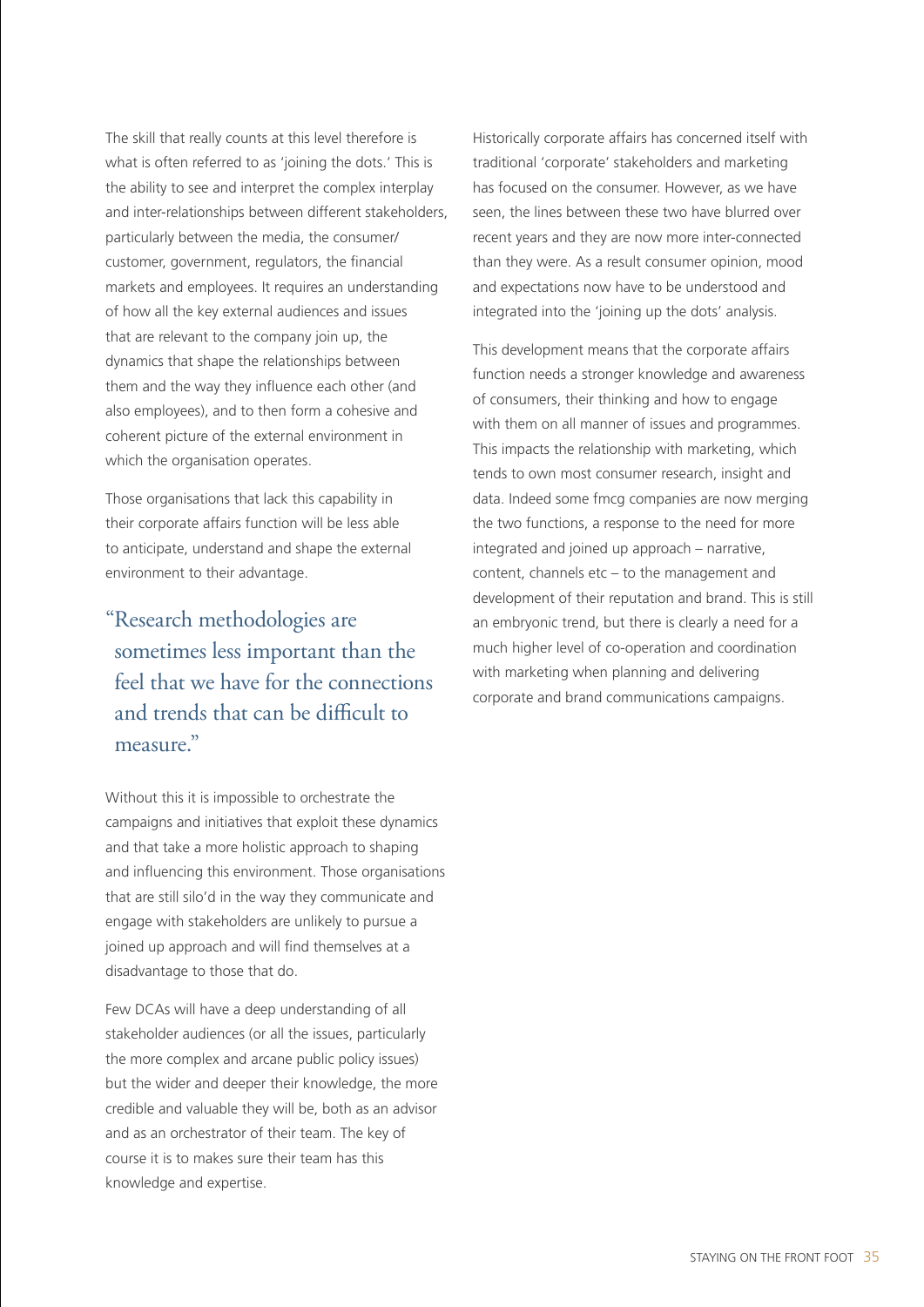## 5.7 Measurement & analysis

**Robust and sophisticated measurement and analysis has traditionally been something of an Achilles heel for the corporate affairs function.** This was recognised by many of the analysis has traditionally been something of an Achilles heel for the corporate affairs function. This was recognised by many of the DCAs we interviewed, though there was also some frustration that budget restraints do not always allow an investment in the more sophisticated research methodologies they would like to use. It is also the case that stakeholder sentiment, which is an important component of reputation, is notoriously difficult to measure using the type of analysis that executive boards feel most comfortable with.

However the fact remains that in today's world, in order to get traction at Board level and to secure the investment it needs, the function has to be able to underpin its insights, recommendations and investment case with the language and data/analytics that are used and that command respect at the top table. This is especially the case with intangibles such as reputation (and its drivers, its value and contribution to market cap), stakeholder perceptions and trust. The case for significant investment in these intangibles requires rigorous representation and advocacy at the top table. CFOs and engineer dominated executive teams are more comfortable investing in tangible activities whose ROI can be measured.

One DCA we interviewed remarked that the function requires:

#### "An ability to translate reputation impact into financial conversations that will help you get traction for the case you are making."

Stakeholder opinion research is used widely but this is often much less insight-rich and sophisticated. What

is needed, it was generally agreed, is research that provides deeper and more actionable insights and that helps the CEO and other senior executives make better decisions.

Interviewees spoke of a need for research that will:

- Provide a robust quantification and weighting of reputation and political risk (which Boards want and need).
- Demonstrate how investment in reputation enhancing activities and communications can create equity value and ROI.
- Demonstrate how trust (or reputation more generally) or the lack of it, can both increase the costs of doing business and make it more difficult for an organisation to realise its business or strategic objectives.

A number of consultancies now provide services that include reputation business intelligence, reputation risk analysis and other analytics that can be employed at board level to support insights and recommendations. A small number of DCAs have also created a Reputation Strategy and Planning role whose responsibilities include managing the development of the company's reputation management model, ensuring integration with other functions such as Risk, putting in place robust tools and processes to deliver actionable business intelligence about stakeholders and that evaluate and track reputation. So the function, and the industry that supports it, is responding to the demands for more rigour and sophistication.

Given the importance of incorporating consumer research in the research programme (see Section 5.6 'Joining up the dots'), the best way to secure a bigger research budget may be to partner with marketing who historically have the bigger research budgets.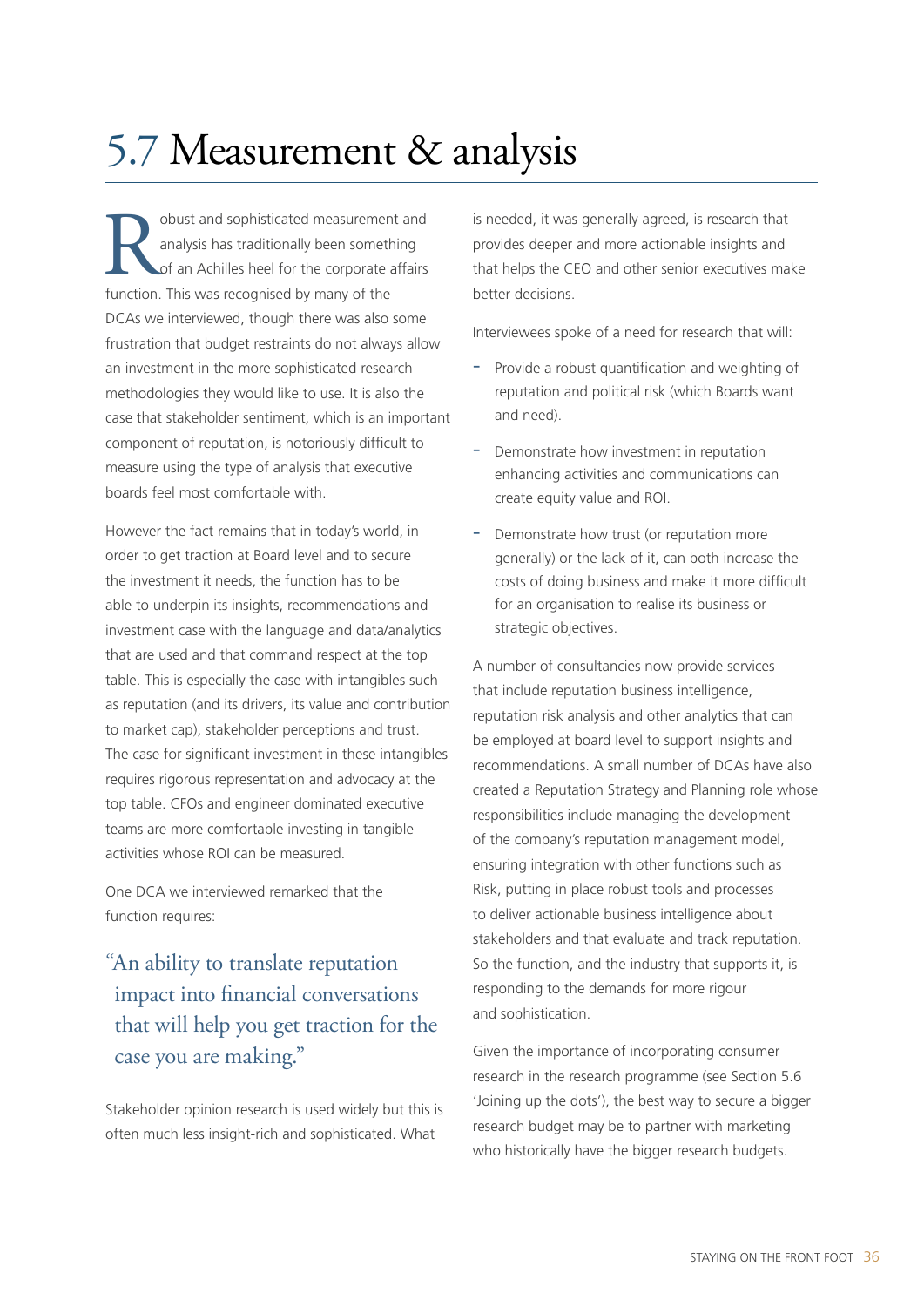Just as the CMO and their function need to understand the motivation behind consumers' purchasing decisions, so the corporate affairs function needs a more in-depth understanding of consumers' thinking across a spectrum of issues. For instance 'does media coverage of an issue influence consumption or buying decisions?' Or 'who do you trust more on a particular issue, the media, government or the company itself?' Marketing, which tends to own most consumer research insight and data, rarely commissions research to answer these types of questions, yet the answers to them can be used to inform corporate affairs strategy and content.

There is therefore a strong case for a more robust and holistic stakeholder research programme; a programme that would generate a broader and deeper understanding of the external landscape (media, opinion formers, consumer groups, lobbying organisations, politicians, etc) and the way in which it shapes consumer/customer perceptions, brand loyalty and overall purchasing decisions. The corporate affairs function and its leader are uniquely positioned to bring this all together and to own this capability.

## 5.8 Intellectual agility

**Today's DCA will not be able to operate at the most senior levels of an organisation without considerable intellectual agility. They need both the ability to synthesise analytical insight (the** most senior levels of an organisation without considerable intellectual agility. They need traditional language of business leaders) and to cut through complexity as well as the intellect to play a greater role in strategy development.

The external environment in which many organisations operate, and specifically those that operate in heavily politicised environments with complex policy and regulatory issues, has become increasingly difficult to analyse, interpret and make sense of. The DCA must have the ability to quickly assimilate, synthesise and present complex data and issues which may, on occasions, have to inform a company's strategic choices. The relentless scrutiny that some organisations face from the media, politicians, regulators and (sometimes) a deeply disenchanted pubic, requires an intellectual agility to deal with the present day and the snap judgements this demands and yet concurrently see the bigger picture and how it affects an organisation. The economics of reputation also require an ability to make rapid risk/return judgments in certain situations.

Internal stakeholders of considerable intellectual weight, such as General Counsel, will challenge the DCA's thinking in open forums and they therefore need the intellectual substance and agility to marshal their arguments and authoritatively articulate the merits of their case in these forums.

Externally they will be dealing with city editors, policy makers and influential opinion formers and will be expected to debate often complex business, policy and strategy issues on equal terms. Since they will be representing the interests and position of their organisation, they have to do this effectively.

Lastly, and this tends to be a manifestation of intellect, they have to be able to write to a very high standard, since most CEOs will want a DCA who can write for them. Though this may at times be delegated, it still remains a key skill.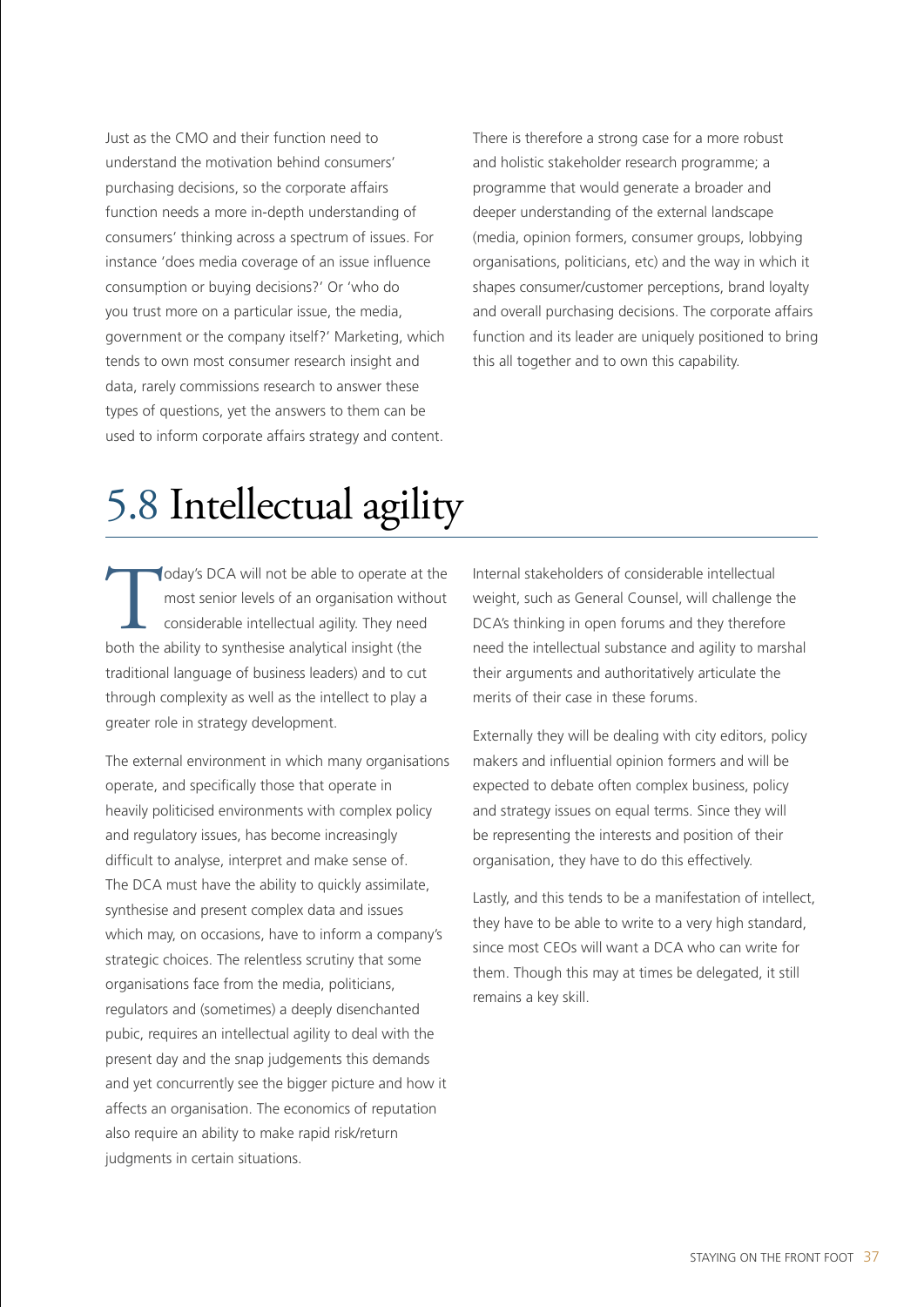## 5.9 Creating alignment

There are few senior executive roles that have<br>to deal with such a broad range of internal<br>and external stakeholders, all of whom need<br>to be understood. related to. persuaded and brought to deal with such a broad range of internal and external stakeholders, all of whom need to be understood, related to, persuaded and brought into alignment.

Internally a DCA may find themselves in a position where they have to build consensus and alignment, often amongst more experienced executive management peers, behind messaging and positioning statements that may not suit all parties. Creating alignment across an organisation behind the narrative and vision, and the messaging that supports both, is a task of some considerable magnitude. CEO sponsorship is crucial but it cannot be achieved without strong networks and above average relationship building and influencing skills. The DCA will also sometimes have to shape the behaviours of executive committee colleagues and coach them in the importance of broader reputation stakeholder management considerations.

Externally (external affairs/relations) they are advocates and relationship builders for the organisation with a similar requirement to secure support and buyin. Their style and the way they (and their team) interact with, and relate to, external stakeholders will

inevitably influence perceptions of the organisation they represent. Not only must they create strong relationships with the stakeholders for whom they are responsible, they must also ensure that the entire business – and particularly commercial or operational functions that have their own external stakeholders such as JV partners, suppliers and distributors – interacts with its stakeholders in a consistent manner. This is critical in building a strong corporate brand, one that behaves and interacts with all external stakeholders in the same way, thus creating a unified sense of what the company stands for at all times.

Creating alignment is a key leadership capability and requires a number of qualities including:

- The influencing skills to secure agreement and consensus to the positions etc that a DCA has sometimes to recommend.
- The ability to identify and advocate win-win solutions.
- A delicate mix of diplomacy and directness in communications style.
- High aura of mastery in order to come across as assertive and authoritative.

## 5.10 Emotional intelligence

motional intelligence (EI) is the ability to<br>identify, understand, interpret and mana<br>emotions in positive ways to communica<br>more effectively. empathise with and relate to the identify, understand, interpret and manage emotions in positive ways to communicate more effectively, empathise with and relate to the emotions of others, manage relationships effectively and defuse conflict. Since EI will determine the way that a person behaves and interacts with others, it manifests itself in almost all aspects of daily life.

It is a quality that is often lacking in executive teams, and it is clearly an advantage if the DCA can help compensate for this EI deficit. Indeed it is important that they do. One of the CEOs we interviewed told us that it was the most important quality of his director of corporate affairs, noting that: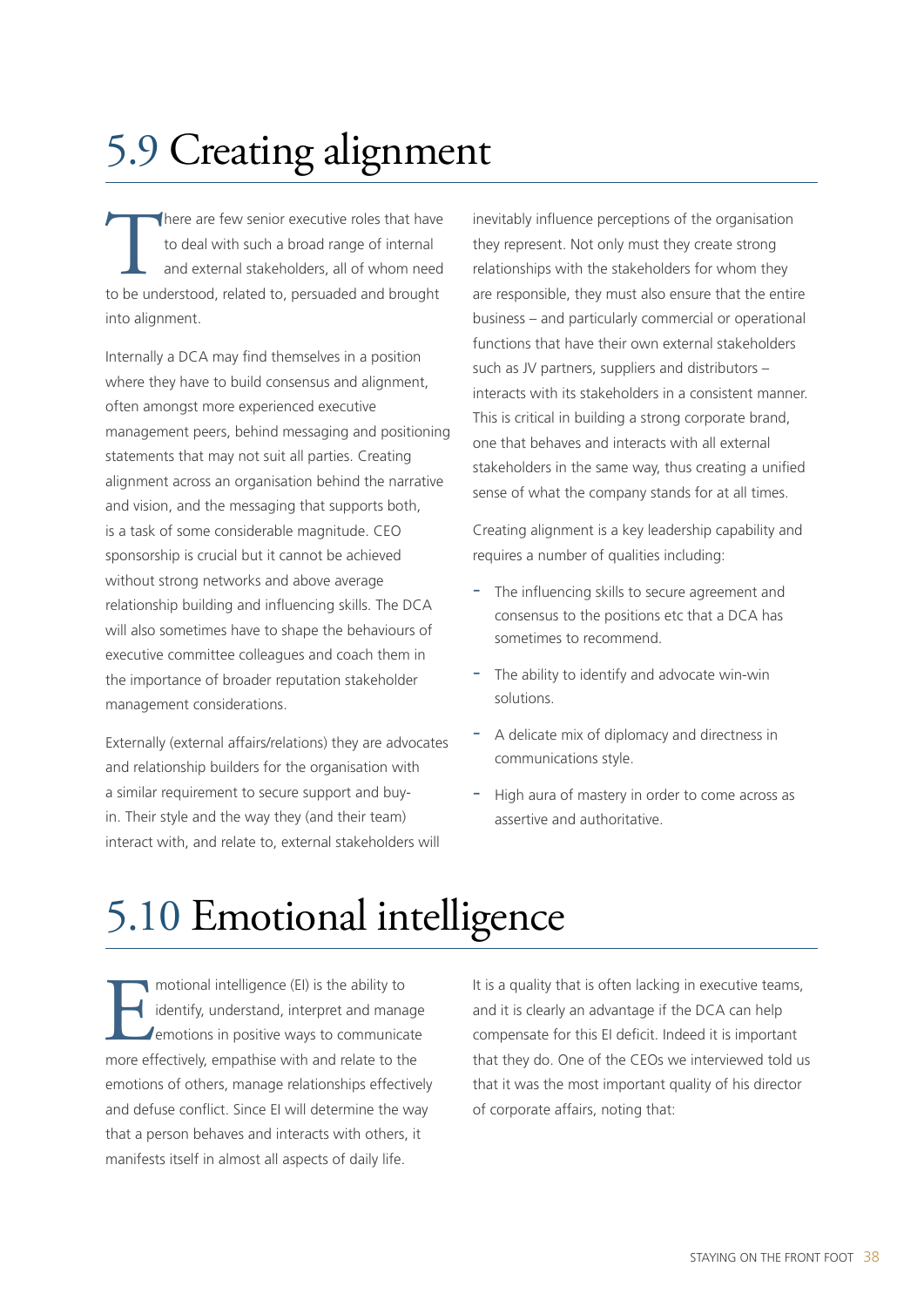#### "His blend of IQ and EQ on a testosterone loaded board was the quality I valued most."

More importantly a DCA with high levels of EI is likely to be able to perform certain key aspects of their role such as communicating clearly and developing and maintaining good relationships more successfully. A DCA with high levels of EI will also be able to help the CEO and other senior executives understand the impact of their behaviour on others, and help steer them away from activities and decisions that could elicit a negative or hostile response.

Lastly an organisation that behaves in a manner that shows little regard for the impact of its decisions on

employees, local communities, suppliers, investors and other stakeholders, is not likely to make many friends and equally likely to suffer reputational damage. Tesco's current woes are not totally attributable to poor financial and trading performance. Over the years they have stored up a good deal of resentment by riding roughshod over the interests and needs of many of their key stakeholders.

It is abundantly clear that the days when a company could single-mindedly pursue its own agenda to the exclusion of the needs and emotions of its stakeholders are long gone. There now has to be someone at a senior level who has the EI to understand and anticipate the emotional reaction of those people affected by its decisions and behaviours.

## 5.11 Campaigning

**P** (founded on the political campaigning m<br>and adopted very successfully by NGOs a<br>other campaigning organisations) is a capability roactive issues management and campaigning (founded on the political campaigning model and adopted very successfully by NGOs and that is not found in many big corporates, but this is changing as companies, and specifically DCAs, recognise that it is a capability and mindset they increasingly need to acquire. What campaigning organisations are very good at is distilling issues into easy to understand, emotive arguments and content and then using multiple media and coalition building to mobilise support. It can be an extremely effective way of influencing public opinion, changing debate or narrative around an issue of particular importance (e.g. obesity), effecting attitudinal and behavioural change and shaping decisions.

An issue campaign requires careful planning, identification of conventional and non-conventional stakeholders and allies, message testing, direct and indirect engagement with media, business partners,

government, NGOs and consistent monitoring and adjustment in order to work. Campaigning is a multistakeholder, multi-channel, and integrated form of communications, so it necessitates the breaking down of skills silos as well as the silo mentality that so often exists within both a company and the corporate affairs function itself. Since most campaigns will be designed to shift or shape broader public opinion on an issue, marketing has to be a key partner.

It definitely requires a more entrepreneurial, proactive and creative style of corporate affairs leadership. In conservative, risk averse organisations it is likely to entail a complete repositioning of the function; away from issues management/protection of license to operate to something altogether more bolder. Changing the organisational mindset is very difficult, because sticking the corporate head above the parapet carries the downside of inviting deeper stakeholder examination and inspection.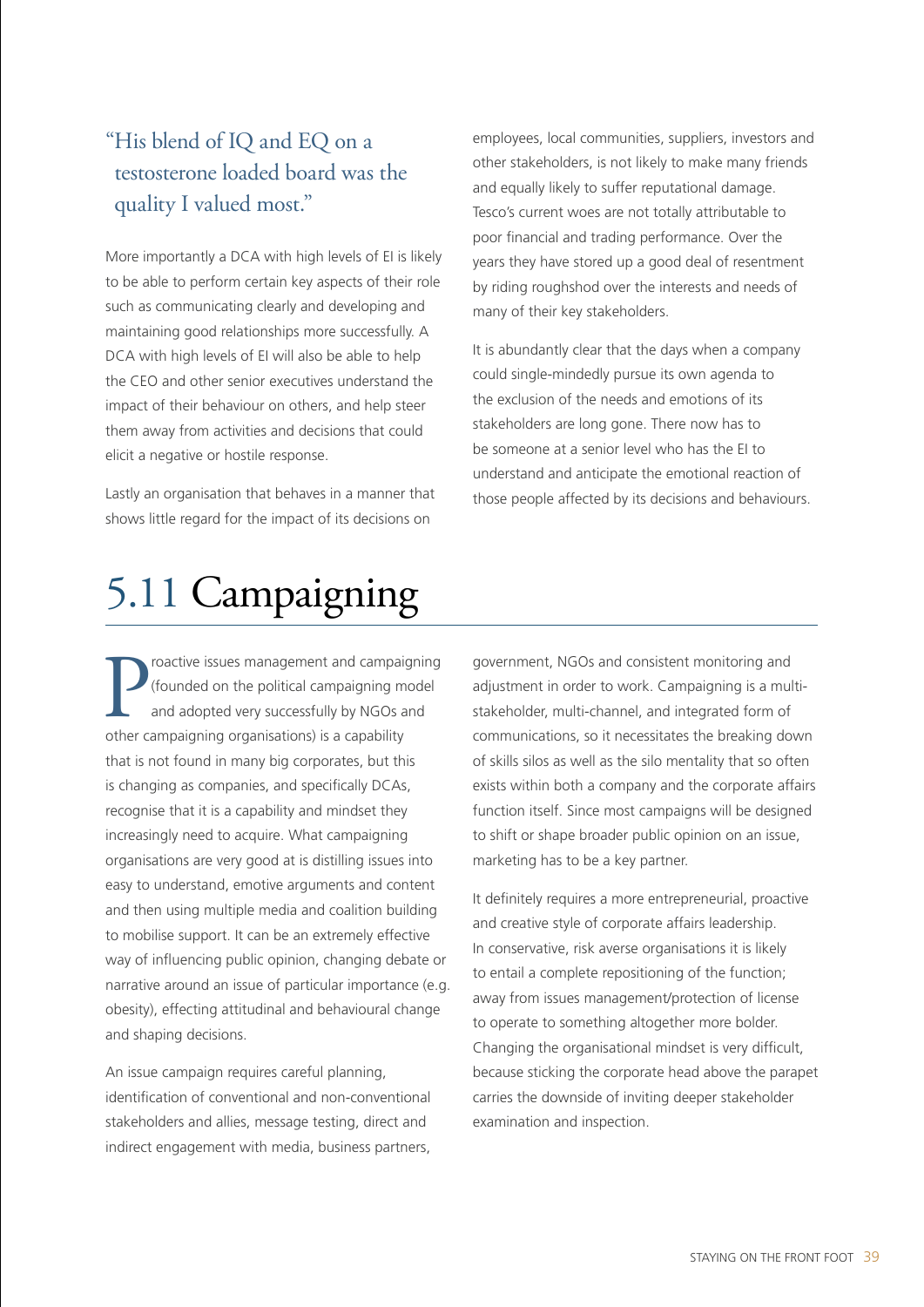# 6. Conclusions

This research shows why the role of the corporate affairs director has become both more substantial and prominent. It also reveals the complexity of some of the judgements and decisions that the director of corporate affairs is called upon to make. Make no mistake, a good corporate affairs leader can play a key role in improving the decision-making across the company as well as helping create the conditions for business success. With their appreciation of how things look to external stakeholders, and their knowledge of what the company is saying to the outside world, they can help ensure that communications, values and behaviours are all aligned. A stronger and better reputation tends to be the outcome of all of these.

The capabilities that the leader and their function need to exhibit, explained in some detail in the report, are very different to what they used to be, as recognised by the CEOs and chairmen we interviewed. It raises the pertinent question – does the function in general possess these skills and capabilities in depth? Is the talent pool there, or will companies have to consider looking outside the function? And if so where? Our view is that there are some very strong practitioners and that the talent pool therefore exists, with some exciting new talent emerging, particularly through the public affairs and political campaigning route. However it can only benefit the function if a wider range of skills, knowledge and capabilities were brought into it. Marketing, strategy, risk, HR and legal are all competencies that might strengthen the corporate affairs function in different ways, add to its talent pool and provide an alternative career path for those from outside the function.

However it is important to note that not all organisations need such a multifaceted corporate affairs leader. In terms of both capabilities and temperament, the precise mix of skills and qualities that are required varies enormously from organisation to organisation and depends on, among other things, the reputation

of the organisation, the characteristics of the market, management's strategic priorities and the disposition of the CEO.

That said, if the corporate affairs director is expected to take a position at the very top of the organisation, either as a member of the executive committee, or as an attendee, an MBA, not previously considered important for a corporate affairs director, can only help strengthen their credibility and enhance their contribution at this level. Particularly now that reputation, reputation risk and the external stakeholder environment are board level topics, broader business and financial knowledge is non-negotiable. An MBA, which would strengthen knowledge of business strategy, finance, accounting, economics, technology and information systems, operations management, organisational behaviour and marketing management should now be a serious consideration for any future corporate affairs leader.

Whatever a particular organisation's specific requirements, identifying precisely what blend of capabilities a corporate affairs director requires demands a rigorous and impartial audit of the company's existing corporate affairs resources against its current and future business priorities. Existing assumptions about the corporate affairs director's role, if they exist, need to be forensically tested and, where necessary, challenged.

Whilst there is no universal blueprint for the corporate affairs director, well informed insight and challenge can help define the purpose, scope and desired value creation of the role and therefore the type of candidate required. The absence of this insight and advice can easily lead to unsuitable appointments, the cost of which can be high.

In summary, we passionately believe that the process of finding the right candidate for a particular organisation must be managed with the same evidence-based discipline as any other major commercial decision.